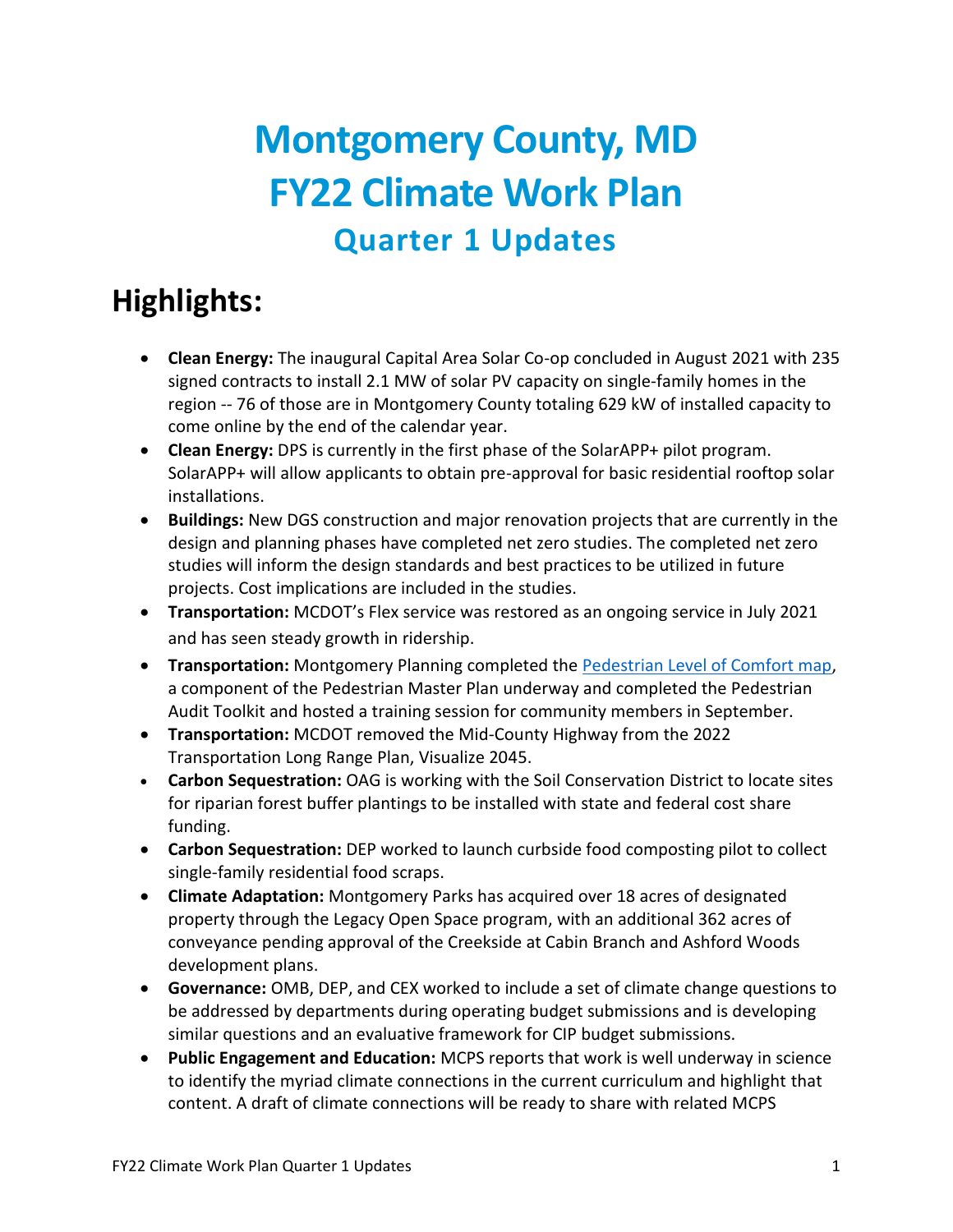departments in November. As part of the review of the current MCPS science curriculum, areas are being identified to embed additional climate change content. The social studies office is focusing on a new elementary curriculum and embedding instruction that addresses the MSDE environmental literacy standards including climate change education.

### **Racial Equity & Social Justice Highlights:**

- Montgomery Parks is increasing focus and prioritization on parks located in Equity Focus Areas to ensure that they are being/have been visited on a regular basis for assessment of tree planting/canopy coverage needs.
- OEMHS is working to identify target areas for Alert Montgomery focused outreach.
- Montgomery Parks opened Nolte Community Garden, the first garden of this typology in the county. The garden provides 19 accessible gardening beds sitting atop of the foundation of a demolished Park Activity Building. This garden addresses equity goals by engaging seniors and food insecure families in this part of Silver Spring. In addition, this garden has increased biological diversity with the installation of fruit and vegetable plants, annuals, native plants, wildflowers, etc. This brings the program to 12 community gardens across the county.
- The Climate Team developed a climate equity metrics reference guide for County departments to use during the development and implementation of climate policies and programs; convened a meeting with community members to gather feedback on the general approach.
- DEP is working with various County staff and the MORE Network on implementation of the Community Justice Academy (or an effort based on the principles of this CAP action); contracted with Justice Alchemy to guide efforts; developed draft purpose statement and refining criteria for steering group members; invited prospective funder into discussions; the Climate Engagement position currently being advertised will help lead this effort once hired and onboarded.
- DEP is organizing climate storytelling workshops, facilitated by [Climate Stories Project,](https://www.climatestoriesproject.org/) in which community members develop, articulate, record, and share their own climate story—their personal and community relationship with climate change. This project is related to the Community Justice Academy as its focus is on amplifying the voices of under-represented and frontline community members. Community based partners include the African American Health Program, Latino Health Initiative, Community Advocacy Institute, African Affairs Advisory Group, Caribbean American Advisory Group and others.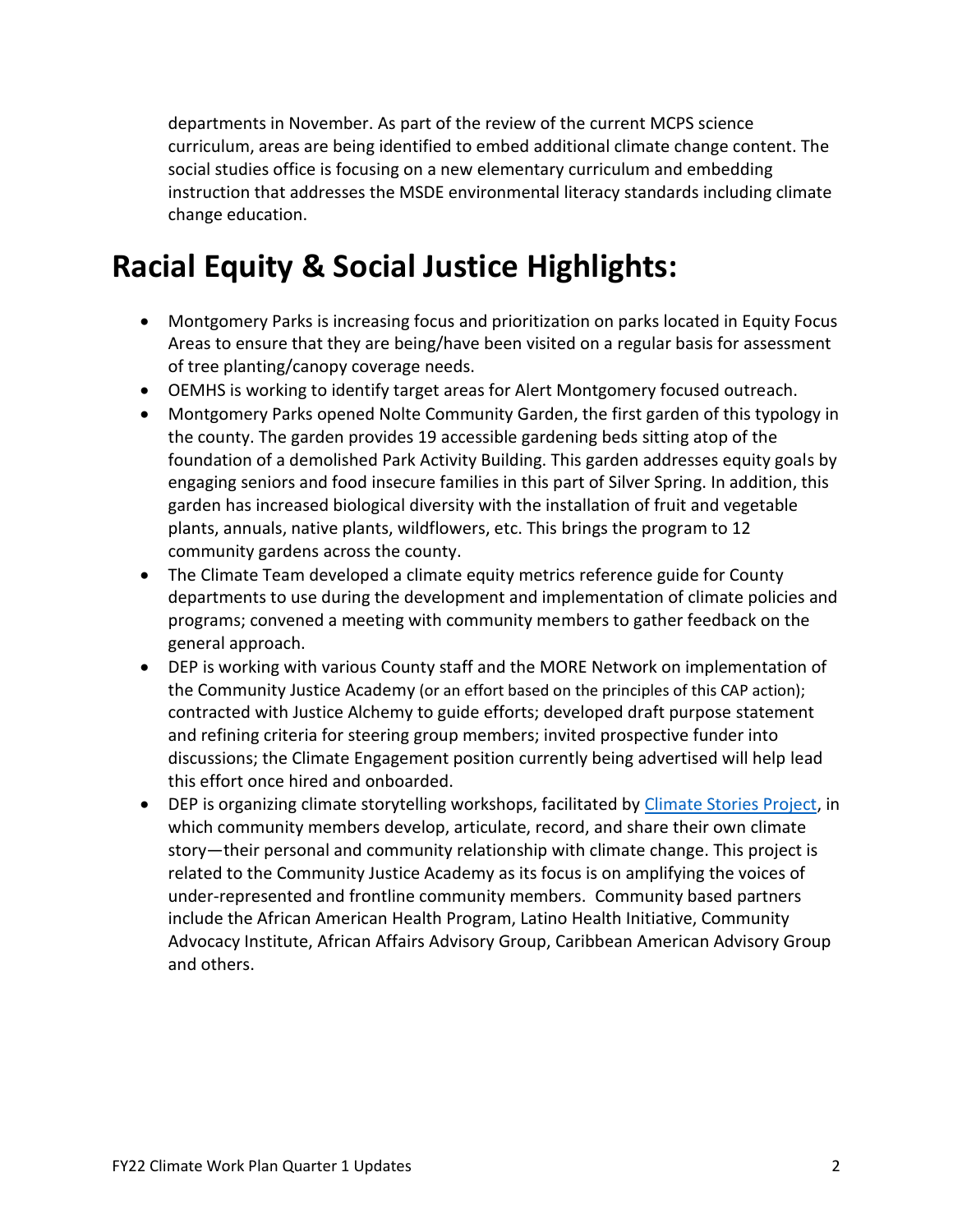### **Legislative and Regulatory Policy Highlights:**

#### **Legislative**

- DEP drafted legislation to ban the sale and use of gas-powered leaf blower equipment; expected to be sent to Council in Fall 2021.
- The Council public hearing on Building Energy Performance Standards (BEPS) occurred in July 2021; the first T&E work session occurred on October 28, 2021, with additional work sessions to follow this Fall 2021. DEP is continuing to brief stakeholders on the BEPS legislation.
- DEP and Finance developed amendments to expand the scope of the Commercial Property Assessed Clean Energy (C-PACE) program, which was transmitted to the County Council for review and adoption in late October 2021.
- Amendments to the Montgomery County Green Bank's enabling legislation to allow the Bank to engage in climate resilience activities have been drafted and will be sent to the County Council in Fall 2021.

#### **Regulations:**

- The 2018 International Green Construction Code (Executive regulations) was adopted in September 2021 through an unanimous vote by County Council.
- The MCDOT NextGen Transportation Demand Management regulations were advertised in the County register for public comment in September 2021. MCDOT is reviewing comments to determine any needed revisions.
- The PSC Community Choice Energy workgroup began meeting in September 2021 and will meet twice per month. Staff representing CEX, DEP, and the County Attorney are participating in the workgroup to develop the regulatory framework for the CCE program.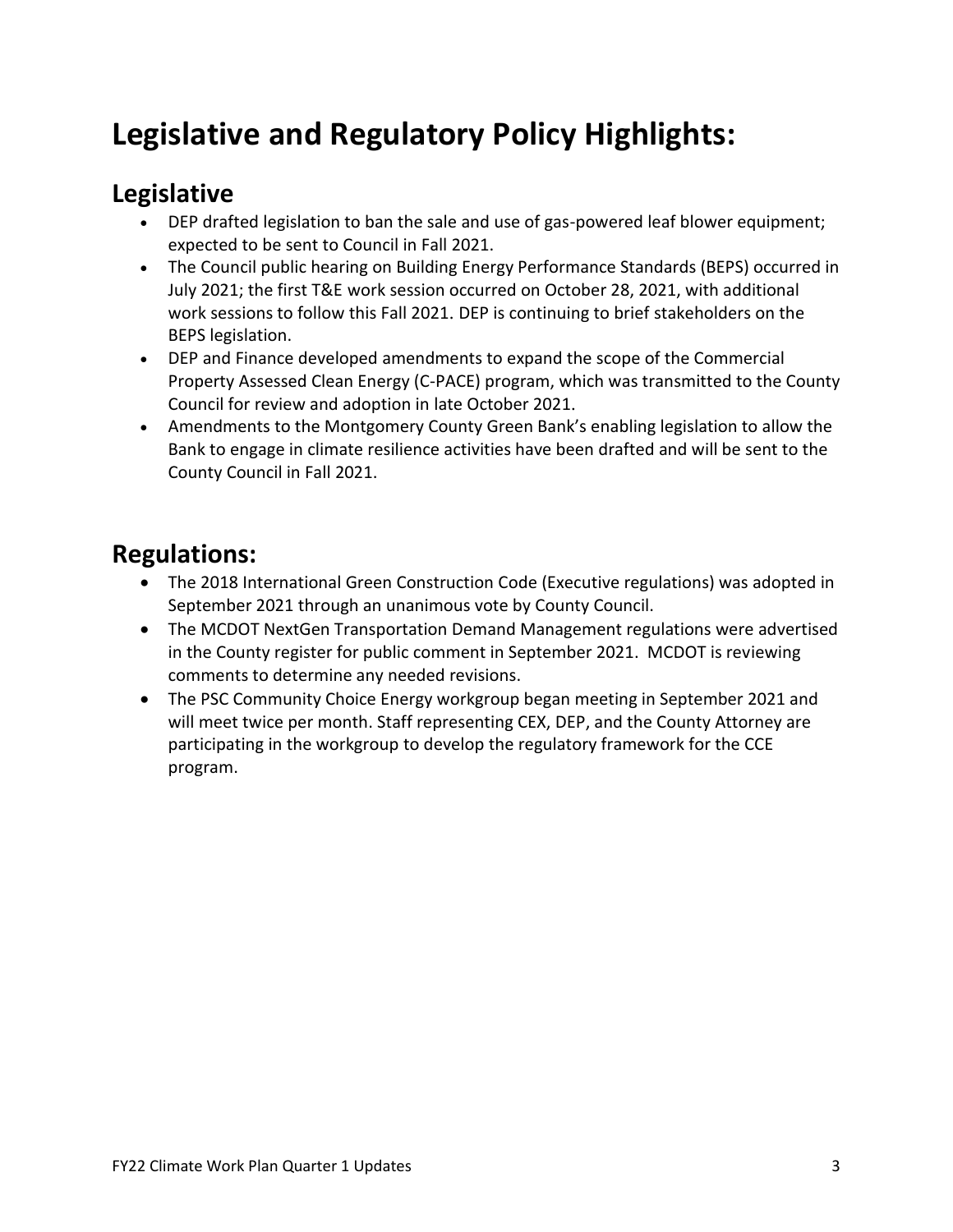# **Clean Energy**

| <b>Climate Action</b>                                                                 | <b>FY22 Next Steps</b>                                                                                                                                                                                                                      | <b>Q1 Updates</b>                                                                                                                                                                                                                                                                                                                                                                                                                                      |
|---------------------------------------------------------------------------------------|---------------------------------------------------------------------------------------------------------------------------------------------------------------------------------------------------------------------------------------------|--------------------------------------------------------------------------------------------------------------------------------------------------------------------------------------------------------------------------------------------------------------------------------------------------------------------------------------------------------------------------------------------------------------------------------------------------------|
| <b>E-1: Community Choice</b><br><b>Energy (CCE) Program</b>                           | Develop CCE<br>implementation<br>plan.<br>Participate in<br><b>Maryland Public</b><br>Service<br>Commission (PSC)<br>workgroup to<br>develop the<br>regulatory<br>framework for the<br>program.                                             | The PSC Community Choice<br>workgroup began meeting in<br>September and will meet twice per<br>month. Staff representing CEX, DEP,<br>and the County Attorney are<br>participating in the workgroup.<br>DEP is currently evaluating<br>٠<br>proposals for consultant support to<br>develop a CCE program plan and<br>assist with the PSC workgroup<br>process.                                                                                         |
| <b>E-2: Private Building</b><br><b>Solar Photovoltaic Code</b><br><b>Requirements</b> | <b>Adopt Appendix ZE</b><br>$\bullet$<br>(a net-zero energy<br>stretch code) with<br>the 2021<br>International<br>Energy<br><b>Conservation Code</b><br>(IECC) for both<br>commercial and<br>residential<br>including major<br>alterations. | DPS is working with stakeholders to<br>$\bullet$<br>explore options for the 2021 IECC.<br>The 2021 codes are currently under<br>review at the state level. Once the<br>state publishes the 2021 codes, the<br>County can move to public<br>engagement.                                                                                                                                                                                                 |
| <b>E-3: Promote Private</b><br><b>Solar Photovoltaic</b><br><b>Systems</b>            | Continue to<br>$\bullet$<br>promote<br>residential solar<br>installations<br>through the annual<br>solar co-op<br>program.<br>Explore programs,<br>incentives, and<br>financing with the<br>Green Bank and<br>other partners to             | DEP surveyed commercial entities,<br>$\bullet$<br>installers, and hosted conversations<br>with installers and the Green Bank<br>regarding barriers and opportunities<br>to expand solar installations and is<br>developing recommendations for<br>programming possibilities or<br>incentives.<br>The inaugural Capital Area Solar Co-<br>op concluded in August 2021 with<br>235 signed contracts to install 2.1<br>MW of solar PV capacity on single- |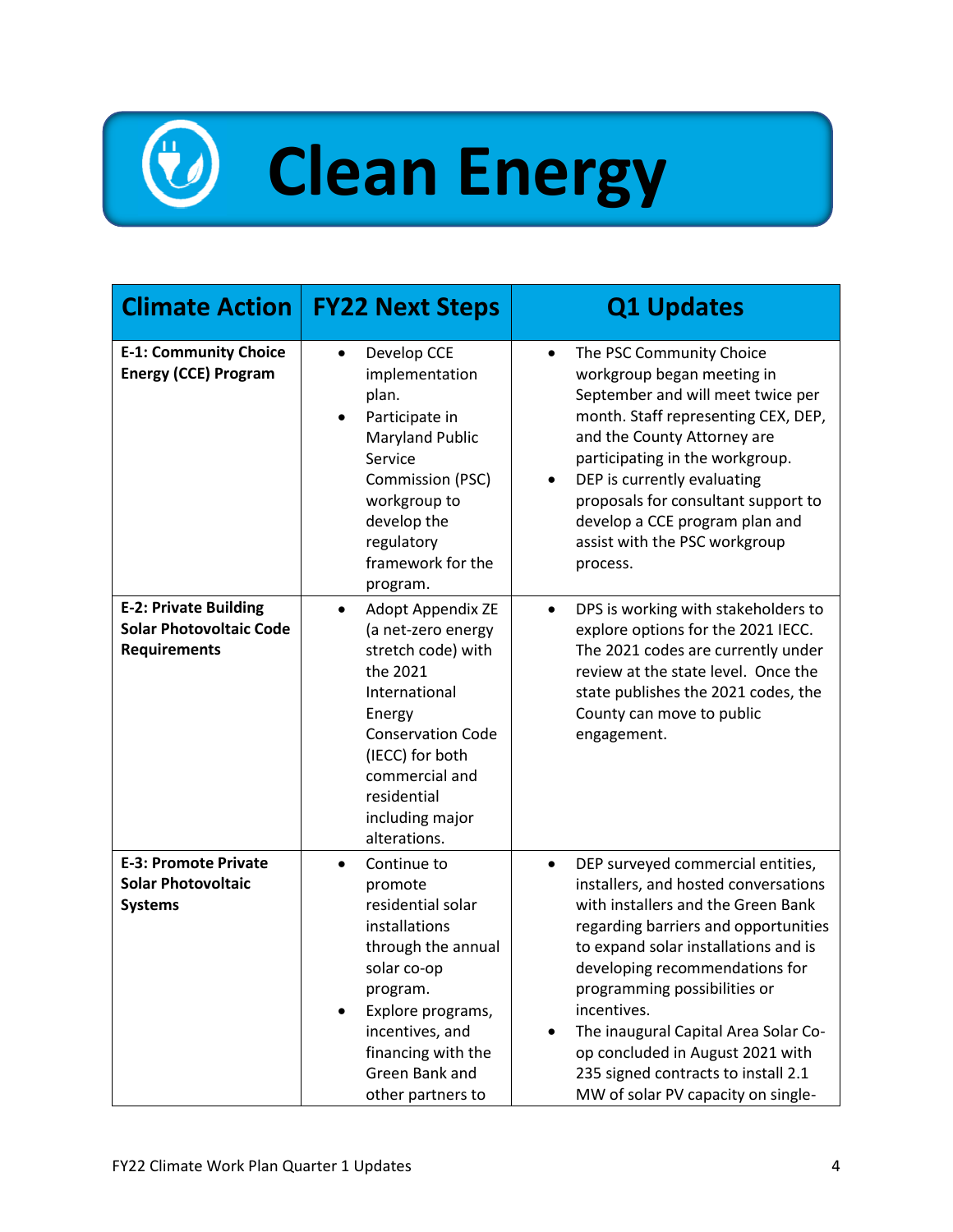| <b>Climate Action</b> | <b>FY22 Next Steps</b>                                                                                            | <b>Q1 Updates</b>                                                                                                                                                                                                                                                                                                                                                                                                                                                                                                                                                                                                                                                                                                                                                                                                                                                                                                                                                                                                                                                                                                                                                                                                                                                                                                                                                                                                                                                                                                                                                                                                     |
|-----------------------|-------------------------------------------------------------------------------------------------------------------|-----------------------------------------------------------------------------------------------------------------------------------------------------------------------------------------------------------------------------------------------------------------------------------------------------------------------------------------------------------------------------------------------------------------------------------------------------------------------------------------------------------------------------------------------------------------------------------------------------------------------------------------------------------------------------------------------------------------------------------------------------------------------------------------------------------------------------------------------------------------------------------------------------------------------------------------------------------------------------------------------------------------------------------------------------------------------------------------------------------------------------------------------------------------------------------------------------------------------------------------------------------------------------------------------------------------------------------------------------------------------------------------------------------------------------------------------------------------------------------------------------------------------------------------------------------------------------------------------------------------------|
|                       | increase PV<br>systems<br>installations.<br>Improve data<br>collection of solar<br>permitting and<br>inspections. | family homes in the region -- 76 of<br>those are in Montgomery County<br>totaling 629 kW of installed capacity<br>to come online by the end of the<br>calendar year.<br>DPS is currently in the first phase of<br>the SolarAPP+ pilot program.<br>SolarAPP+ will allow applicants to<br>obtain pre-approval for basic<br>residential rooftop solar<br>installations.<br>DPS's customer service section has<br>moved large PV installations into its<br>case management process. This<br>puts additional focus and resources<br>on projects deemed a high priority.<br>The new database system is<br>progressing on schedule and will<br>allow DPS to continue to explore<br>new data collection and reporting.<br>The Green Bank held a launch event<br>for community solar at Paddington<br>Square in August 2021. This is a 273<br>kW system with 91 subscriptions<br>and 30% for low-and-moderate<br>income households.<br>The Green Bank hosted multiple<br>webinars with community<br>organizations and property owners<br>about solar and released a video<br>featuring homeowners who went<br>solar through the County Solar Co-<br>op and using Green Bank financing.<br>The Green Bank evaluated the<br>$\bullet$<br>portfolio of an affordable housing<br>owner for potential for solar on its<br>properties and is developing a list of<br>potential properties to further<br>explore designs.<br>The Green Bank is working with<br>Pepco on a possible solution for<br>community solar on garden-style<br>condominiums which could<br>significantly reduce costs and make<br>such solar developments more |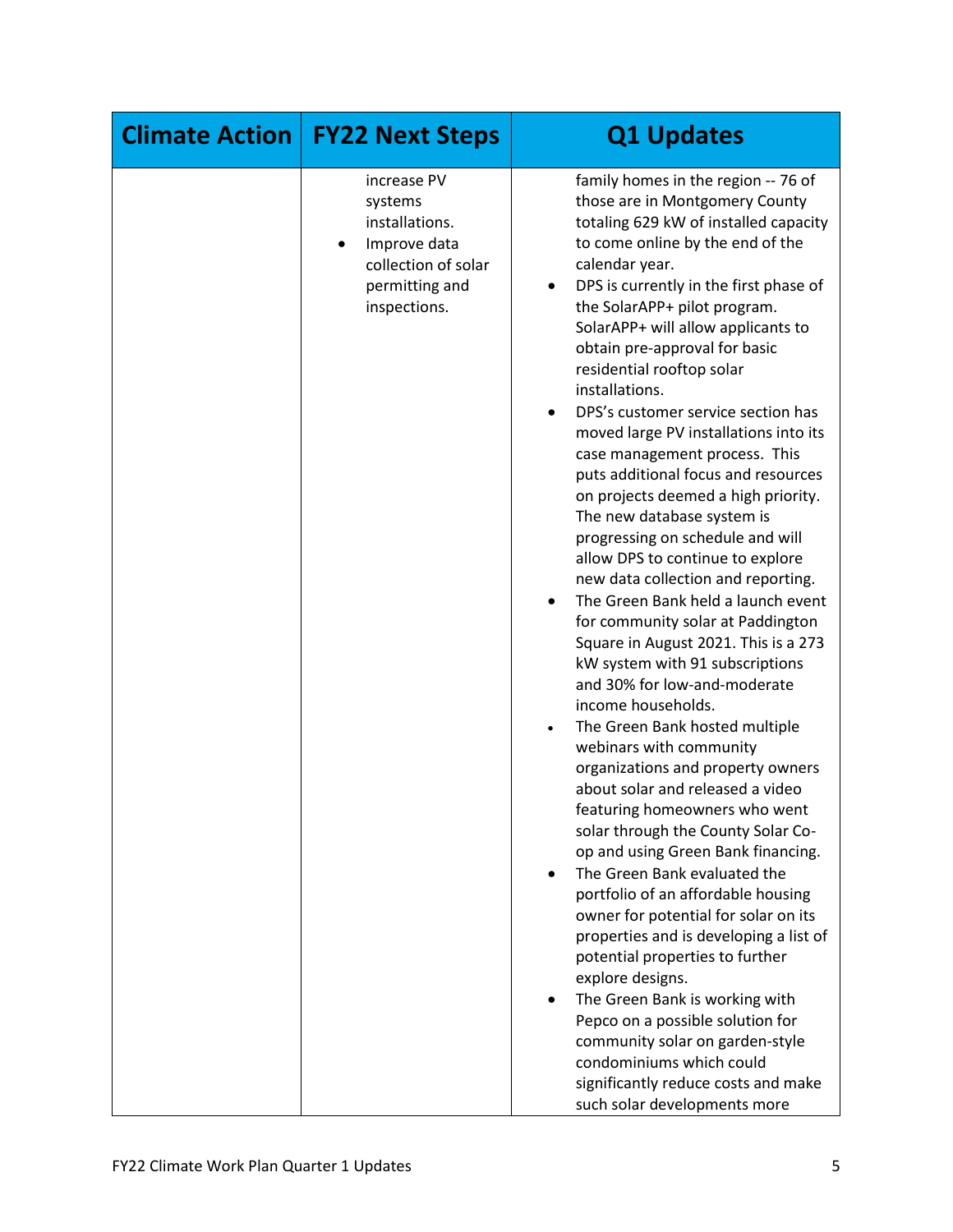| <b>Climate Action</b>                                                                                     | <b>FY22 Next Steps</b>                                                                                                                                                                                                                                                                                                                                                                                                                                                                                                                                                    | <b>Q1 Updates</b>                                                                                                                                                                                                                                                                                                                                                                                                                                                                                                                                                                                                                                                                                                                                                                                                                                                                                                                                                                                                                                                            |
|-----------------------------------------------------------------------------------------------------------|---------------------------------------------------------------------------------------------------------------------------------------------------------------------------------------------------------------------------------------------------------------------------------------------------------------------------------------------------------------------------------------------------------------------------------------------------------------------------------------------------------------------------------------------------------------------------|------------------------------------------------------------------------------------------------------------------------------------------------------------------------------------------------------------------------------------------------------------------------------------------------------------------------------------------------------------------------------------------------------------------------------------------------------------------------------------------------------------------------------------------------------------------------------------------------------------------------------------------------------------------------------------------------------------------------------------------------------------------------------------------------------------------------------------------------------------------------------------------------------------------------------------------------------------------------------------------------------------------------------------------------------------------------------|
|                                                                                                           |                                                                                                                                                                                                                                                                                                                                                                                                                                                                                                                                                                           | feasible in these mostly affordably<br>priced homes to low- and moderate-<br>income families.<br>The Green Bank is continuing to<br>market its Clean Energy Advantage<br>Solar program to County Solar Co-op<br>participants in partnership with the<br>Clean Energy Credit Union.<br>OAG coordinated with equestrian<br>$\bullet$<br>landowners and solar installers to<br>find sites in the Agricultural Reserve<br>to build 2MW installations.                                                                                                                                                                                                                                                                                                                                                                                                                                                                                                                                                                                                                            |
| <b>E-4: Public Facility Solar</b><br><b>Photovoltaic</b><br><b>Installations and</b><br><b>Groundwork</b> | <b>Complete the Oaks</b><br>landfill solar<br>installation,<br>generating 6<br>megawatts of<br>electricity.<br>Complete the<br>Scotland<br><b>Community Center</b><br>resilience hub and<br>solar installation.<br>Complete Phase I<br>of the Brookville<br><b>Bus Depot</b><br>microgrid and<br>electric bus<br>charging station<br>installation.<br>Implement solar<br>installations at<br>selected MCPS<br>schools.<br>Launch agrivoltaic<br>study project in the<br>Agricultural<br>Reserve.<br>Implement solar<br>installations at<br>selected M-NCPPC<br>locations. | The DGS Oaks landfill solar project<br>٠<br>has completed design and<br>construction is expected to be<br>completed in fall 2022. The<br>Montgomery Planning Board<br>approved the Mandatory Referral in<br>September.<br>The DGS Scotland Recreation Center<br>resilience hub has completed Design<br>Phase; Construction Phase is<br>expected to be completed in fall<br>2021. See also A-8 below.<br>The DGS Brookville Smart Energy<br>Depot has completed design and<br>hosted a groundbreaking in<br>September 2021. The Phase 1<br>construction is expected to be<br>complete in summer 2022<br>The MCPS Division of Sustainability<br>and Compliance has a Request for<br>Proposals (RFP) in progress for 8<br>additional school locations to bring<br>the total to 25 by 2024; proposals<br>are due November 3, 2021 and will<br>be presented for board approval<br>thereafter.<br>The Green Bank engaged with MCPS<br>as it developed the solar RFP. MCPS<br>could not include the Green Bank in<br>the RFP. The Green Bank is<br>conducting outreach to potential |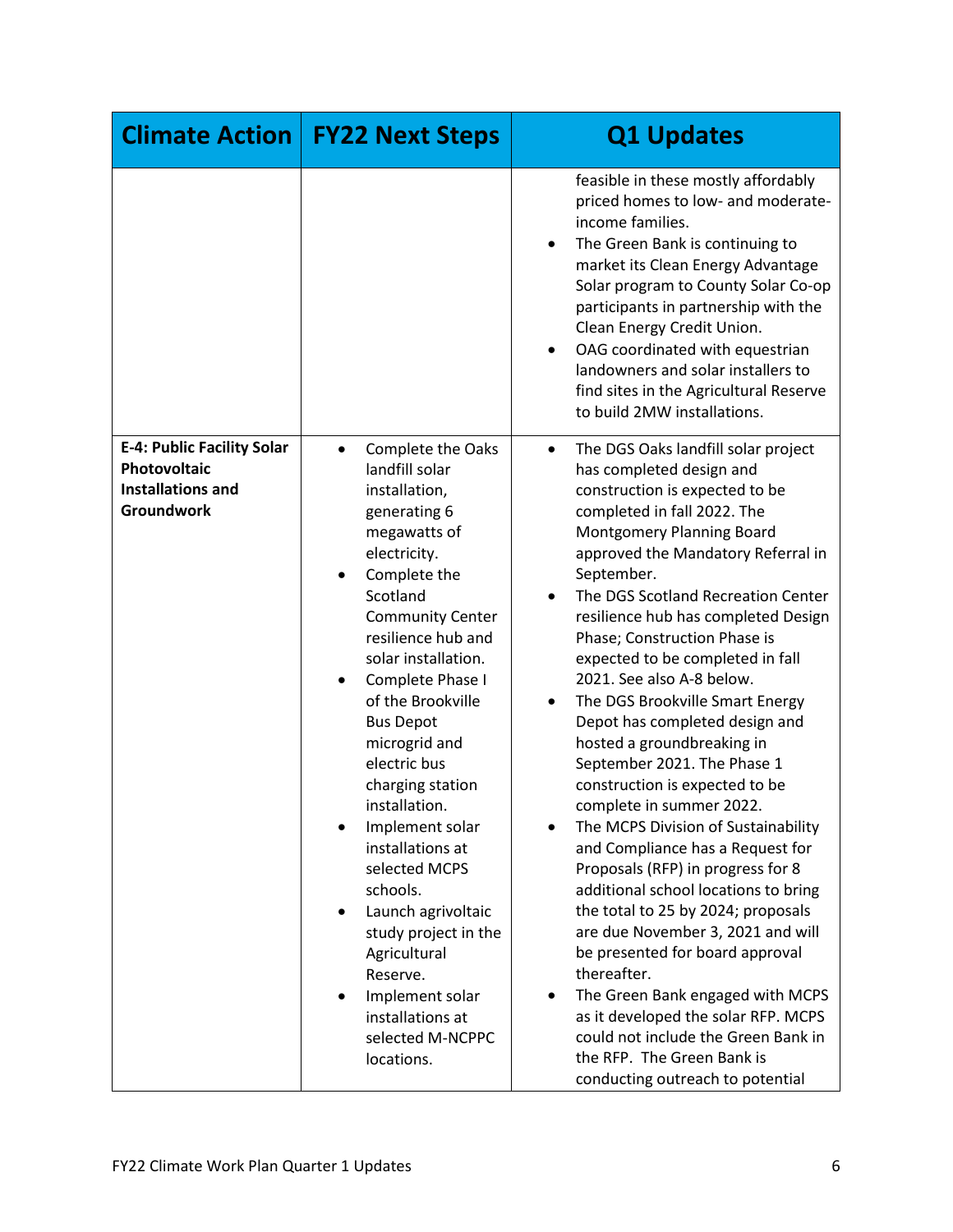| <b>Climate Action</b> | <b>FY22 Next Steps</b> | <b>Q1 Updates</b>                                                                                                                                                                                                                                                                                                                                                                                                                                                                                                                                                                                                                                                                                                                                                                                                                                                                                                                                                                                                                                                                                                                                                                                                                                                                                      |
|-----------------------|------------------------|--------------------------------------------------------------------------------------------------------------------------------------------------------------------------------------------------------------------------------------------------------------------------------------------------------------------------------------------------------------------------------------------------------------------------------------------------------------------------------------------------------------------------------------------------------------------------------------------------------------------------------------------------------------------------------------------------------------------------------------------------------------------------------------------------------------------------------------------------------------------------------------------------------------------------------------------------------------------------------------------------------------------------------------------------------------------------------------------------------------------------------------------------------------------------------------------------------------------------------------------------------------------------------------------------------|
|                       |                        | submitters to determine if its<br>support is needed.<br>DEP contracted with the National<br>Renewable Energy Laboratory to<br>help develop an RFP for an<br>agrivoltaic pilot and demonstration<br>site on Revenue Authority property<br>at the Poolesville Golf Club; in<br>discussion with University of<br>Maryland College of Agriculture and<br>Natural Resources for project<br>research support. OAG and DGS are<br>also supporting this effort.<br>Montgomery Parks is currently<br>٠<br>working on a 67-kW rooftop solar<br>installation at Black Hill Regional<br>Park. The project, currently in<br>design, will provide more than<br>80,000 kWh of clean energy to the<br>operation of the park.<br>The Green Bank worked with M-<br>$\bullet$<br>NCPPC on a lease of the<br>Meadowbrook Stables in order to<br>complete a solar power purchase<br>agreement on this property.<br>The Green Bank is working with<br>$\bullet$<br>MCDOT on the possible use of a<br>parking garage for solar PV for the<br>HOC headquarters and affordable<br>housing of HOC, and initiated the<br>concept with MCDOT of other<br>prospective sites for community<br>solar.<br>Montgomery College identified and<br>included in its Utility Master Plan<br>potential spaces for solar PV on<br>each campus. |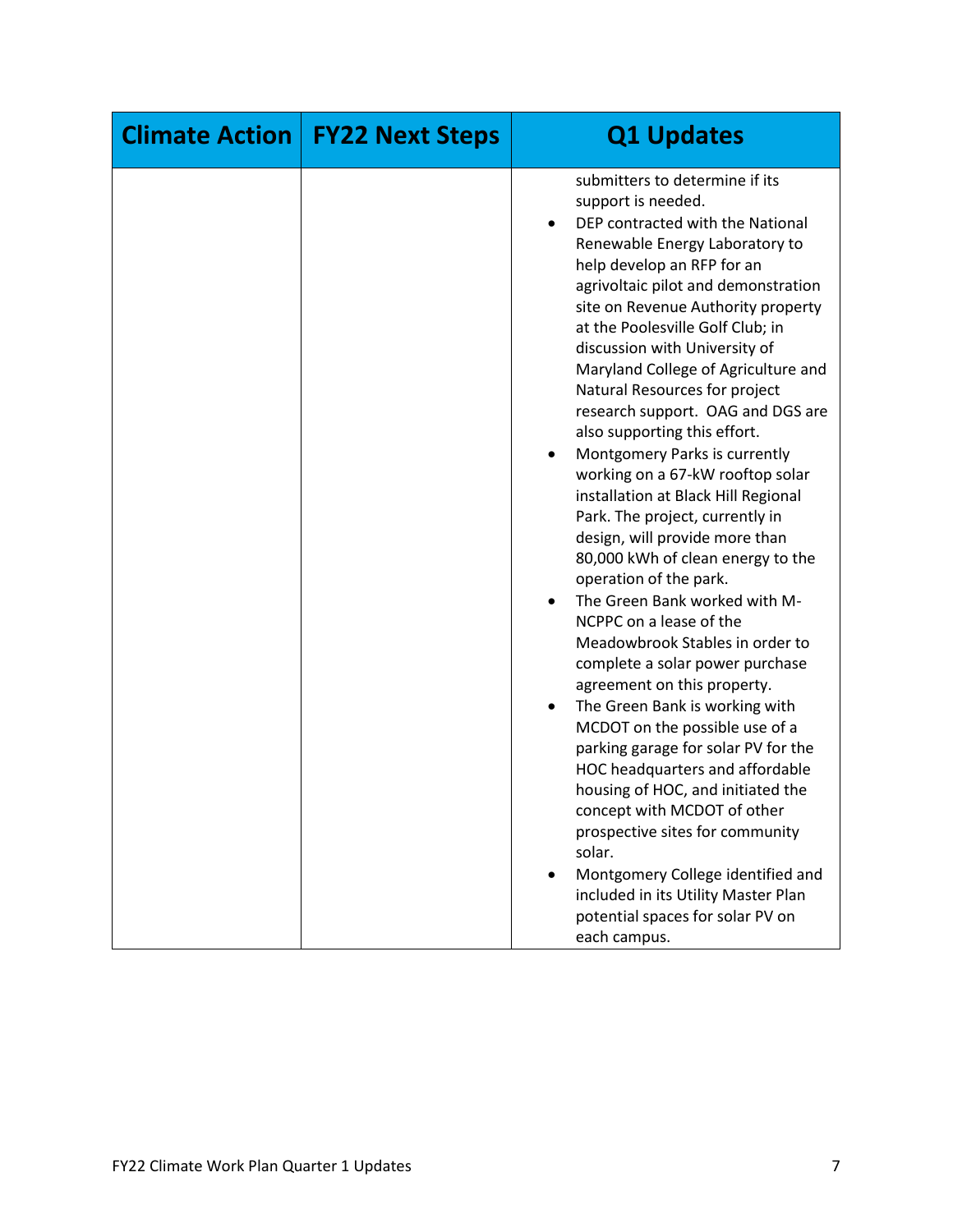

## **Buildings**

| <b>Climate Action</b>                                                                                                     | <b>FY22 Next Steps</b>                                                                                                                                                                                                                                                                                                                                                                                                                                                                                                                                                                                                                                                                        | <b>Q1 Updates</b>                                                                                                                                                                                                                                                                                                                                                                                                                                                                                                                                                                                                                                                                                                                                                                                                                                                                                                                                                                                                                                                                                                              |
|---------------------------------------------------------------------------------------------------------------------------|-----------------------------------------------------------------------------------------------------------------------------------------------------------------------------------------------------------------------------------------------------------------------------------------------------------------------------------------------------------------------------------------------------------------------------------------------------------------------------------------------------------------------------------------------------------------------------------------------------------------------------------------------------------------------------------------------|--------------------------------------------------------------------------------------------------------------------------------------------------------------------------------------------------------------------------------------------------------------------------------------------------------------------------------------------------------------------------------------------------------------------------------------------------------------------------------------------------------------------------------------------------------------------------------------------------------------------------------------------------------------------------------------------------------------------------------------------------------------------------------------------------------------------------------------------------------------------------------------------------------------------------------------------------------------------------------------------------------------------------------------------------------------------------------------------------------------------------------|
| <b>B-3: Energy Performance</b><br><b>Standard for Existing</b><br><b>Commercial &amp;</b><br><b>Multifamily Buildings</b> | Complete building<br>typology study to<br>inform BEPS standards.<br>Participate in public<br>$\bullet$<br>hearing and Council<br>work sessions about<br>the Building Energy<br>Performance Standard<br>bill; continue outreach<br>to external<br>stakeholders.<br>Subject to passage of<br>$\bullet$<br>the bill, draft<br>regulations and identify<br>state-level legislative<br>solutions to overcome<br>enforcement<br>challenges.<br>Subject to passage of<br>the bill, establish the<br>BEPS Advisory Board.<br>Develop position<br>descriptions for BEPS<br>program<br>implementation.<br>Continue exploration of<br>expanding DC Building<br>Innovation Hub into a<br>regional entity. | The building typology study to<br>$\bullet$<br>inform BEPS regulations will<br>be completed in fall 2021.<br>The Council public hearing on<br>$\bullet$<br>BEPS occurred in July 2021;<br>the initial T&E work session<br>occurred on October 28, 2021,<br>with additional work sessions<br>anticipated in Fall 2021.<br>DEP is continuing to brief<br>$\bullet$<br>stakeholders on the BEPS<br>legislation. DEP is developing a<br>focus group platform to<br>collect feedback on a technical<br>assistance hub and/or one-<br>stop shop assistance design<br>and offerings.<br>The Green Bank is initiating<br>$\bullet$<br>evaluation of additional<br>financing options to support<br>BEPS.<br>The Green Bank initiated a<br>small pilot in September 2021<br>to offer six technical<br>assistance audits to<br>commercial property owners<br>to determine interest and<br>manner that can support<br>owners.<br>The Green Bank released a<br>$\bullet$<br>video on how a condominium<br>association developed plan for<br>energy efficiency<br>improvements and how the<br>Green Bank helped them<br>finance the project. |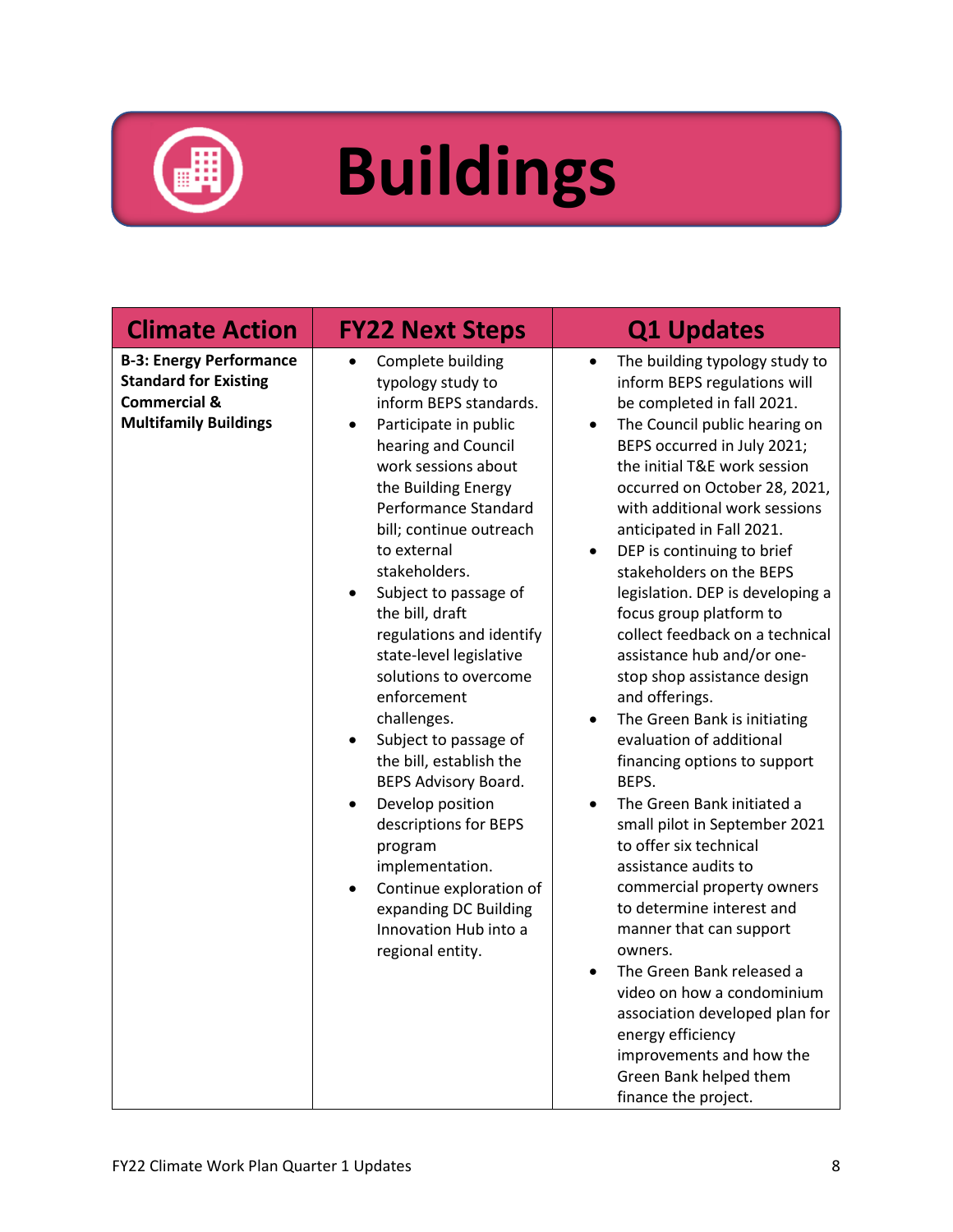| <b>Climate Action</b>                                                              | <b>FY22 Next Steps</b>                                                                                                                                                                                                                                                                                        | <b>Q1 Updates</b>                                                                                                                                                                                                                                                                                                                                                                                 |
|------------------------------------------------------------------------------------|---------------------------------------------------------------------------------------------------------------------------------------------------------------------------------------------------------------------------------------------------------------------------------------------------------------|---------------------------------------------------------------------------------------------------------------------------------------------------------------------------------------------------------------------------------------------------------------------------------------------------------------------------------------------------------------------------------------------------|
|                                                                                    |                                                                                                                                                                                                                                                                                                               | The Montgomery College<br>$\bullet$<br>Rockville campus submetering<br>project is underway. By the<br>fall of 2021, the College hopes<br>to have all three campuses<br>submetered.                                                                                                                                                                                                                |
| <b>B-5: All-Electric Building</b><br><b>Code for New</b><br><b>Construction</b>    | Evaluate adoption of<br>$\bullet$<br>the net-zero energy<br>appendices to the 2021<br><b>International Energy</b><br><b>Conservation Code and</b><br>evaluate opportunities<br>to include<br>decarbonization<br>language in the code.                                                                         | DPS is working with<br>$\bullet$<br>stakeholders to explore<br>options for the 2021 IECC.<br>The 2021 codes are currently<br>under review at the state<br>level. Once the state publishes<br>the 2021 codes, the County<br>will move to public<br>engagement. DPS will utilize<br>the New Buildings Institute<br>decarbonization language<br>during amendment proposal.                           |
| <b>B-6: Disincentivize and/</b><br>or Eliminate Natural Gas<br>in New Construction | Explore next steps to<br>$\bullet$<br>address state-level<br>preemption issues that<br>constrain the County's<br>ability to ban natural<br>gas in new<br>construction.<br>Develop alternative<br>strategies to a natural<br>gas ban that<br>disincentivize fossil<br>fuels or incentivize<br>electrification. | The County is continuing to<br>$\bullet$<br>explore legal and building<br>code strategies to<br>disincentivize fossil fuel use<br>and encourage electrification<br>in newly constructed<br>buildings.<br>See B-5 for related DPS<br>efforts.                                                                                                                                                      |
| <b>B-7: Net Zero Energy</b><br><b>Building Code for New</b><br><b>Construction</b> | Evaluate opportunities<br>$\bullet$<br>to reach net-zero<br>energy in both<br>commercial and<br>residential construction<br>through the 2021<br>codes.<br>The Department of<br>$\bullet$<br><b>General Services has</b><br>embarked on<br>demonstrating<br>commitment for net-<br>zero buildings; design      | DPS is working with<br>$\bullet$<br>stakeholders to explore<br>options for the 2021 IECC.<br>The 2021 codes are currently<br>under review at the state<br>level. Once the state publishes<br>the 2021 codes, the County<br>will move to public<br>engagement. DPS will utilize<br>the New Buildings Institute<br>decarbonization language<br>during amendment proposal.<br>Additionally, the 2018 |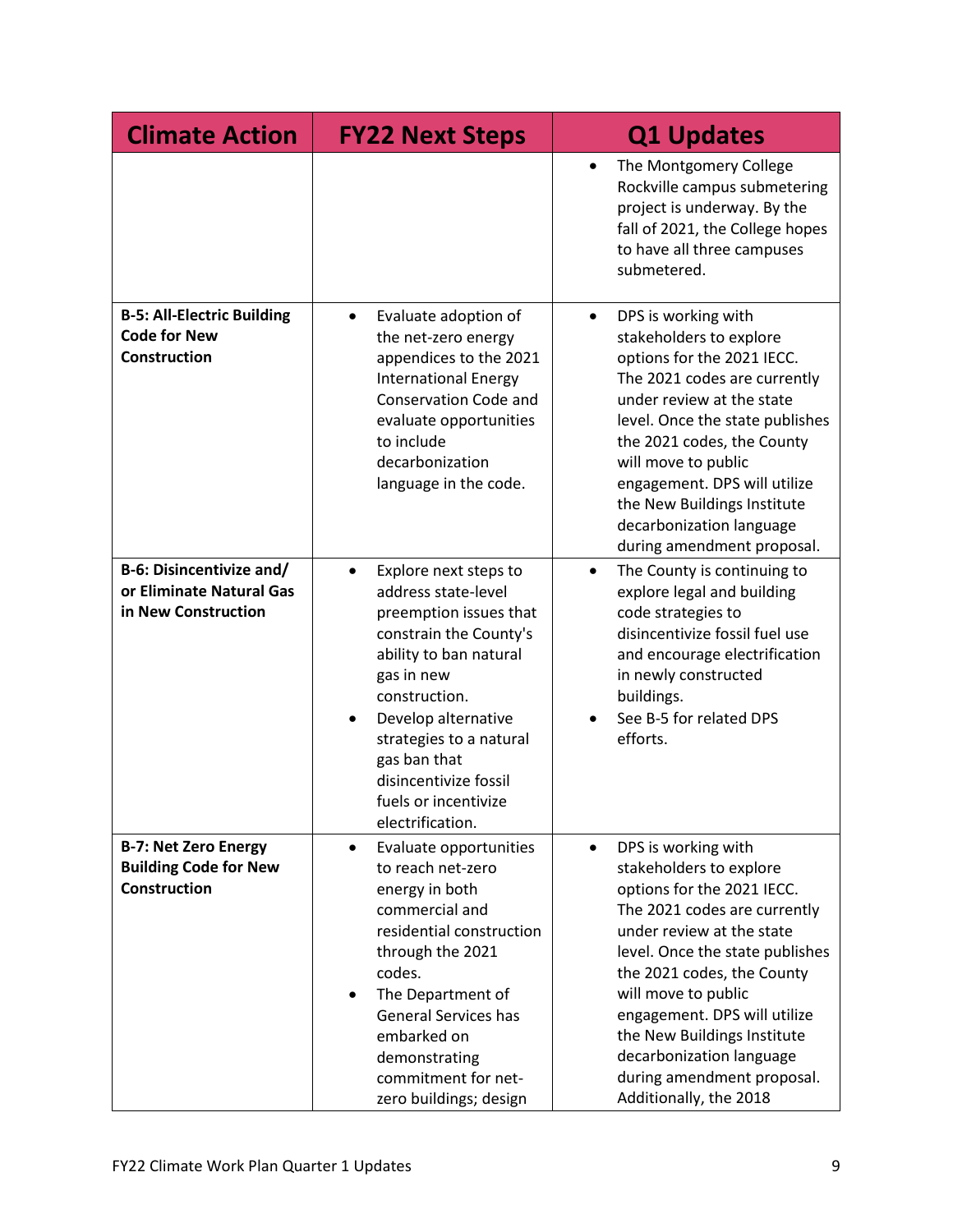| <b>Climate Action</b> | <b>FY22 Next Steps</b>                                                                                                                                            | <b>Q1 Updates</b>                                                                                                                                                                                                                                                                                                                                                                                                                                                                                                                                                                                                                                                                                           |
|-----------------------|-------------------------------------------------------------------------------------------------------------------------------------------------------------------|-------------------------------------------------------------------------------------------------------------------------------------------------------------------------------------------------------------------------------------------------------------------------------------------------------------------------------------------------------------------------------------------------------------------------------------------------------------------------------------------------------------------------------------------------------------------------------------------------------------------------------------------------------------------------------------------------------------|
|                       | standard for new<br>buildings is that they be<br>net zero.<br>MCPS will assess if<br>schools that are<br>currently under<br>construction can be<br>made net zero. | <b>International Green</b><br>Construction Code, which was<br>adopted in September 2021,<br>will advance energy goals<br>through enforcement on new<br>construction over 5,000<br>square feet.<br>New DGS construction and<br>major renovation projects that<br>are currently in the design and<br>planning phases have<br>completed net zero studies.<br>The completed net zero<br>studies will inform the design<br>standards and best practices<br>to be utilized in future<br>projects. Cost implications are<br>included in the studies.<br>MCPS is preparing a request<br>for capital funding for<br>sustainability initiatives,<br>including any potential<br>increases to construct to net<br>zero. |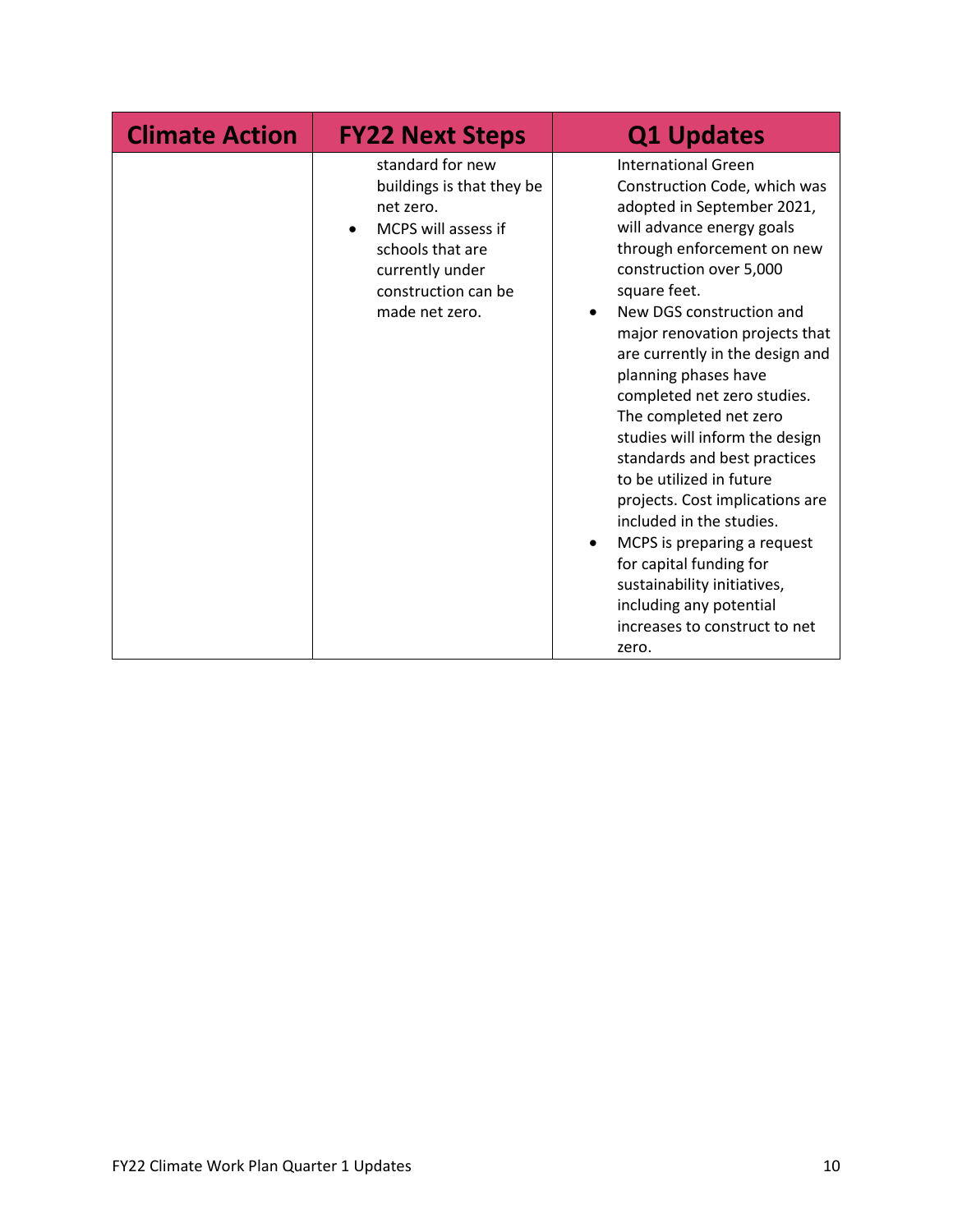## **Transportation**

| <b>Climate Action</b><br><b>FY22 Next Steps</b>                                                                                                                                                                                                                                                                                                                                                                                                                                                                                                                                                                                                                                                                                                                                                                                                                                                                                                         |                                                                                                                                                                                                                                                                                                                                                                                                                                                                                                                                                                                                                                                                                                                                                                                                                                                                                                                                                                                                                                                                                                                                                |
|---------------------------------------------------------------------------------------------------------------------------------------------------------------------------------------------------------------------------------------------------------------------------------------------------------------------------------------------------------------------------------------------------------------------------------------------------------------------------------------------------------------------------------------------------------------------------------------------------------------------------------------------------------------------------------------------------------------------------------------------------------------------------------------------------------------------------------------------------------------------------------------------------------------------------------------------------------|------------------------------------------------------------------------------------------------------------------------------------------------------------------------------------------------------------------------------------------------------------------------------------------------------------------------------------------------------------------------------------------------------------------------------------------------------------------------------------------------------------------------------------------------------------------------------------------------------------------------------------------------------------------------------------------------------------------------------------------------------------------------------------------------------------------------------------------------------------------------------------------------------------------------------------------------------------------------------------------------------------------------------------------------------------------------------------------------------------------------------------------------|
| <b>T-1: Expand Public</b><br><b>Restore County-</b><br>$\bullet$<br><b>Transit</b><br>operated bus services<br>to full budgeted level in<br>FY22.<br>Support project<br>progress of Purple Line,<br>Bethesda Metro South<br>Entrance, Capital<br>Crescent Trail, and<br><b>Silver Spring Green</b><br>Trail.<br>Continue design efforts<br>$\bullet$<br>for Veirs Mill Bus Rapid<br>Transit (BRT) and 355<br>BRT; begin preliminary<br>engineering for US29<br>BRT Phase 2; and<br>perform preliminary<br>engineering for Great<br>Seneca Science Corridor<br><b>Transit Enhancements.</b><br>Pursue grant funding<br>$\bullet$<br>and federal funding<br>opportunities.<br>Initiate transportation<br>$\bullet$<br>funding workgroup to<br>identify funding<br>resources for transit<br>expansion.<br><b>Reinstitute Flex</b><br>$\bullet$<br>demand-response<br>service.<br>Implement new bus<br>$\bullet$<br>priority program<br>including acquiring | MCDOT's Ride On services will<br>$\bullet$<br>be at 94% of pre-Covid service<br>levels in January 2022 and at or<br>near full pre-Covid levels by<br>June 2022. MCDOT is<br>developing a proactive<br>approach to attract and retain<br>bus operators to provide<br>increased service.<br>MDOT/MTA is working on the<br>$\bullet$<br>re-solicitation of the design-<br>build contractor for a public-<br>private partnership contract<br>that included the Purple Line<br>and other County Funded<br>Projects listed in this Action<br>item. Technical and cost<br>proposals are being reviewed.<br>Board of Public Works approval<br>anticipated in December 2021<br>and a team anticipated to be<br>under contract by the Spring of<br>2022. The County expects to<br>have a revised work plan and<br>schedule from the State at that<br>time.<br>Preliminary design continues to<br>$\bullet$<br>advance for both Veirs Mill<br>Road and MD 355 BRT.<br>Preliminary design for US 29<br>BRT Phase 2 is awaiting<br>completion of the US 29<br>Mobility and Reliability Study<br>Part 2, requested by County<br>Council T&E Committee, to be |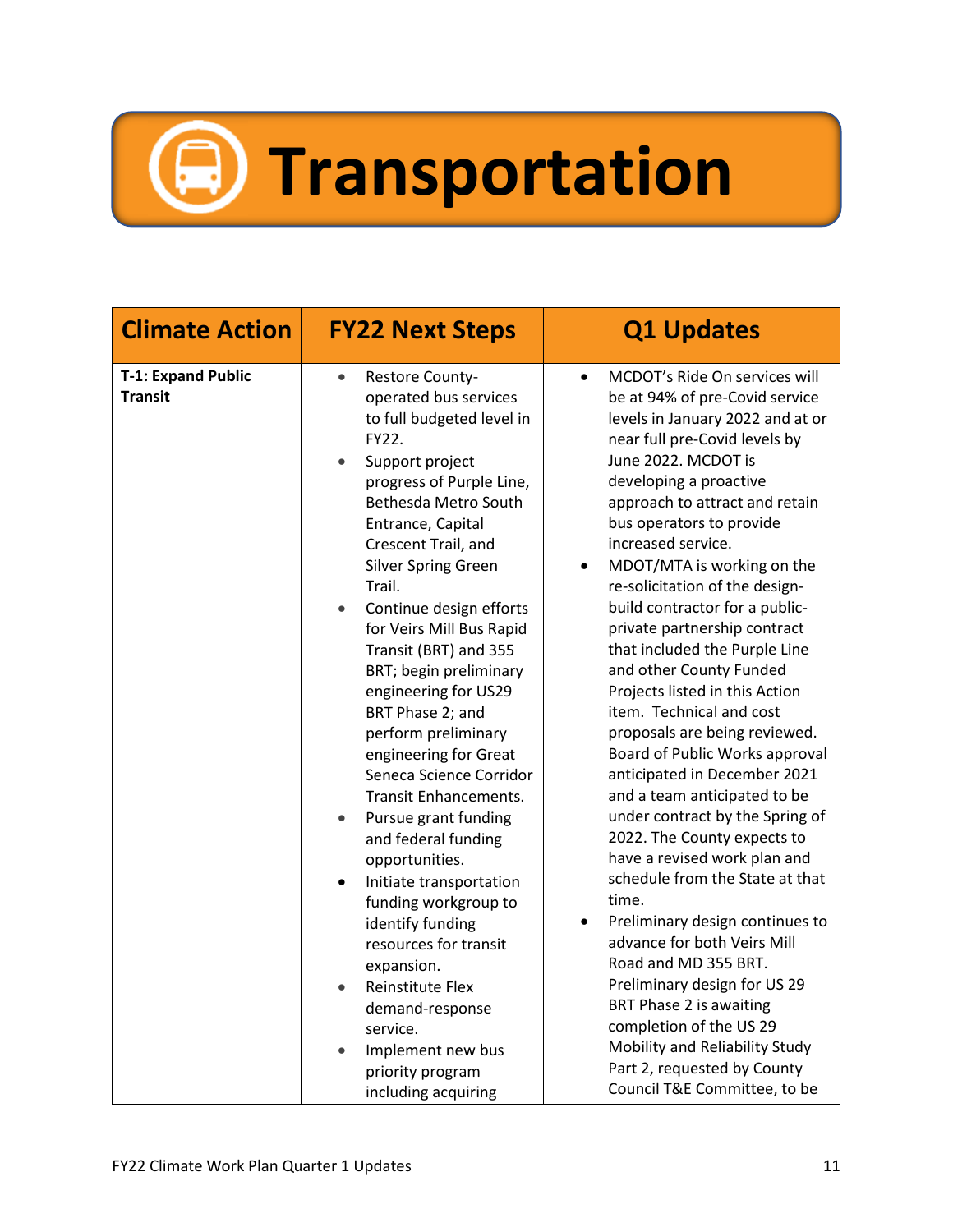| <b>Climate Action</b> | <b>FY22 Next Steps</b>                                                                                                                                                                                                                                                                                                                                                                                                                                                                                                                                               | <b>Q1 Updates</b>                                                                                                                                                                                                                                                                                                                                                                                                                                                                                                                                                                                                                                                                                                                                                                                                                                                                                                                                                                                                                                                                                                                                                                                                                                                                                                                                                 |
|-----------------------|----------------------------------------------------------------------------------------------------------------------------------------------------------------------------------------------------------------------------------------------------------------------------------------------------------------------------------------------------------------------------------------------------------------------------------------------------------------------------------------------------------------------------------------------------------------------|-------------------------------------------------------------------------------------------------------------------------------------------------------------------------------------------------------------------------------------------------------------------------------------------------------------------------------------------------------------------------------------------------------------------------------------------------------------------------------------------------------------------------------------------------------------------------------------------------------------------------------------------------------------------------------------------------------------------------------------------------------------------------------------------------------------------------------------------------------------------------------------------------------------------------------------------------------------------------------------------------------------------------------------------------------------------------------------------------------------------------------------------------------------------------------------------------------------------------------------------------------------------------------------------------------------------------------------------------------------------|
|                       | State approvals for and<br>implementation of<br>dedicated bus lanes in<br>three defined areas:<br>Wheaton, Germantown,<br>and US 29.<br>Initiate Reimagine Ride<br>٠<br>On system redesign<br>plan and coordinate<br>with and support<br><b>WMATA bus network</b><br>redesign plan).<br>Conduct study of<br>$\bullet$<br>potential for further<br>reduced or free bus<br>fares for all, or for sub-<br>markets of the<br>population.<br>Expand free fare hours<br>$\bullet$<br>of service on Ride On<br>and Metrobus for<br>seniors and people with<br>disabilities. | completed and should start<br>sometime next year.<br>Preliminary engineering for<br>Great Seneca Science Corridor<br><b>Transit Enhancement is</b><br>beginning.<br>MCDOT is submitting a Bus and<br>$\bullet$<br>Bus Facilities grant proposal to<br>upgrade the Silver Spring bus<br>depot. MCDOT submitted a<br>RAISE grant application for<br>hydrogen fueling and a fleet to<br>support the Great Seneca<br>Science Corridor transit<br>network. MCDOT is preparing<br>to submit the Veirs Mill Road<br>BRT for consideration as a Small<br><b>Starts Federal Transit</b><br><b>Administration Capital</b><br>Infrastructure Grant project.<br>MCDOT established a<br>transportation funding<br>workgroup in September 2021.<br>Members include County<br>government employees,<br>elected officials, private sector<br>developers and construction<br>industry. Mission and vision<br>established and group learning<br>underway to inform ultimate<br>recommendations.<br>As follow up to the previous<br>pilot program, MCDOT's Flex<br>service was restored as an<br>ongoing service in July 2021<br>and has seen steady growth in<br>ridership.<br>The Bus Priority Program has<br>funding for FY22, and MCDOT is<br>finalizing plans and a<br>memorandum of understanding<br>with MDOT to implement bus<br>lanes in Wheaton and<br>Germantown in FY22. |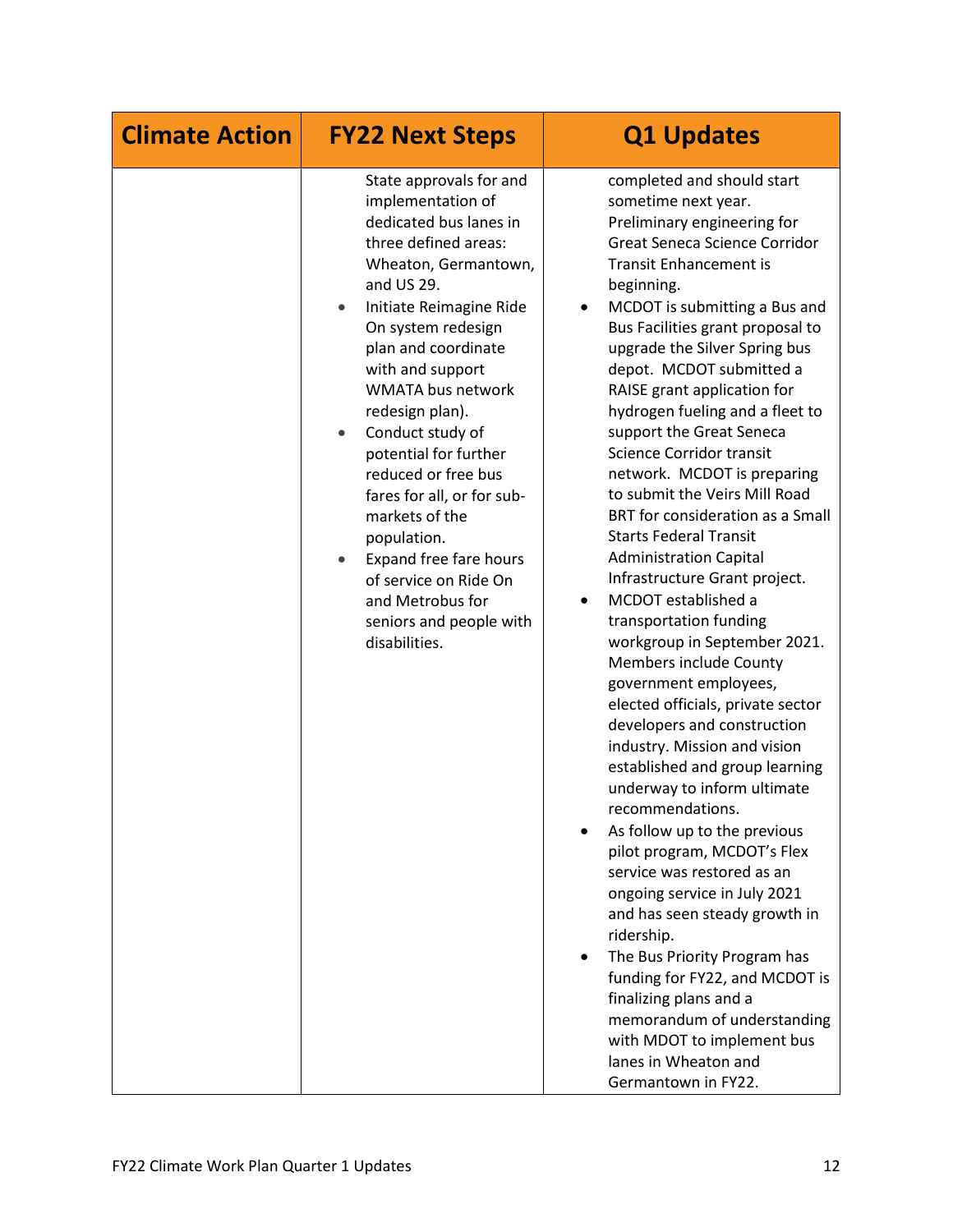| <b>Climate Action</b>                                                                                   | <b>FY22 Next Steps</b>                                                                                                                                                                                                                                                                                                                           | <b>Q1 Updates</b>                                                                                                                                                                                                                                                                                                                                                                                                                                                                                                                                                                                                                                                                                                                                                                                                                                                                                          |
|---------------------------------------------------------------------------------------------------------|--------------------------------------------------------------------------------------------------------------------------------------------------------------------------------------------------------------------------------------------------------------------------------------------------------------------------------------------------|------------------------------------------------------------------------------------------------------------------------------------------------------------------------------------------------------------------------------------------------------------------------------------------------------------------------------------------------------------------------------------------------------------------------------------------------------------------------------------------------------------------------------------------------------------------------------------------------------------------------------------------------------------------------------------------------------------------------------------------------------------------------------------------------------------------------------------------------------------------------------------------------------------|
|                                                                                                         |                                                                                                                                                                                                                                                                                                                                                  | The MCDOT Reimagine Ride On<br>$\bullet$<br>project is progressing with a<br>lead consultant being<br>contracted to start in fall 2021.<br>The MCDOT Fare Equity Study<br>٠<br>was completed, and a<br>recommendation made from<br>the County Executive to<br>Council. Council voted to<br>extend the free fare policy until<br>January 2022 while it considers<br>long term policy options.<br>Council voted to permanently<br>extend free fares for Kids Ride<br>Free and Seniors and persons<br>with disabilities - all of whom<br>ride free all day every day.<br>MCDOT is supporting the<br><b>WMATA fare demonstration</b><br>sale that reduced the cost of<br>bus and rail passes and<br>established a \$2 flat weekend<br>rail fare.<br>The Planning Board reviewed<br>the Capital Crescent Trail under<br>MD-355 and the Capital<br><b>Crescent Surface Trail Phase 2</b><br>on October 14, 2021. |
| <b>T-2: Expand Active</b><br><b>Transportation and</b><br><b>Shared Micromobility</b><br><b>Network</b> | Advance<br>implementation of<br>bikeway<br>recommendations in<br>the Bicycle Master Plan<br>through capital projects<br>and development<br>approvals. Complement<br>this low-stress bikeway<br>network with expansion<br>of bicycle parking<br>resources, including<br>corrals for dockless<br>vehicles. Expand service<br>areas and continue to | MCDOT advanced<br>implementation of bikeway<br>recommendations in the Bicycle<br>Master Plan through capital<br>projects and development<br>approvals.<br>MCDOT continued construction<br>$\bullet$<br>of Capital Crescent Surface Trail<br>Phase 1 and Woodmont Cycle<br>Track, and started construction<br>of the Emory Lane and MD-115<br>Shared Use Path.<br>MCDOT started design of Forest<br>Glen Passageway, completed<br>design of the Montgomery Ave                                                                                                                                                                                                                                                                                                                                                                                                                                              |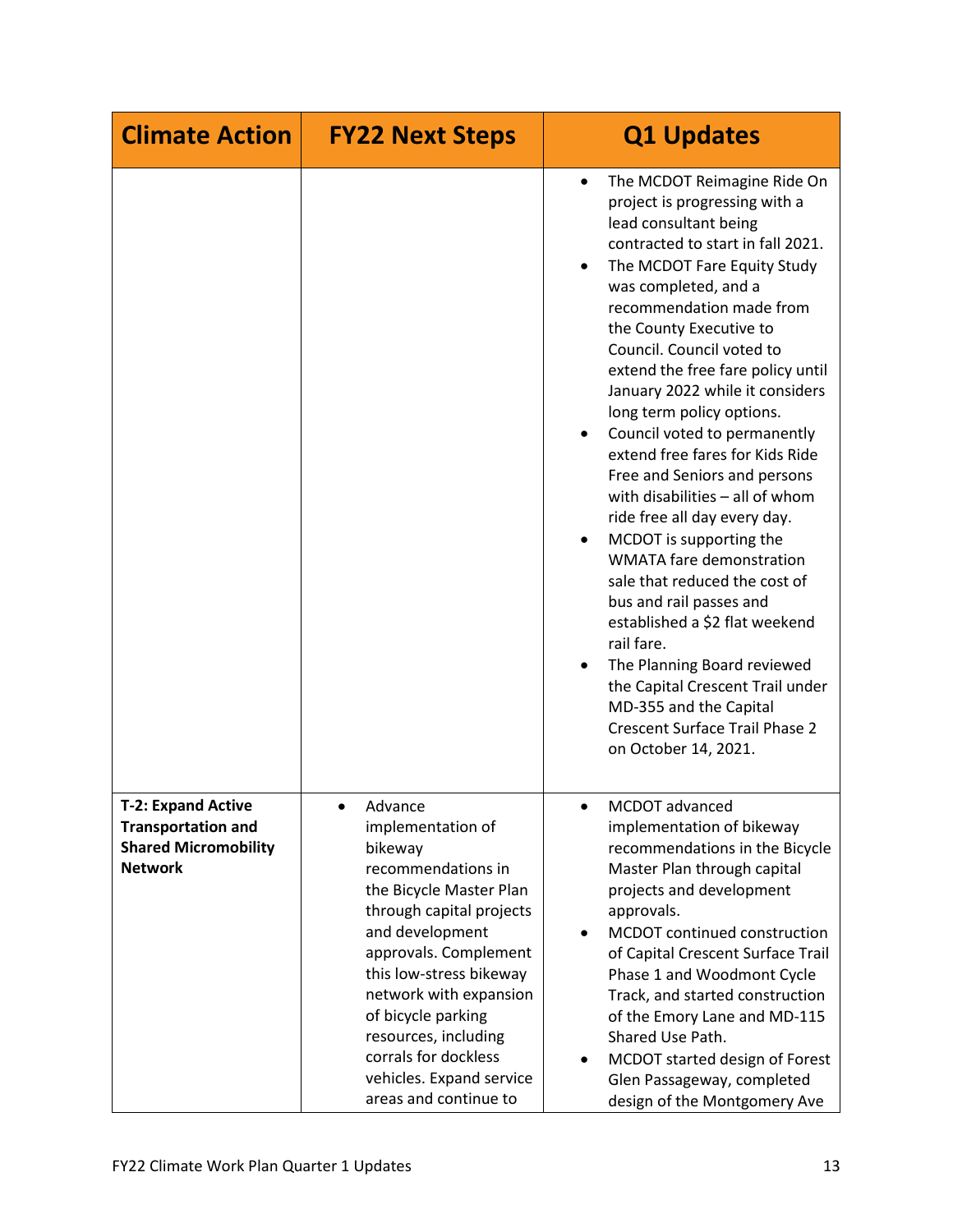| <b>Climate Action</b> | <b>FY22 Next Steps</b>                                                                                                                                                                                                                                                                                                                                                                                                                                                                                                                                                                                                                                                                                                                                                                                                                                                                                                                                                                                                                     | <b>Q1 Updates</b>                                                                                                                                                                                                                                                                                                                                                                                                                                                                                                                                                                                                                                                                                                                                                                                                                                                                                                                                                                                                                                                                                                                                                                                                                                                                                                                                                                                                                                  |
|-----------------------|--------------------------------------------------------------------------------------------------------------------------------------------------------------------------------------------------------------------------------------------------------------------------------------------------------------------------------------------------------------------------------------------------------------------------------------------------------------------------------------------------------------------------------------------------------------------------------------------------------------------------------------------------------------------------------------------------------------------------------------------------------------------------------------------------------------------------------------------------------------------------------------------------------------------------------------------------------------------------------------------------------------------------------------------|----------------------------------------------------------------------------------------------------------------------------------------------------------------------------------------------------------------------------------------------------------------------------------------------------------------------------------------------------------------------------------------------------------------------------------------------------------------------------------------------------------------------------------------------------------------------------------------------------------------------------------------------------------------------------------------------------------------------------------------------------------------------------------------------------------------------------------------------------------------------------------------------------------------------------------------------------------------------------------------------------------------------------------------------------------------------------------------------------------------------------------------------------------------------------------------------------------------------------------------------------------------------------------------------------------------------------------------------------------------------------------------------------------------------------------------------------|
|                       | pilot test personal<br>mobility options<br>(including shared e-<br>scooters & bikes) with<br>view to move beyond<br>the current pilot<br>program to a longer-<br>term program structure<br>and financial plan.<br>Sponsor Learn-to-Ride<br>٠<br>bike and e-scooter<br>classes; sponsor Bike-<br>to-Work Day, Walk &<br>Ride Challenge, Car-<br>Free Day, and other<br>initiatives focused on<br>promoting non-auto<br>modes.<br>Continue aspects of the<br>$\bullet$<br>Shared Streets program<br>to encourage active<br>transportation and<br>community use of<br>public rights-of-way.<br>Transmit the proposed<br>٠<br><b>Complete Streets</b><br>Design Guide to Council<br>for adoption and begin<br>efforts to amend the<br>County Code and<br>county regulations to be<br>consistent with the<br>Guide.<br>Coordinate with<br><b>Transportation Planning</b><br>Board consultant and<br>Town of Kensington on<br>Transportation Land-<br>Use Connections grant<br>for Kensington-<br><b>Connecticut Avenue</b><br>Corridor Bike/Ped | Two Way Separated Bike Lane<br>and completed 35% design of<br>Amherst Avenue. MCDOT<br>continued design of: the<br>Grosvenor Bicycle and<br>Pedestrian Priority Area<br>(BiPPA), Good Hope Road<br>Shared Use Path, Bradley Blvd,<br>Capital Crescent Trail Tunnel,<br>Dale Drive Shared Use Path,<br>Fenton Street Bikeway, Fenton<br>Street Bikeway, and Forest Glen<br>Sidewalk, Franklin Ave<br>Sidewalk, Heritage Triangle<br>Shared Use Path, MacArthur<br>Blvd Segment 3, Marinelli One<br>Way Separated Bike Lanes, MD<br>355 Clarksburg Bike Path, Seven<br>Locks Bikeway Facility Planning<br>Refresh, Tuckerman Lane<br>Sidewalk/Bikeway, Veirs Mill<br>Road BiPPA, Washington Grove<br>Connector<br>MCDOT continued construction<br>$\bullet$<br>of the MD 355 Crossing,<br>Frederick Road Bike Path, and<br><b>Cameron Street to Planning</b><br>Place Bikeway; advertised the<br>Metropolitan Branch Trail for<br>construction; and started<br>construction of the Oak Drive<br>Sidewalk.<br>MCDOT completed a pilot of<br>$\bullet$<br>the Grove Street Neighborhood<br>Greenway.<br>MCDOT started Construction of<br>$\bullet$<br>White Flint Metro Access<br>Improvements Phase 1,<br>constructed 7,200 linear feet of<br>Sidewalk under Sidewalk<br>Program Minor Project, and<br>conducted a Public Hearing for<br>the Decatur Avenue Sidewalk.<br>MCDOT is working with County<br>$\bullet$<br>representatives, municipalities |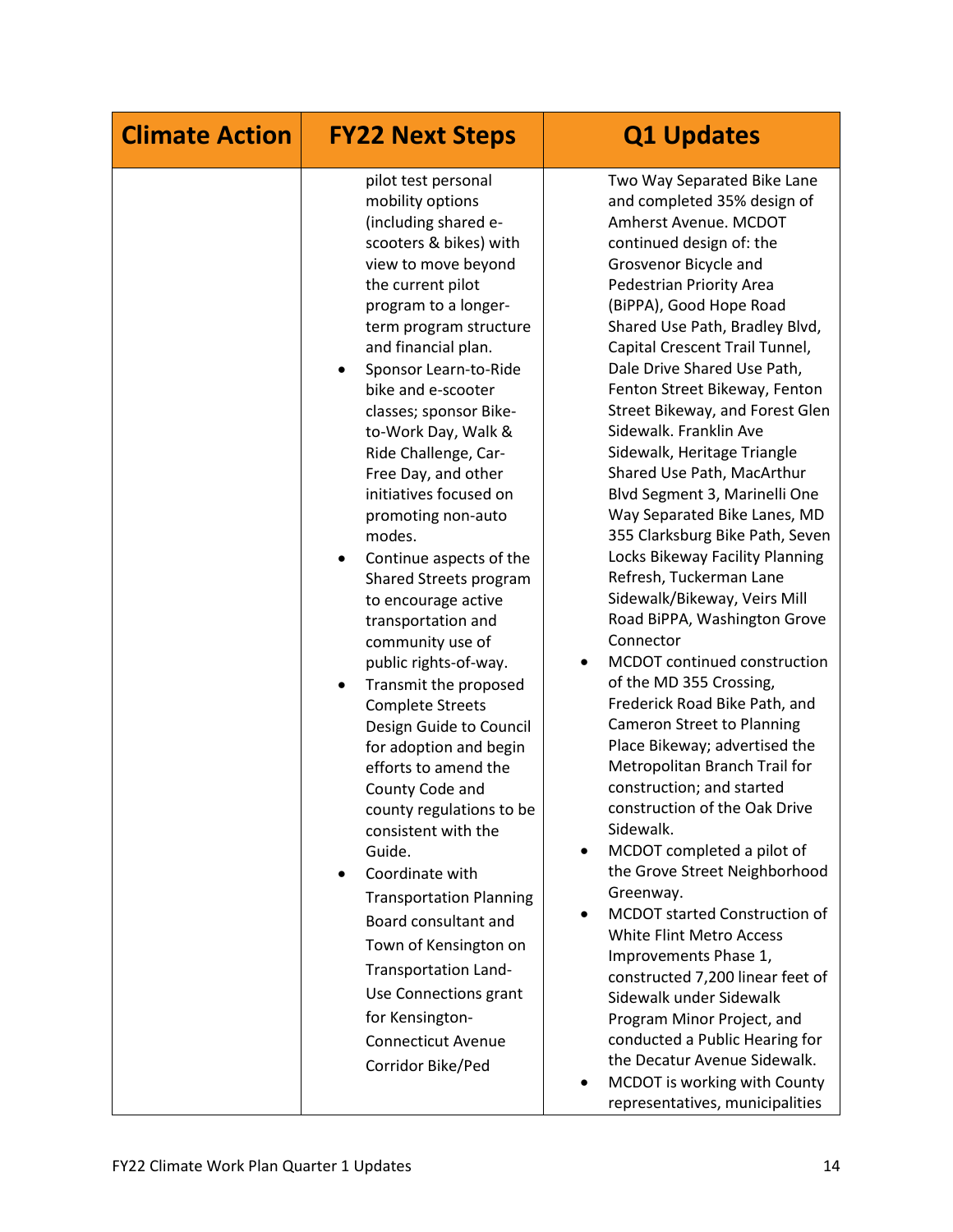| <b>Climate Action</b> | <b>FY22 Next Steps</b>                                                                                                                                   | <b>Q1 Updates</b>                                                                                                                                                                                                                                                                                                                                                                                                                                                                                                                                                                                                                                                                                                                                                                                                                                                                                                                                                                                                                                                                                                                                                                                                                                                                                                                                                           |
|-----------------------|----------------------------------------------------------------------------------------------------------------------------------------------------------|-----------------------------------------------------------------------------------------------------------------------------------------------------------------------------------------------------------------------------------------------------------------------------------------------------------------------------------------------------------------------------------------------------------------------------------------------------------------------------------------------------------------------------------------------------------------------------------------------------------------------------------------------------------------------------------------------------------------------------------------------------------------------------------------------------------------------------------------------------------------------------------------------------------------------------------------------------------------------------------------------------------------------------------------------------------------------------------------------------------------------------------------------------------------------------------------------------------------------------------------------------------------------------------------------------------------------------------------------------------------------------|
|                       | <b>Access and Safety</b><br>Study.<br>Continue and increase<br>marketing and outreach<br>efforts for recently<br>established Bike Match<br>MoCo program. | and private e-scooter/e-bike<br>operators to expand service<br>areas covered by the<br>micromobility pilot.<br>MCDOT is pursuing placement<br>of additional micromobility<br>corrals in pilot areas. State<br>grant options to support this<br>effort are being pursued.<br>MCDOT is sponsoring Learn-to-<br>٠<br>Ride bike and e-scooter training<br>classes, which have been well-<br>attended. MCDOT conducted<br>Car Free Day outreach at<br>several locations throughout<br>the County. The Walk & Ride<br>Challenge is being conducted<br>with teams of employees<br>working in transportation<br>management districts. MCDOT<br>is exploring software updates<br>to enable expansion of Walk &<br>Ride to additional areas of the<br>County.<br>MCDOT is coordinating with<br>regional micromobility<br>programs around the region to<br>support first-mile/last-mile<br>mobility and safe operations.<br><b>MCDOT's Shared Streets "Block</b><br>Permit" program remains<br>available as a free service to<br>residents for on-demand<br>temporary street closures to<br>thru traffic.<br>The Complete Streets Design<br>Guide, completed by MCDOT<br>and Montgomery Planning, has<br>been approved by the Planning<br>Board. Updates to the County<br>Code and regulations are in<br>development and expected to<br>be transmitted to Council in<br>November 2021. |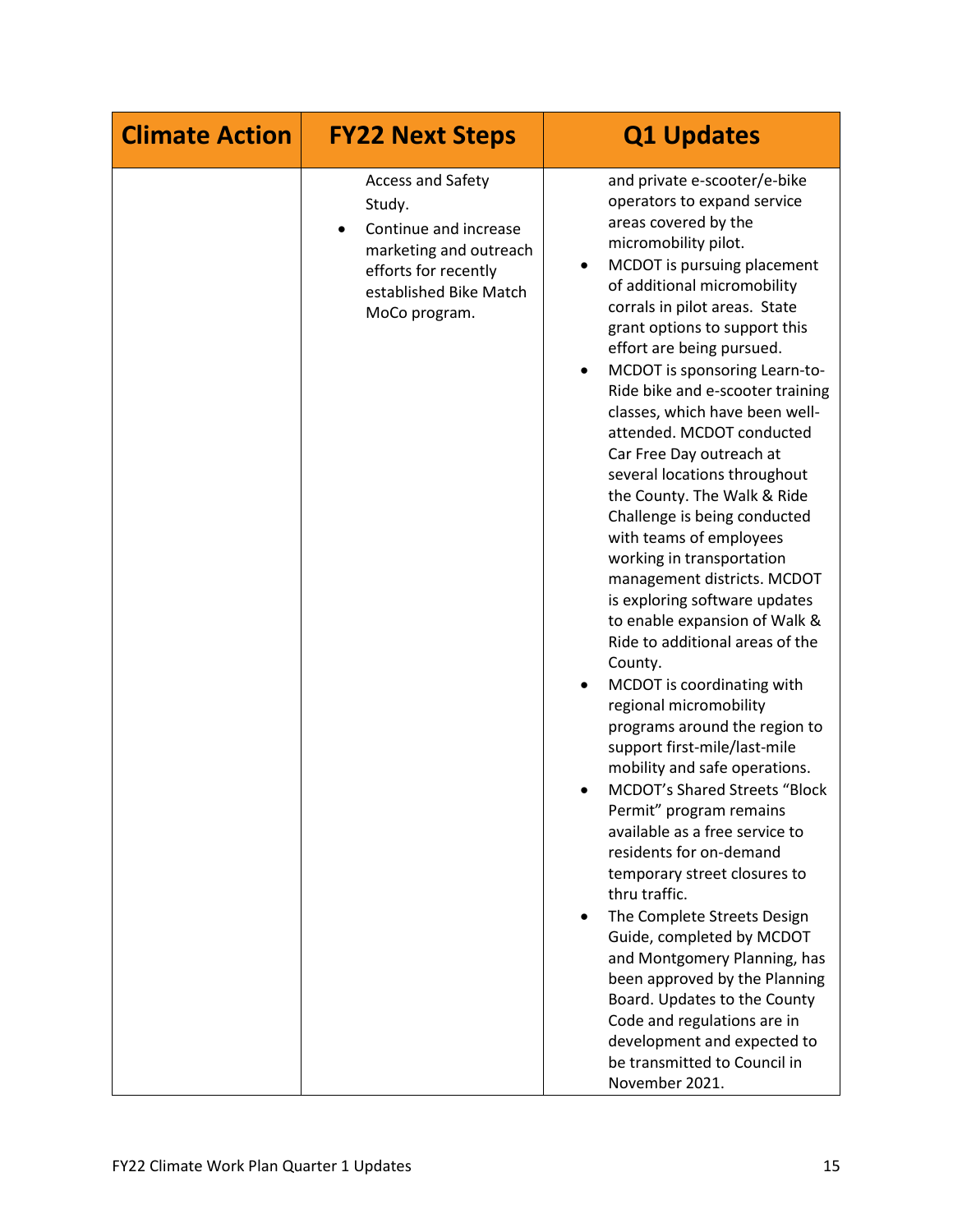| <b>Climate Action</b>                                                                                  | <b>FY22 Next Steps</b>                                                                                                                                                                                                                                        | <b>Q1 Updates</b>                                                                                                                                                                                                                                                                                                                                                                                                                                                                                                                                                                                                                                                                                                                                                                                                                                                                                                                                                                                                          |
|--------------------------------------------------------------------------------------------------------|---------------------------------------------------------------------------------------------------------------------------------------------------------------------------------------------------------------------------------------------------------------|----------------------------------------------------------------------------------------------------------------------------------------------------------------------------------------------------------------------------------------------------------------------------------------------------------------------------------------------------------------------------------------------------------------------------------------------------------------------------------------------------------------------------------------------------------------------------------------------------------------------------------------------------------------------------------------------------------------------------------------------------------------------------------------------------------------------------------------------------------------------------------------------------------------------------------------------------------------------------------------------------------------------------|
|                                                                                                        |                                                                                                                                                                                                                                                               | <b>Montgomery Planning expects</b><br>$\bullet$<br>to issue the first Bicycle Master<br>Plan Biennial Monitoring Report<br>in late fall 2021. The Report has<br>a summary of all the regulatory<br>projects approved and<br>constructed in 2019-2020,<br>including mileage by bikeway<br>type.<br><b>Montgomery Planning</b><br>$\bullet$<br>completed the Pedestrian Level<br>of Comfort map, a component<br>of the Pedestrian Master Plan<br>underway and completed the<br>Pedestrian Audit Toolkit and<br>hosted a training session for<br>community members in<br>September.<br>MCDOT selected a consultant<br>for the Kensington-Connecticut<br>Avenue project. Coordination<br>is being established among<br>multiple participants including<br>Transportation Planning Board,<br>Town of Kensington, MCDOT,<br>SHA, MDOT.<br>The BikeMatch MoCo program<br>is being actively promoted and<br>has received over 160 bikes in<br>its first year of operation.<br>Those bikes have been<br>provided to needy families. |
| <b>T-3: Private Vehicle</b><br><b>Electrification</b><br><b>Incentives and</b><br><b>Disincentives</b> | Launch Electric Vehicle<br>$\bullet$<br>(EV) Group Buy effort.<br>Promote EV charging<br>$\bullet$<br>equipment rebates and<br>power cost reductions<br>to increase appeal of<br>EVs.<br>Explore options for<br>$\bullet$<br>hosting "EV exposure<br>events". | MCDOT coordinated with the<br>$\bullet$<br>Metropolitan Washington<br>Council of Governments to<br>issue an RFP for an EV<br>Purchasing Co-op program<br>(a.k.a. "Group Buy"). Contract<br>negotiations with the selected<br>vendor are underway and<br>should be completed in early<br>November 2021. Anticipated<br>launch of the Group Buy<br>program is expected in January<br>2022.                                                                                                                                                                                                                                                                                                                                                                                                                                                                                                                                                                                                                                   |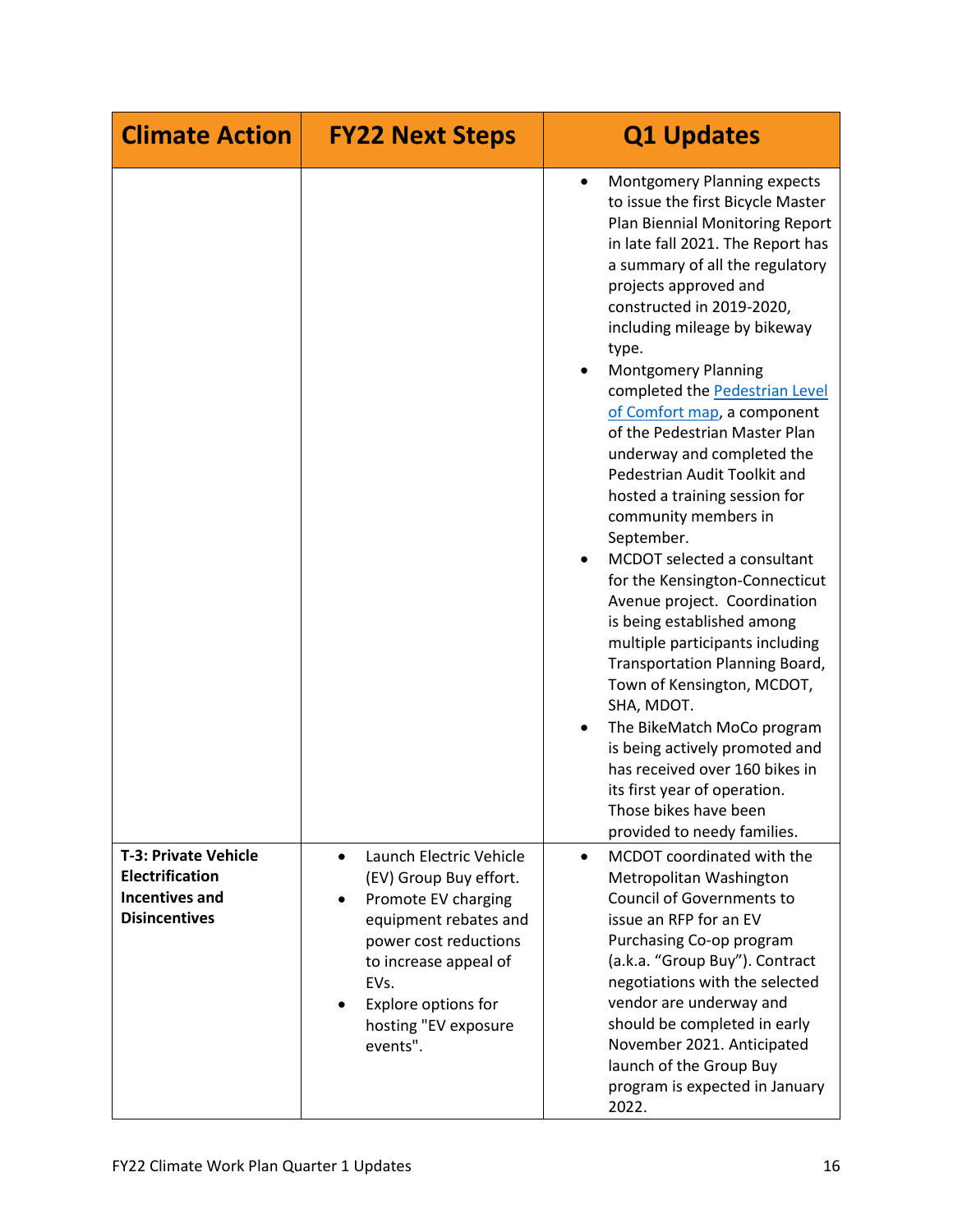| <b>Climate Action</b>                                                               | <b>FY22 Next Steps</b>                                                                                                                                                                                                                                                                                                                                                                                                                                                                                                                                                                                  | <b>Q1 Updates</b>                                                                                                                                                                                                                                                                                                                                                                                                                                                                                                                                                                                                                                                                                                                                                                                  |
|-------------------------------------------------------------------------------------|---------------------------------------------------------------------------------------------------------------------------------------------------------------------------------------------------------------------------------------------------------------------------------------------------------------------------------------------------------------------------------------------------------------------------------------------------------------------------------------------------------------------------------------------------------------------------------------------------------|----------------------------------------------------------------------------------------------------------------------------------------------------------------------------------------------------------------------------------------------------------------------------------------------------------------------------------------------------------------------------------------------------------------------------------------------------------------------------------------------------------------------------------------------------------------------------------------------------------------------------------------------------------------------------------------------------------------------------------------------------------------------------------------------------|
|                                                                                     | Expand availability of EV<br>$\bullet$<br>charging in public<br>parking facilities.                                                                                                                                                                                                                                                                                                                                                                                                                                                                                                                     | MCDOT and DEP coordinated<br>$\bullet$<br>with Poolesville Green for<br>participation in National Drive<br>Electric Week (NDEW),<br>including outreach at the<br>Poolesville Day event. An ad<br>campaign for NDEW event ran<br>on the exteriors of Ride On<br>Electric Buses.<br>See related progress in T-7.<br>$\bullet$                                                                                                                                                                                                                                                                                                                                                                                                                                                                        |
| T-4: Constrain Cars in<br><b>Urban Areas, Limit New</b><br><b>Road Construction</b> | Continue actions to<br>$\bullet$<br>support removal of the<br>extension of the Mid-<br>County Highway from<br>the Council of<br>Governments' regional<br>plan to be adopted in<br>FY22.                                                                                                                                                                                                                                                                                                                                                                                                                 | MCDOT removed the Mid-<br>$\bullet$<br>County Highway from the 2022<br><b>Transportation Long Range</b><br>Plan, Visualize 2045.<br>MCDOT supports revisiting the<br>$\bullet$<br>Visualize 2045 plan again in<br>2024 to closely examine the<br>merits of projects that do not<br>support the region's climate<br>goals.                                                                                                                                                                                                                                                                                                                                                                                                                                                                          |
| <b>T-5: Zero Emission</b><br><b>Public Buses and School</b><br><b>Buses</b>         | Continue development<br>$\bullet$<br>of a zero-emissions<br>transit plan.<br>Place an additional 10<br>EV transit buses into<br>service for Ride On.<br>Release RFP for next<br>round of electric transit<br>buses.<br>Research hydrogen<br>fueling options for<br>transit and large<br>vehicles and pursue<br>federal grant<br>opportunities (e.g.<br><b>USDOT's RAISE Grants)</b><br>for hydrogen fuel cell<br>fueling site and vehicle<br>acquisition.<br>Finalize MCPS order for<br>$\bullet$<br>first 25 EV school buses<br>(expected Fall 2021).<br>Continue regional<br>collaboration with other | Five EV transit buses for Ride<br>$\bullet$<br>On are scheduled to begin<br>assembly in Winter 2022 and<br>delivery to the County is<br>expected in early Spring. An<br>additional five EV transit buses<br>are expected to begin assembly<br>in Late Spring 2022 and arrive<br>by early Summer.<br>The RFP for the next purchase<br>$\bullet$<br>of zero emission buses will be<br>released in the fall of 2021.<br>MCDOT is in the process of<br>$\bullet$<br>evaluating proposals from<br>consultants to develop the<br>comprehensive Zero Emissions<br><b>Transition Action Plan for the</b><br>transit fleet, infrastructure, and<br>facilities. This Plan is expected<br>to be ready by the first quarter<br>of 2023 and will be developed<br>in parallel to the Reimagine<br>Ride On study. |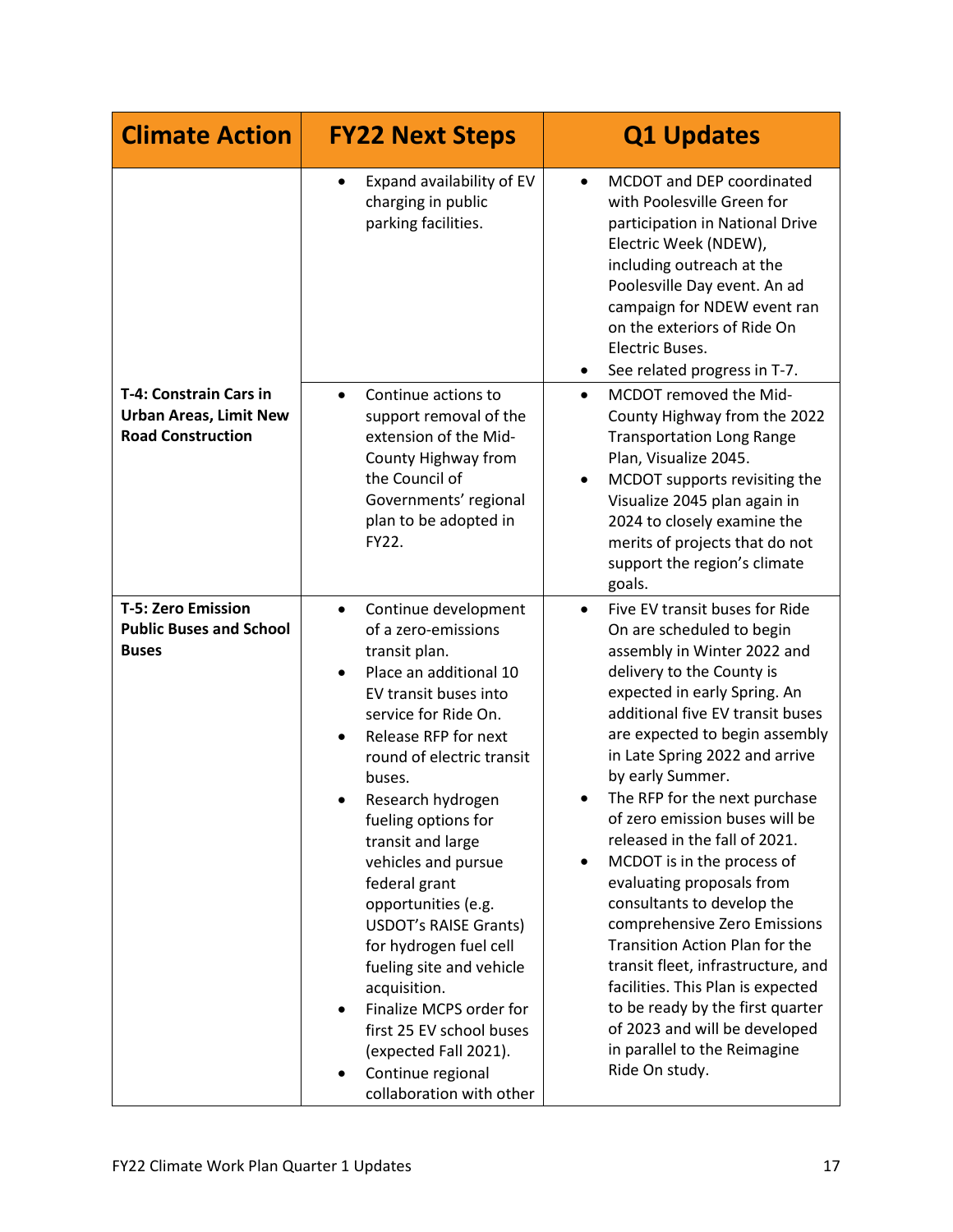| <b>Climate Action</b>                                               | <b>FY22 Next Steps</b>                                                                                                                                                                                                                                                                                                                                                 | <b>Q1 Updates</b>                                                                                                                                                                                                                                                                                                                                                                                                                                                                                                                                                                                                                                                                                                                                                                                                                                                                                                                       |
|---------------------------------------------------------------------|------------------------------------------------------------------------------------------------------------------------------------------------------------------------------------------------------------------------------------------------------------------------------------------------------------------------------------------------------------------------|-----------------------------------------------------------------------------------------------------------------------------------------------------------------------------------------------------------------------------------------------------------------------------------------------------------------------------------------------------------------------------------------------------------------------------------------------------------------------------------------------------------------------------------------------------------------------------------------------------------------------------------------------------------------------------------------------------------------------------------------------------------------------------------------------------------------------------------------------------------------------------------------------------------------------------------------|
|                                                                     | jurisdictions and transit<br>providers and local<br>collaboration between<br>MCDOT, DGS, MCPS,<br>and others on Zero<br>Emissions Vehicle (ZEV)<br>bus contracting model.                                                                                                                                                                                              | MCDOT submitted a USDOT<br>$\bullet$<br>RAISE grant for construction of<br>a hydrogen fueling station at<br>the Equipment Maintenance<br>and Transit Operation Center<br>and to acquire hydrogen fuel<br>cell buses for Ride On service.<br><b>MCDOT supports WMATA's</b><br>$\bullet$<br>goal to achieve an all-clean bus<br>fleet by 2045.<br>The MCPSEV school bus<br>charging infrastructure is<br>complete for the first location<br>at the Bethesda Depot. Buses<br>are delayed due to production<br>issues and are in the first stages<br>of the production cycle. The<br>first five buses are expected to<br>be delivered in the middle of<br>November.<br>The Green Bank worked with<br>MCPS to develop options for<br>electrification of its fleet<br>through informal responses to<br>proposals solicited by the<br>Green Bank with intent to offer<br>MCPS ideas and options as it<br>develops its procurement<br>strategy. |
| <b>T-6: Electrify County</b><br>and Public Agencies<br><b>Fleet</b> | Complete study to<br>right-size the County<br>vehicle fleet and<br>develop a targeted<br>approach to transition<br>the County's fleet to<br>ZEVs, including<br>necessary infrastructure<br>and support facilities.<br>Pilot test EV police<br>٠<br>vehicle.<br>Pilot test new type of<br>$\bullet$<br>vehicle charger which<br>would reduce<br>infrastructure/charging | DGS's Phase I fleet transition<br>study focused on eliminating<br>vehicles due to underutilization,<br>downsizing and replacing with a<br>smaller vehicle, and identifying<br>County vehicles that can be<br>replaced with zero-emission<br>vehicles. The Phase I study is<br>expected to be completed in<br>early Winter 2022. See also G-<br>13 below.<br>The MCPD Pilot test EV police<br>$\bullet$<br>vehicle has been received. DGS<br>is working with the<br>manufacturer and equipment                                                                                                                                                                                                                                                                                                                                                                                                                                           |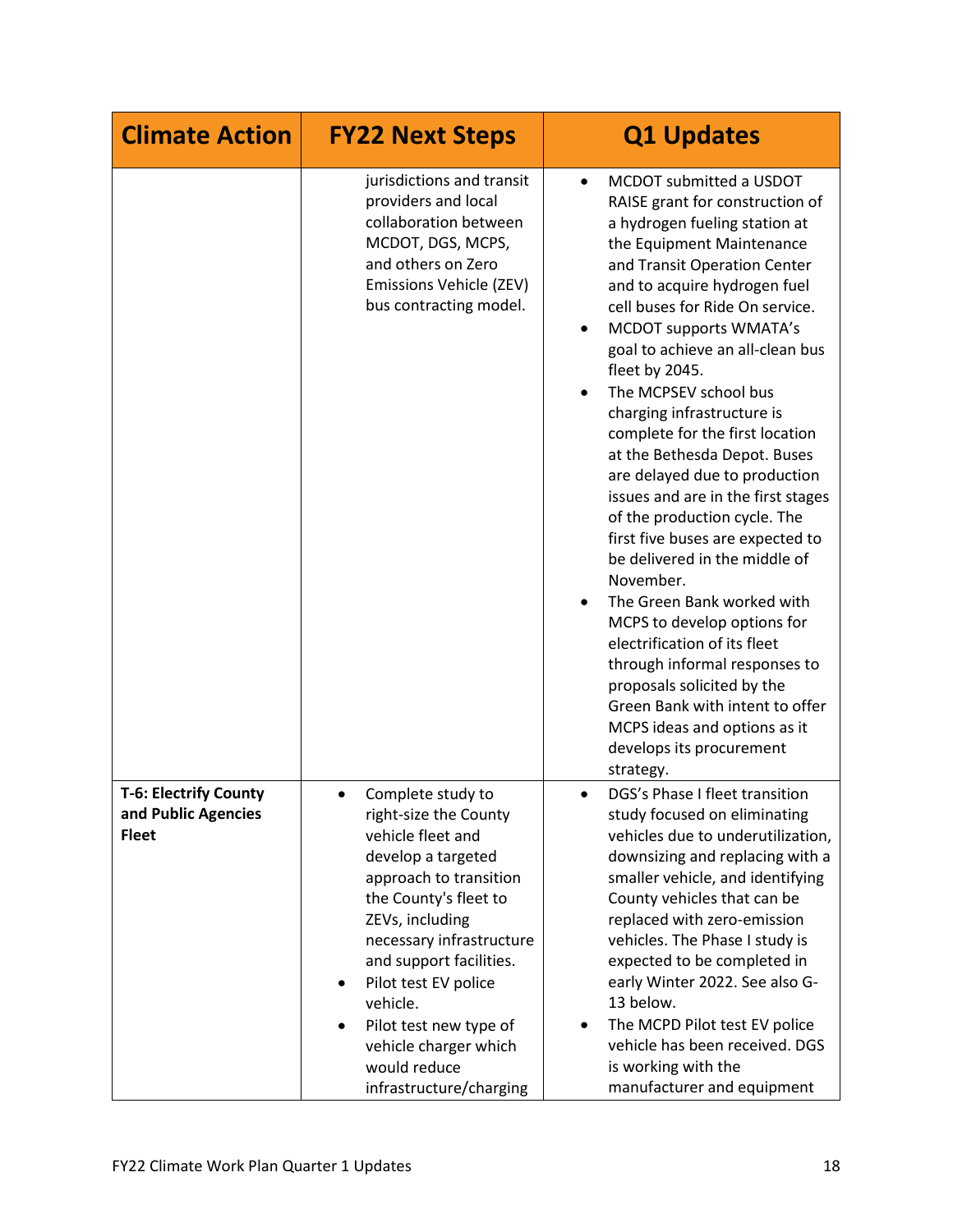| <b>Climate Action</b>                                                 | <b>FY22 Next Steps</b>                                                                                                                                                                                                                                                                                                                                                                                                                                                                                                                                                                                                                                                                                                                                                                                                                                                                                                                                                                                        | <b>Q1 Updates</b>                                                                                                                                                                                                                                                                                                                                                                                                                                                                                                                                                                                                                                                                                                                                                                                                                                                                                                                                                                                                                                                                                                                                                                                                                                                                             |
|-----------------------------------------------------------------------|---------------------------------------------------------------------------------------------------------------------------------------------------------------------------------------------------------------------------------------------------------------------------------------------------------------------------------------------------------------------------------------------------------------------------------------------------------------------------------------------------------------------------------------------------------------------------------------------------------------------------------------------------------------------------------------------------------------------------------------------------------------------------------------------------------------------------------------------------------------------------------------------------------------------------------------------------------------------------------------------------------------|-----------------------------------------------------------------------------------------------------------------------------------------------------------------------------------------------------------------------------------------------------------------------------------------------------------------------------------------------------------------------------------------------------------------------------------------------------------------------------------------------------------------------------------------------------------------------------------------------------------------------------------------------------------------------------------------------------------------------------------------------------------------------------------------------------------------------------------------------------------------------------------------------------------------------------------------------------------------------------------------------------------------------------------------------------------------------------------------------------------------------------------------------------------------------------------------------------------------------------------------------------------------------------------------------|
|                                                                       | network constraints for<br>administrative fleet.                                                                                                                                                                                                                                                                                                                                                                                                                                                                                                                                                                                                                                                                                                                                                                                                                                                                                                                                                              | supplier to solve technical<br>issues related to fitting the<br>vehicle for police service.                                                                                                                                                                                                                                                                                                                                                                                                                                                                                                                                                                                                                                                                                                                                                                                                                                                                                                                                                                                                                                                                                                                                                                                                   |
| T-7: Expand the Electric<br><b>Vehicle Charging</b><br><b>Network</b> | Increase the availability<br>$\bullet$<br>of electric vehicle<br>charging stations at<br>public parking facilities<br>and other County<br>locations, including M-<br>NCPPC parkland sites.<br>Expand use of the pilot<br>program for residential<br>charging.<br>Examine opportunities<br>for on-street charging<br>and/or streetlight<br>charging pilot program<br>at selected locations in<br>the County.<br>Encourage and, where<br>possible, require new<br>projects to provide EV<br>charging or EV charging-<br>ready spaces in their<br>parking facilities.<br>Modify the public<br>benefits list for site plan<br>approval to encourage<br>or require EV charging<br>stations in a wider<br>range of projects.<br>Implement EV charging<br>station wayfinding<br>signage program to<br>facilitate EV access and<br>to reinforce awareness<br>of the general public<br>about widespread<br>availability of EV<br>charging.<br>Install pilot EV charging<br>station at a MCPS<br>administrative center. | Montgomery Parks is working<br>$\bullet$<br>with local energy utilities to site<br>publicly accessible electric<br>vehicle charging stations at<br>select locations on parkland.<br>Sites are currently under<br>engineering design review and<br>a list of approved locations will<br>be shared at a later date.<br>Implementing EV charging<br>requirements for new projects<br>and as part of the public<br>benefits list would require a<br>zoning text amendment in<br>order to implement.<br>MCDOT partnered with DGS to<br>allow charging of County EV<br>Fleet vehicles at Parking Lot<br>District EV charging stations.<br>This is especially useful in areas<br>such as Wheaton where the<br>new office building houses<br>several County agencies and<br>fleet vehicles.<br>MCDOT is working with PEPCO<br>to expand the number of<br>charging locations in County<br>facilities.<br>MCDOT finalized guidelines and<br>Council adopted code changes<br>to allow for homeowner-<br>installed vehicle charging<br>facilities within the public right<br>of way.<br>DGS issued an RFP for the<br>provision of EV charging<br>stations on County properties;<br>responses are being evaluated.<br>The plan is to make more<br>charging available on County<br>property for both County |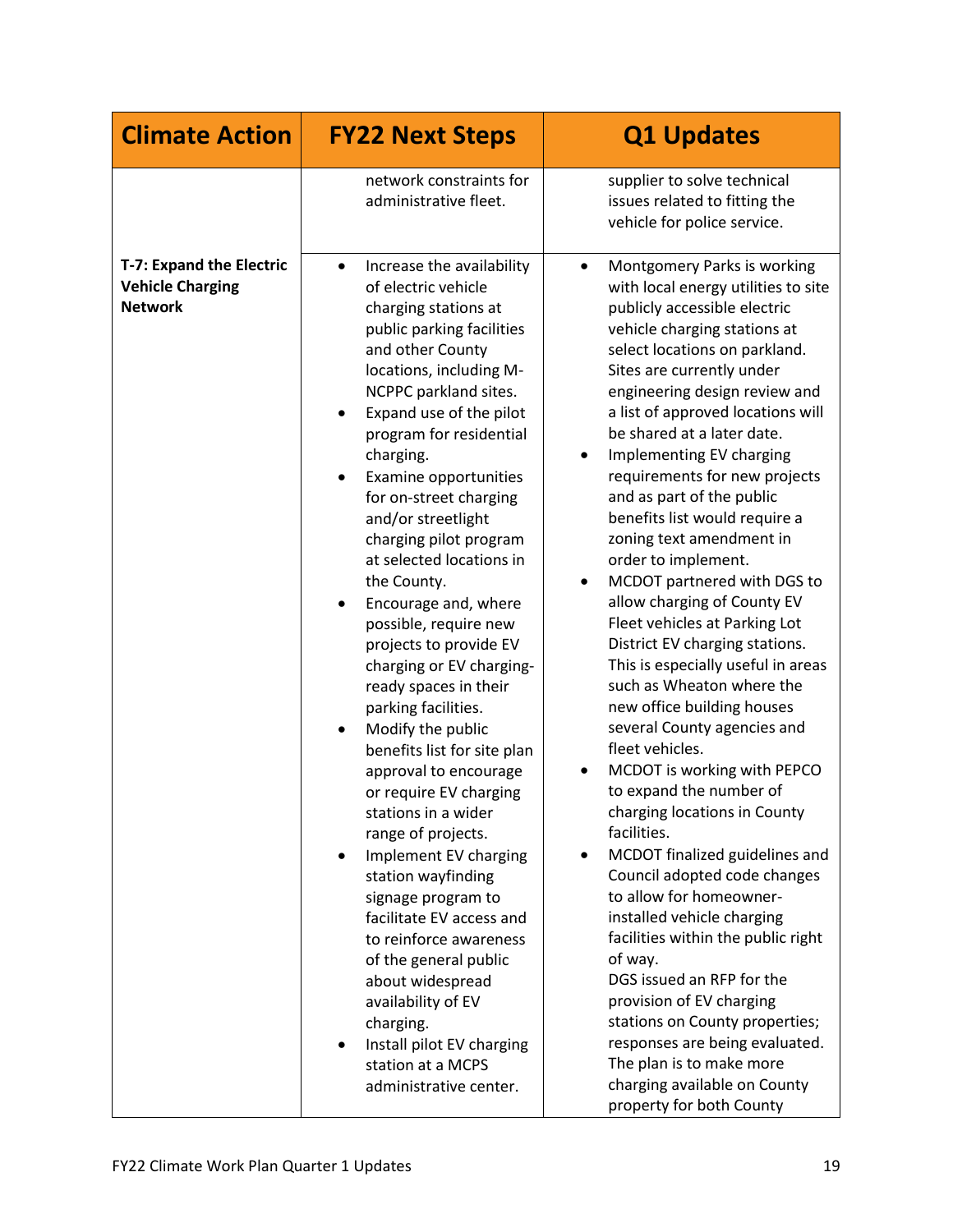| <b>Climate Action</b> | <b>FY22 Next Steps</b> | <b>Q1 Updates</b>                                                                                                                                                                                                                                                                                                                                                                                                                                                                                                                                                                                                                                                                                        |
|-----------------------|------------------------|----------------------------------------------------------------------------------------------------------------------------------------------------------------------------------------------------------------------------------------------------------------------------------------------------------------------------------------------------------------------------------------------------------------------------------------------------------------------------------------------------------------------------------------------------------------------------------------------------------------------------------------------------------------------------------------------------------|
|                       |                        | vehicles and EVs owned by the<br>public.<br>Clarksburg Condominiums to<br>install 6 EV chargers.<br>The Green Bank provided<br>funding for an EV charging<br>installation at the Clarksburg<br>Condominiums.<br>The Green Bank submitted a<br>grant proposal to a private<br>funder to support EV chargers<br>in affordable rental multifamily<br>buildings.<br>The Green Bank is promoting<br>the concept of EV chargers for<br>affordable housing in<br>discussions with various<br>affordable housing parties.<br>MCDOT installed 42 EV charging<br>$\bullet$<br>station wayfinding signs in<br>Bethesda, Silver Spring and                                                                           |
|                       |                        | Wheaton. The signs are in and<br>around public parking facilities<br>that currently have EV charging<br>stations. The wayfinding<br>signage was installed to assist<br>current EV owners to locate<br>charging stations available in<br>public parking facilities, and to<br>create public awareness of the<br>County's charging<br>infrastructure to encourage<br>more EV<br>purchasing/leasing. There are<br>currently 20 Level 2 charging<br>stations available at parking<br>facilities in Bethesda, Silver<br>Spring and Wheaton.<br>MCDOT collaborated to select<br>three potential "streetlight"<br>charging locations within the<br>central business districts to<br>include Grandview Avenue at |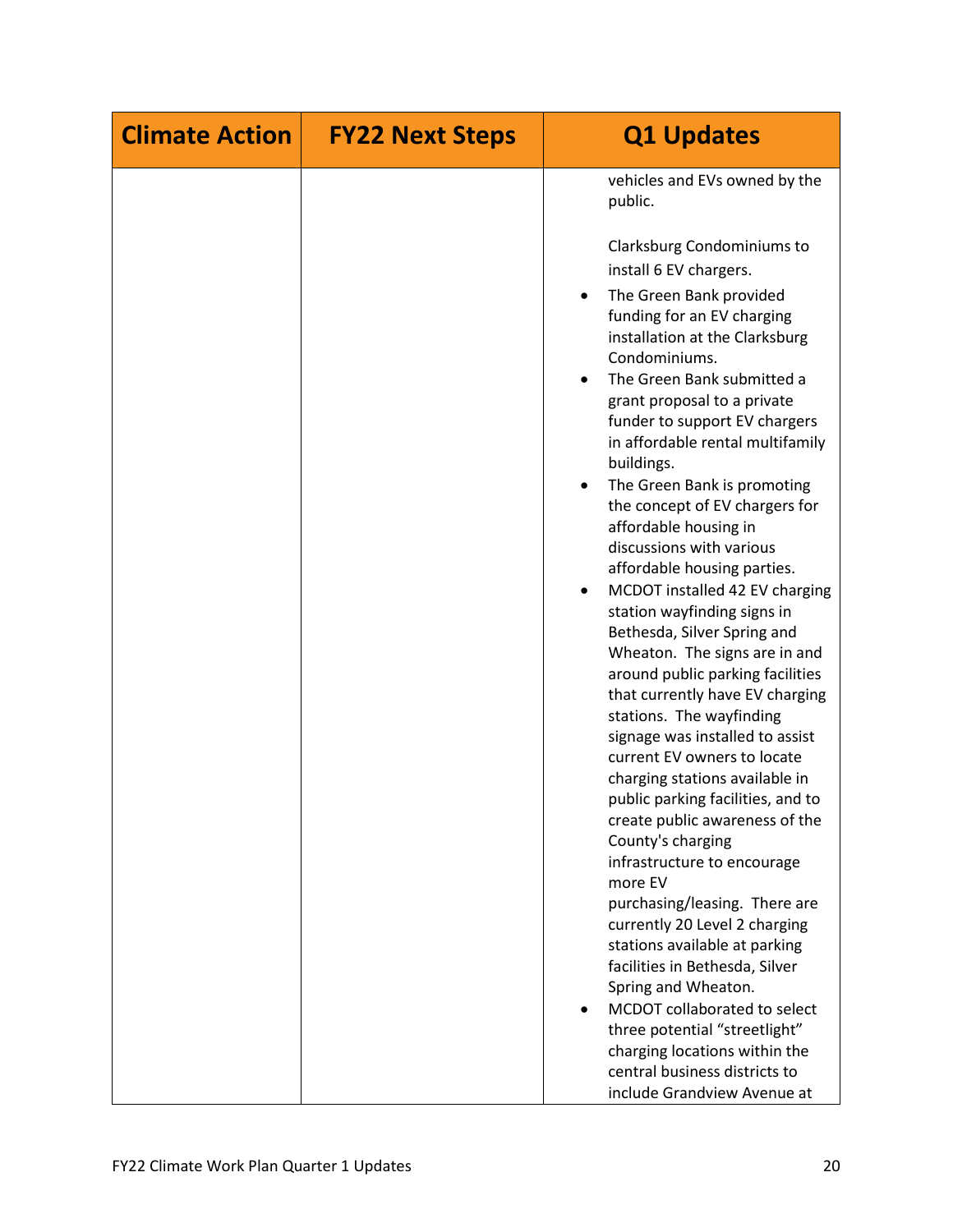| <b>Climate Action</b>                                                             | <b>FY22 Next Steps</b>                                                                                                                                                                                                                                                                                                                                                                                                                                                                                                                                                                                                                                                                   | <b>Q1 Updates</b>                                                                                                                                                                                                                                                                                                                                                                                                                                                                                                                                                                                                                                                                                  |
|-----------------------------------------------------------------------------------|------------------------------------------------------------------------------------------------------------------------------------------------------------------------------------------------------------------------------------------------------------------------------------------------------------------------------------------------------------------------------------------------------------------------------------------------------------------------------------------------------------------------------------------------------------------------------------------------------------------------------------------------------------------------------------------|----------------------------------------------------------------------------------------------------------------------------------------------------------------------------------------------------------------------------------------------------------------------------------------------------------------------------------------------------------------------------------------------------------------------------------------------------------------------------------------------------------------------------------------------------------------------------------------------------------------------------------------------------------------------------------------------------|
|                                                                                   |                                                                                                                                                                                                                                                                                                                                                                                                                                                                                                                                                                                                                                                                                          | Ennalls Ave (Wheaton); 4704<br>W. Virginia Avenue (Bethesda);<br>and 8212 Colonial Lane (on<br>Ripley Street), Silver Spring.                                                                                                                                                                                                                                                                                                                                                                                                                                                                                                                                                                      |
| <b>T-8: Transportation</b><br><b>Demand Management</b><br>and Telework Strategies | <b>Finalize NextGen</b><br>$\bullet$<br><b>Transportation Demand</b><br>Management (TDM)<br>regulations.<br>Implement<br>requirements for TDM<br>strategies to be<br>adopted for new and<br>existing projects in<br>additional areas of the<br>County under NextGen.<br>Begin implementation<br>of White Oak<br>Transportation<br><b>Management District</b><br>Promote use of more<br>generous<br>transit/vanpool<br>subsidies available to<br>private sector<br>employers and<br>employees through<br>FareShare, and to<br>County government<br>employees through Get-<br>In.<br>Provide assistance to<br>businesses to support<br>continuing and<br>formalizing telework<br>programs. | The MCDOT NextGen TDM<br>$\bullet$<br>regulations were advertised in<br>the County register for public<br>comment. MCDOT is reviewing<br>comments to determine any<br>needed revisions.<br>Implementation of the White<br>$\bullet$<br>Oak TDM is underway.<br>MCDOT is promoting the<br>$\bullet$<br>FareShare program to private<br>sector employers and<br>employees; County government<br>employees received<br>information on available Get-In<br>transit/vanpool subsidy<br>programs during recent Open<br>Enrollment efforts.<br>MCDOT is continuing to provide<br>assistance to County businesses<br>to support telework, including<br>providing free consulting from<br>national experts. |
| T-9: Traffic<br><b>Management Systems</b>                                         | Continue installation of<br>$\bullet$<br>pedestrian HAWK<br>signals.<br>Implement adaptive<br>traffic signal control<br>systems in select<br>corridors                                                                                                                                                                                                                                                                                                                                                                                                                                                                                                                                   | MCDOT is continuing the<br>$\bullet$<br>installation of pedestrian hybrid<br>beacons (PHB, or HAWK's) to<br>promote pedestrian safety<br>when crossing multilane<br>roadways or crossing point<br>where reduced vehicle gaps<br>and higher levels of pedestrian                                                                                                                                                                                                                                                                                                                                                                                                                                    |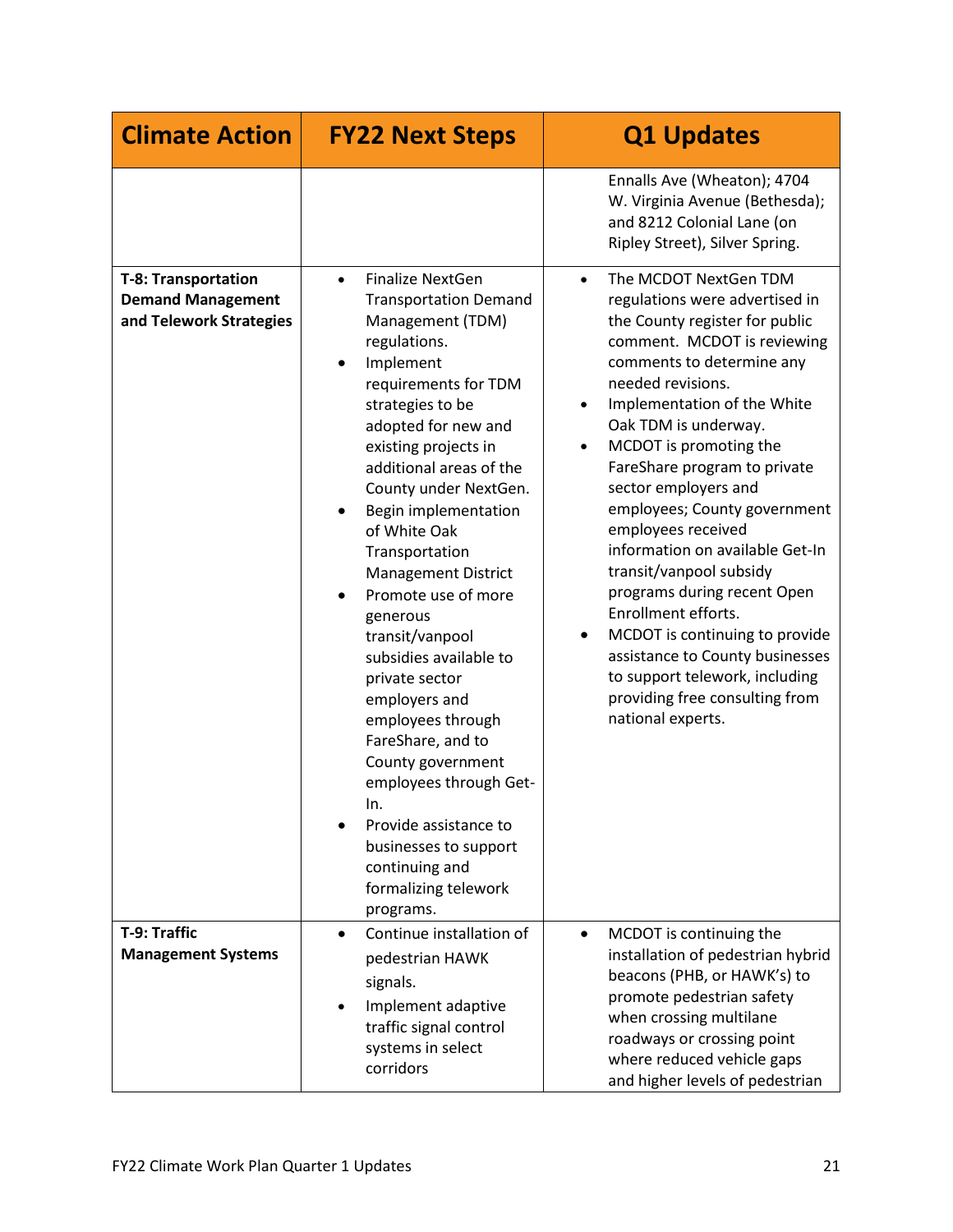| <b>Climate Action</b>                                             | <b>FY22 Next Steps</b>                                                                                                                                                                                                                                                                                                                                                                                                                                                                                                                                                                                                                                                                                                                                                                                    | <b>Q1 Updates</b>                                                                                                                                                                                                                                                                                                                                                                                                                                                                                                                                                                                                                                                                                                                                                                                                                                                                                                                                                                                                                                                                                                                                                                                                                   |
|-------------------------------------------------------------------|-----------------------------------------------------------------------------------------------------------------------------------------------------------------------------------------------------------------------------------------------------------------------------------------------------------------------------------------------------------------------------------------------------------------------------------------------------------------------------------------------------------------------------------------------------------------------------------------------------------------------------------------------------------------------------------------------------------------------------------------------------------------------------------------------------------|-------------------------------------------------------------------------------------------------------------------------------------------------------------------------------------------------------------------------------------------------------------------------------------------------------------------------------------------------------------------------------------------------------------------------------------------------------------------------------------------------------------------------------------------------------------------------------------------------------------------------------------------------------------------------------------------------------------------------------------------------------------------------------------------------------------------------------------------------------------------------------------------------------------------------------------------------------------------------------------------------------------------------------------------------------------------------------------------------------------------------------------------------------------------------------------------------------------------------------------|
|                                                                   |                                                                                                                                                                                                                                                                                                                                                                                                                                                                                                                                                                                                                                                                                                                                                                                                           | exposure to moving vehicle<br>traffic exists.<br>MCDOT is coordinating with the<br>Maryland Department of<br><b>Transportation State Highway</b><br>Administration for adaptive<br>signal control implementation<br>on MD 108 in Olney.                                                                                                                                                                                                                                                                                                                                                                                                                                                                                                                                                                                                                                                                                                                                                                                                                                                                                                                                                                                             |
| T-11: Off-Road Vehicle<br>and Equipment<br><b>Electrification</b> | Research hydrogen<br>$\bullet$<br>fueling options for<br>transit and large<br>vehicles and pursue<br>federal grant<br>opportunities (e.g.,<br><b>USDOT's RAISE Grants)</b><br>for hydrogen fuel cell<br>fueling site and vehicle<br>acquisition.<br>Introduce legislation to<br>ban the sale and use of<br>gas-powered leaf<br>blower equipment.<br>M-NCPPC - Department<br>$\bullet$<br>of Parks will continue<br>conducting a pilot on<br>commercial-grade<br>electric (battery-<br>operated) landscape<br>equipment, to include<br>large-scale mowers to<br>smaller blowers, string<br>trimmers, chainsaws,<br>etc.<br>Perform evaluation of<br>MCDOT's pilot<br>implementation of<br>electric mowing, string<br>trimming, and handheld<br>blower equipment<br>currently underway and<br>scheduled for | MCDOT submitted a USDOT<br>$\bullet$<br>RAISE grant for construction of<br>a hydrogen fueling station at<br>the Equipment Maintenance<br>and Transit Operation Center<br>and to acquire hydrogen fuel<br>cell buses for Ride On service.<br>This fueling station will be able<br>to service both transit buses<br>and other heavy-duty off-road<br>equipment.<br>The pilot electric equipment<br>$\bullet$<br>program for mowing, leaf<br>blowing, and string trimming by<br>MCDOT crews is complete.<br>Electric equipment<br>implementation was deemed a<br>success for leaf blowing and<br>string trimming. Electric<br>mowing is not a viable option<br>for expansion at this time based<br>on current equipment charging<br>limitations (length of time to<br>charge, limited run time once<br>charged), and performance<br>issues on rough terrain. MCDOT<br>will expand electric blowers and<br>trimmers to all mowing crews.<br>DEP drafted legislation to<br>$\bullet$<br>phase-out the sale and use of<br>gas-powered leaf blower<br>equipment; expected to be sent<br>to Council in Fall 2021.<br>M-NCPPC - Montgomery Parks<br>is working to convert 2-cycle<br>and small gas-powered<br>equipment to electric/battery- |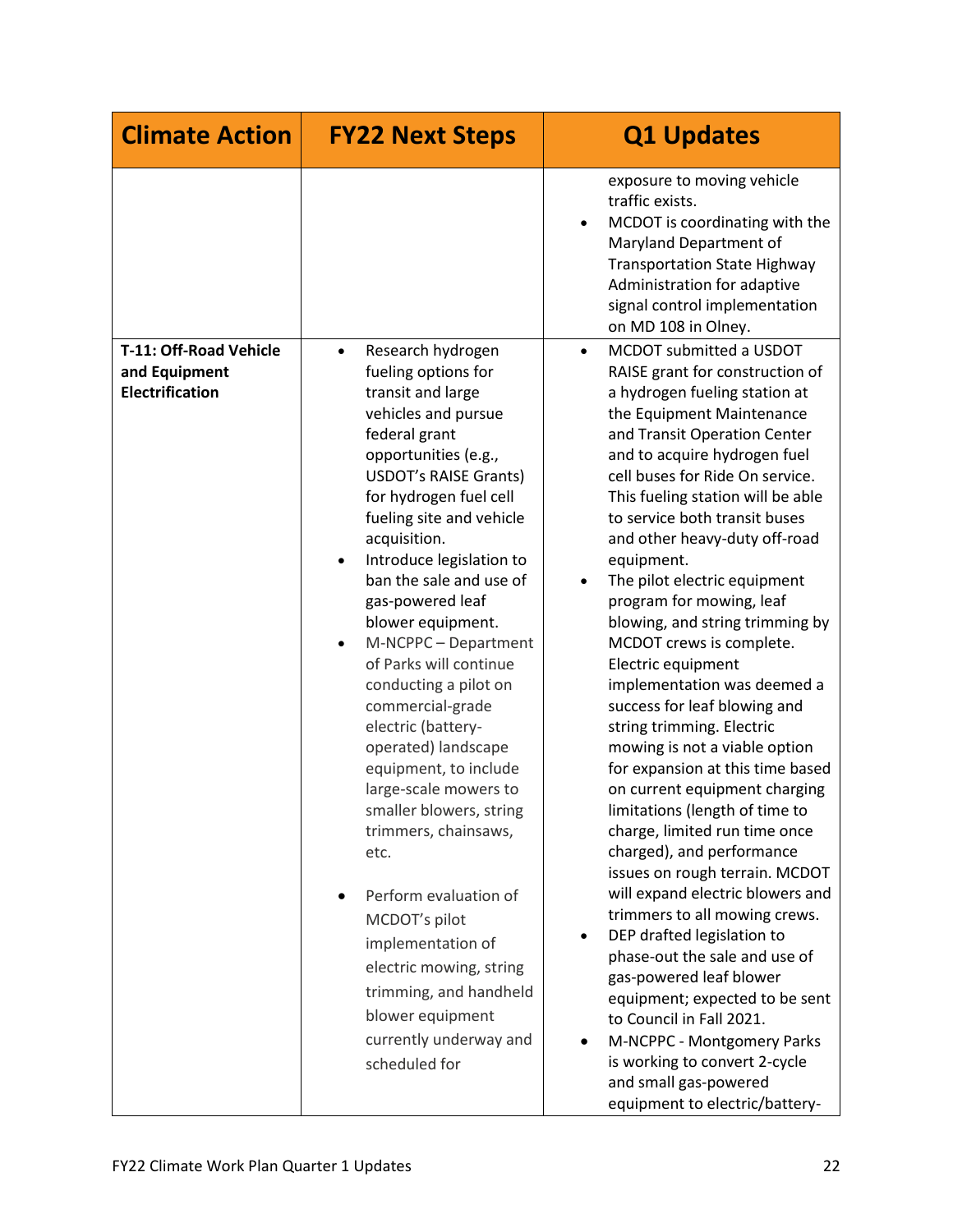| <b>Climate Action</b>                                               | <b>FY22 Next Steps</b>                                                        | <b>Q1 Updates</b>                                                                                                                                                                                                                                                                                                                                                                                                                                                                                                                                                                                                                                                                                                                                                                                                                                                                                                                                                                                                                                                                                               |
|---------------------------------------------------------------------|-------------------------------------------------------------------------------|-----------------------------------------------------------------------------------------------------------------------------------------------------------------------------------------------------------------------------------------------------------------------------------------------------------------------------------------------------------------------------------------------------------------------------------------------------------------------------------------------------------------------------------------------------------------------------------------------------------------------------------------------------------------------------------------------------------------------------------------------------------------------------------------------------------------------------------------------------------------------------------------------------------------------------------------------------------------------------------------------------------------------------------------------------------------------------------------------------------------|
|                                                                     | completion in fall of<br>2022.                                                | powered options. The<br>Department has equipped 2<br>maintenance crews - one in<br>Northern Parks and one in<br>Southern Parks with all-electric<br>equipment. In addition to these<br>teams, staff have been piloting<br>a variety of equipment<br>including weed eaters, string<br>trimmers, pole saws, hand-<br>held/backpack leaf and debris<br>blowers, a push mower, and<br>electric zero-turn mowers.<br>Additionally, two M-NCPPC-<br><b>Montgomery Parks</b><br>management areas have<br>recently implemented the use<br>of electric paint-sprayers for<br>marking athletic field lines.<br>Electric equipment recently<br>purchased for the Agricultural<br>History Farm Park in the M-<br>NCPPC - Montgomery Parks'<br>Northern Parks Division is not<br>only reducing greenhouse gas<br>emissions, but the reduced<br>noise is appreciated by the<br>farm animals that reside at that<br>park. M-NCPPC - Montgomery<br>Parks' Southern Parks Division<br>has also recently converted 2<br>carts from lead-acid to lithium-<br>ion batteries, making them<br>more efficient for use out in<br>Parks. |
| T-12: Advocate for a<br><b>Vehicle Carbon Gas Tax</b><br>or VMT Tax | Explore next steps for<br>$\bullet$<br>state-level advocacy on<br>this issue. | MCDOT participated in a<br>$\bullet$<br>discussion with County<br>representatives to State<br>Legislature. The delegation is<br>aware of County's interest to<br>advance this issue.                                                                                                                                                                                                                                                                                                                                                                                                                                                                                                                                                                                                                                                                                                                                                                                                                                                                                                                            |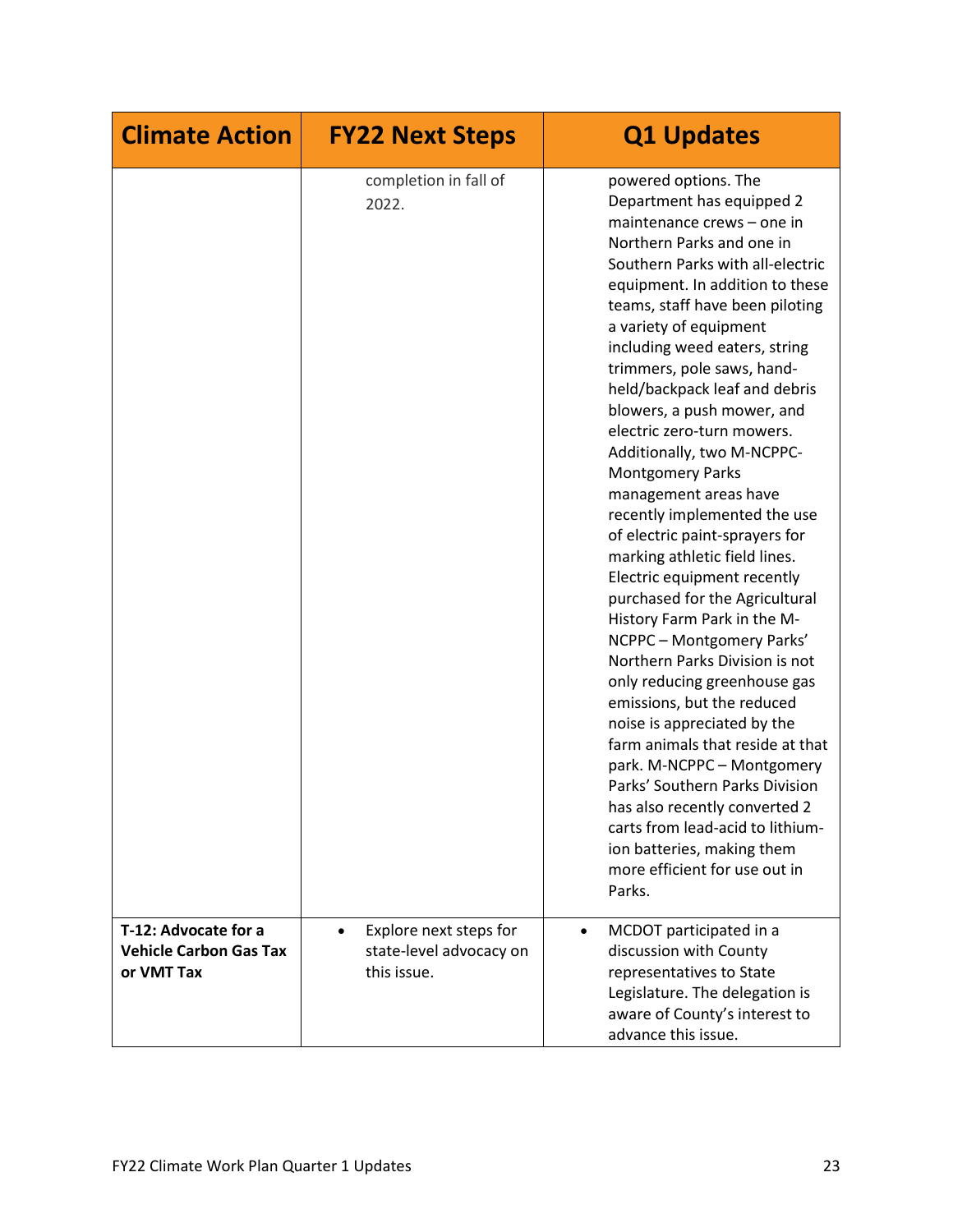| <b>Climate Action</b>                               | <b>FY22 Next Steps</b>                                     | <b>Q1 Updates</b>                            |
|-----------------------------------------------------|------------------------------------------------------------|----------------------------------------------|
| T-13: Advocate for Rail<br><b>Alternative Fuels</b> | Identify the critical<br>issues related to this<br>action. | This action is not yet started.<br>$\bullet$ |



| <b>Climate Action</b>                             | <b>FY22 Next Steps</b>                                                                                                                                                                                                                                                                                                                                                                       | <b>Q1 Updates</b>                                                                                                                                                                                                                                                                                                                                                                                                                                                                                                                                                                                                                                                                                                                                                                                                                               |
|---------------------------------------------------|----------------------------------------------------------------------------------------------------------------------------------------------------------------------------------------------------------------------------------------------------------------------------------------------------------------------------------------------------------------------------------------------|-------------------------------------------------------------------------------------------------------------------------------------------------------------------------------------------------------------------------------------------------------------------------------------------------------------------------------------------------------------------------------------------------------------------------------------------------------------------------------------------------------------------------------------------------------------------------------------------------------------------------------------------------------------------------------------------------------------------------------------------------------------------------------------------------------------------------------------------------|
| <b>S-1: Retain and Increase</b><br><b>Forests</b> | Continue planting<br>$\bullet$<br>and maintaining<br>reforestation by all<br>departments as<br>required for<br>compliance with<br>laws.<br><b>Continue Reforest</b><br>Montgomery and<br>manage all<br>Planning<br>Department tree-<br>related programs<br>under one tree<br>czar.<br>Expand the<br>Reforest the<br>Reserve effort<br>focused on<br>reforesting stream<br>valley buffers and | M-NCPPC - Montgomery Parks staff<br>$\bullet$<br>map all dead and hazardous trees<br>removed on parkland. Removals are<br>converted to stumps in the mapping<br>system and stumps are ground in<br>accessible areas to allow for canopy<br>replacement. Staff visit open<br>planting sites via the mapped<br>locations throughout the year to<br>create tree replacement plans.<br>Balled and bur lapped trees receive<br>2 years of aftercare (e.g., water,<br>mulch, pruning, integrated pest<br>management services) to ensure<br>long-term survival in the landscape.<br>M-NCPPC - Montgomery Parks<br>continues to require mitigation<br>planting for disturbance of forest on<br>parkland, not less than that required<br>of the Forest Conservation Law and<br>considerate of assessed land impact,<br>incorporating planting as part of |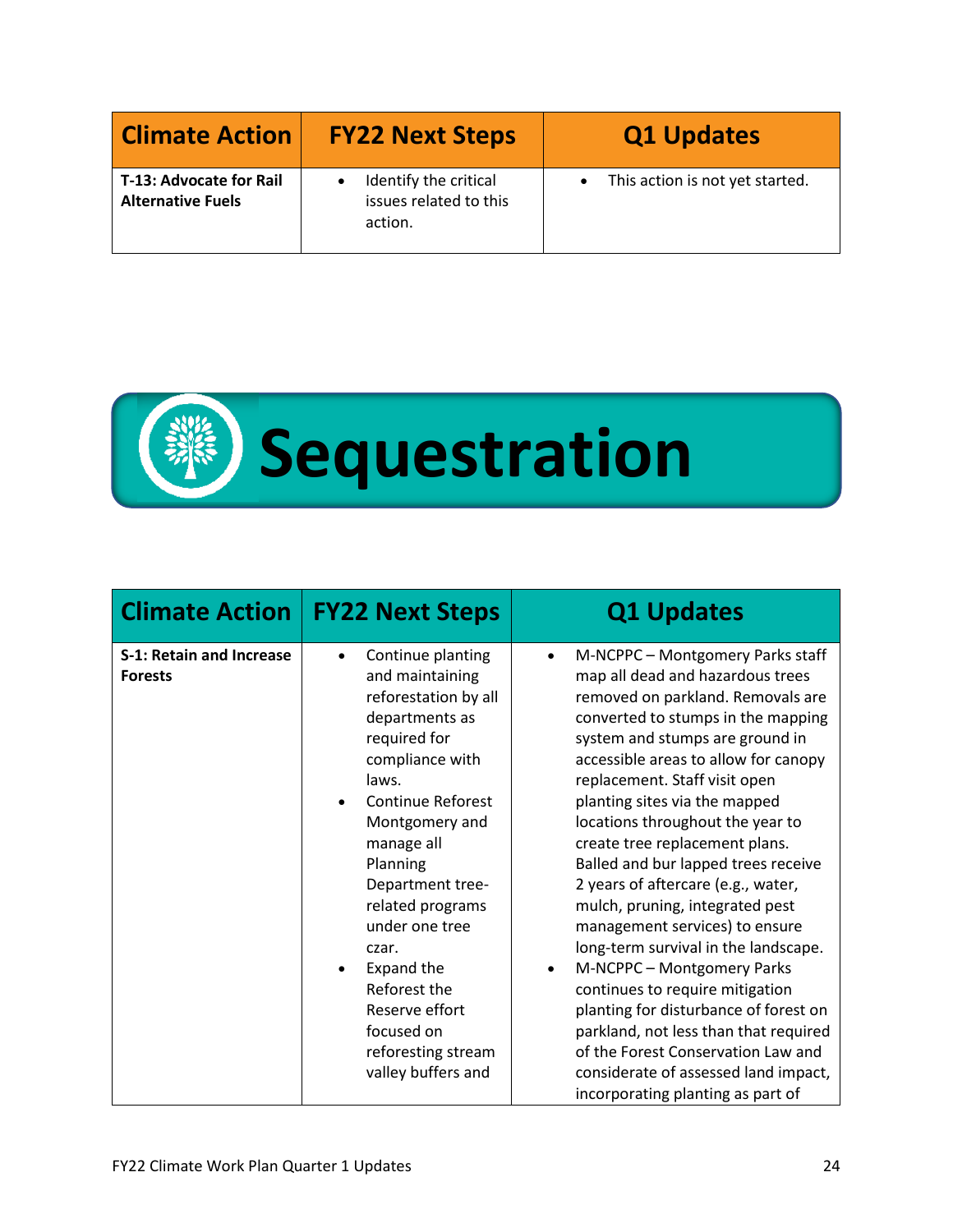| <b>Climate Action</b> | <b>FY22 Next Steps</b>                                                                                                                                       | <b>Q1 Updates</b>                                                                                                                                                                                                                                                                                                                                                                                                                                                                                                                                                                                                                                                                                                                                                                                                                                                                                                                                                                                                                                                                                                                                                                                                                                                                                                                                                                                                                                                                                                                                                                                                                                      |
|-----------------------|--------------------------------------------------------------------------------------------------------------------------------------------------------------|--------------------------------------------------------------------------------------------------------------------------------------------------------------------------------------------------------------------------------------------------------------------------------------------------------------------------------------------------------------------------------------------------------------------------------------------------------------------------------------------------------------------------------------------------------------------------------------------------------------------------------------------------------------------------------------------------------------------------------------------------------------------------------------------------------------------------------------------------------------------------------------------------------------------------------------------------------------------------------------------------------------------------------------------------------------------------------------------------------------------------------------------------------------------------------------------------------------------------------------------------------------------------------------------------------------------------------------------------------------------------------------------------------------------------------------------------------------------------------------------------------------------------------------------------------------------------------------------------------------------------------------------------------|
|                       | areas that need<br>planting.<br>Evaluate tree<br>spacing<br>requirements for<br>reforestation to<br>improve<br>establishment of<br>newly planted<br>forests. | park development, renovation, and<br>stormwater management projects.<br>Additionally, the Department works<br>in cooperation with Montgomery<br>Planning to implement Fee-In-<br>Lieu/the Forest Conservation Fund,<br>and other off-site mitigation<br>required plantings on appropriate<br>parklands.<br>Montgomery Parks has developed<br>and maintains reforestation planting<br>standards in accordance with best<br>management practice to achieve<br>survivorship and establishment to<br>Piedmont Forest typology.<br>Reforest Montgomery is in its<br>second full year and has increased<br>planting efforts across the county.<br>The program, managed by one<br>Montgomery Planning staffer, now<br>reforests about 10 acres per year<br>and offers 600+ free and discounted<br>trees per year.<br>Re-Leaf the Reserve is now a sub-<br>program of Reforest Montgomery<br>and has expanded reforestation in<br>the Agricultural Reserve from 1 acre<br>per year during the pilot phase to up<br>to 5 acres per year as long as<br>funding and property owner interest<br>allow. An estimated 6 acres of the<br>11 acres planted to date through Re-<br>Leaf the Reserve have been planted<br>in stream valley buffers.<br>September 2021 Site Plan approvals<br>in the Ten Mile Creek Special<br>Protection Area will result in more<br>forest protected via park dedication<br>and Category I easements: 1.<br>Creekside at Cabin Branch includes<br>172 acres of forest retention (99%<br>retained) and 82 acres of new forest<br>planted, totaling 255 acres of<br>protected forest (parkland and Cat. I<br>easements). 2. Ashford Woods |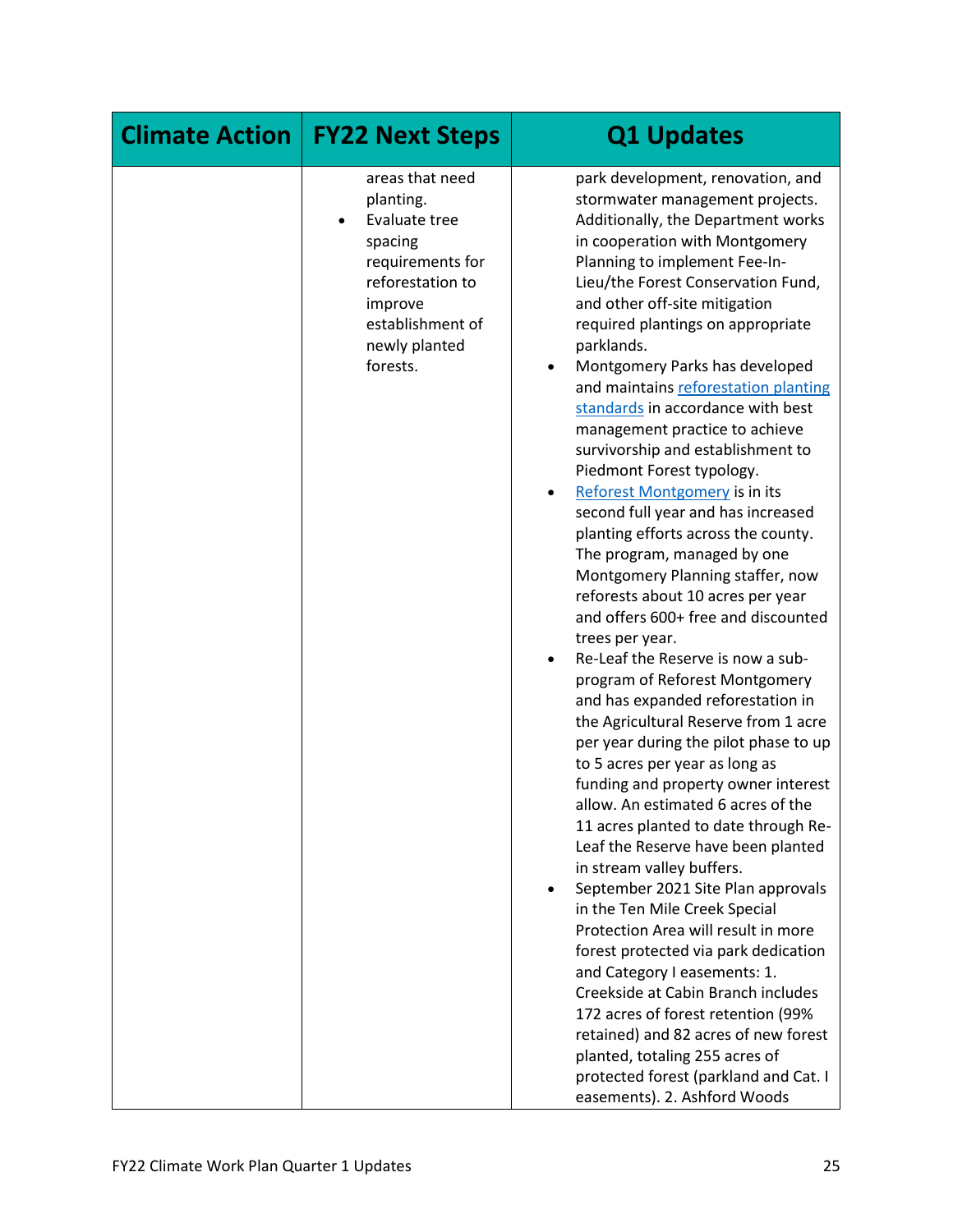| <b>Climate Action</b>                                 | <b>FY22 Next Steps</b>                                                                                                                                                                                                                                                                                                                                                                                                                                                                                                                                                                                    | <b>Q1 Updates</b>                                                                                                                                                                                                                                                                                                                                                                                                                                                                                                                                                                                                                                                                                                                                                                                                                                                                                                                                                                                                                                                   |
|-------------------------------------------------------|-----------------------------------------------------------------------------------------------------------------------------------------------------------------------------------------------------------------------------------------------------------------------------------------------------------------------------------------------------------------------------------------------------------------------------------------------------------------------------------------------------------------------------------------------------------------------------------------------------------|---------------------------------------------------------------------------------------------------------------------------------------------------------------------------------------------------------------------------------------------------------------------------------------------------------------------------------------------------------------------------------------------------------------------------------------------------------------------------------------------------------------------------------------------------------------------------------------------------------------------------------------------------------------------------------------------------------------------------------------------------------------------------------------------------------------------------------------------------------------------------------------------------------------------------------------------------------------------------------------------------------------------------------------------------------------------|
|                                                       |                                                                                                                                                                                                                                                                                                                                                                                                                                                                                                                                                                                                           | includes 51 acres of forest retention<br>(87% retained) and 15 acres of new<br>forest planted, totaling 66 acres of<br>protected forest.<br>DEP is working on tree spacing,<br>densities, and new contract<br>mechanisms for aftercare on stream<br>restoration plantings.<br>OAG is working with the Soil<br>$\bullet$<br><b>Conservation District to locate sites</b><br>for riparian forest buffer plantings<br>to be installed with state and federal<br>cost share funding.                                                                                                                                                                                                                                                                                                                                                                                                                                                                                                                                                                                    |
| <b>S-2: Retain and Increase</b><br><b>Tree Canopy</b> | Evaluate tree<br>$\bullet$<br>spacing<br>requirements for<br>street trees to<br>enhance<br>opportunities to<br>shade impervious<br>surfaces.<br>Plant more shade<br>trees by increasing<br>staffing in the Tree<br>Montgomery<br>Program to target<br>neighborhoods<br>where tree canopy<br>is lacking in<br>underserved areas.<br>Administer grant<br>from Casey Trees<br>for tree planting in<br>the public right-of-<br>way.<br>Administer grant to<br>Conservation<br>Montgomery to<br>continue the Home<br>Tree Care 101<br>classes and<br>resources in<br>multiple languages<br>(already offered in | Discussions have started with<br>$\bullet$<br>MCDOT, DPS and M-NCPPC about<br>re-evaluating the spacing<br>requirements for street trees. The<br>grant that was received through the<br>Chesapeake Bay Trust has been<br>planned and will be executed in<br>spring 2022.<br>The DEP Tree Montgomery Program<br>is currently in the process of<br>interviewing a Program Manager 1<br>position that was approved in the<br>FY22 budget.<br>DEP contract with Casey Trees is<br>fully executed.<br>DEP contract with Conservation<br>Montgomery is fully executed to<br>continue the Home Tree Care 101<br>classes and resources.<br>Conducted research on the viability<br>of developing micro-forests;<br>research suggests that while viable,<br>particularly on HOA properties,<br>there are some economic and legal<br>hurdles to be addressed (e.g.,<br>maintenance responsibilities,<br>incentives for planting, legal<br>agreements).<br>Montgomery Parks is increasing<br>$\bullet$<br>focus and prioritization on parks<br>located in Equity Focus Areas to |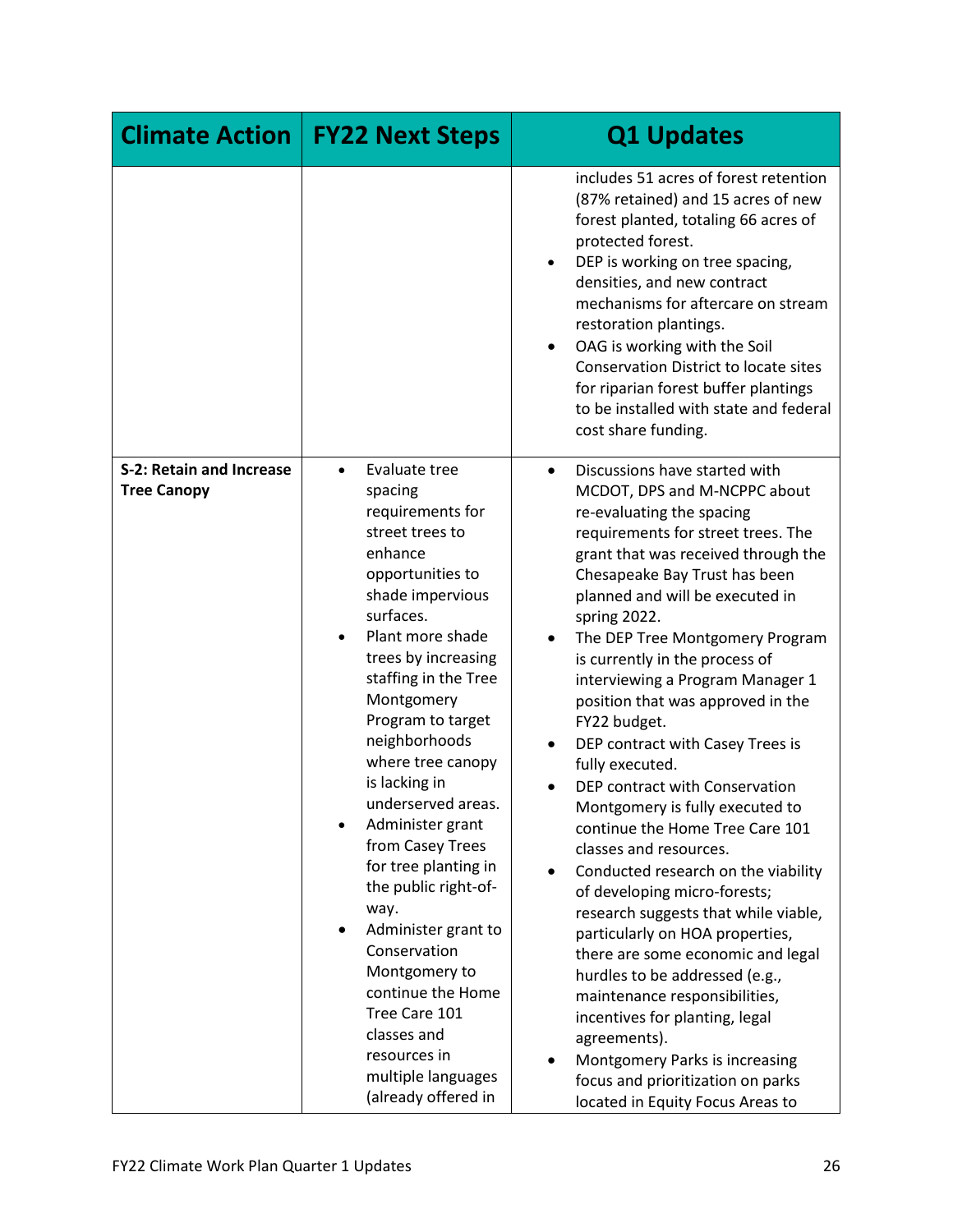| <b>Climate Action</b>                                                                                         | <b>FY22 Next Steps</b>                                                                                                                                                                                                                             | <b>Q1 Updates</b>                                                                                                                                                                                                                                                                                                                                                                                                                                                                                                                                                                                                                                              |
|---------------------------------------------------------------------------------------------------------------|----------------------------------------------------------------------------------------------------------------------------------------------------------------------------------------------------------------------------------------------------|----------------------------------------------------------------------------------------------------------------------------------------------------------------------------------------------------------------------------------------------------------------------------------------------------------------------------------------------------------------------------------------------------------------------------------------------------------------------------------------------------------------------------------------------------------------------------------------------------------------------------------------------------------------|
|                                                                                                               | English and<br>Spanish).<br>Conduct research<br>on micro-forests,<br>edible forests, and<br>asses the flow of<br>waste and wood in<br>the County.                                                                                                  | ensure that they are being/have<br>been visited on a regular basis for<br>assessment of tree planting/canopy<br>coverage needs.<br>In September 2021, Montgomery<br>Parks hosted an Urban Tree Summit<br>Field Day that was open to the<br>public with a focus on urban wood<br>waste and utilization through<br>partnership with Baltimore and DC's<br>Wood waste facilities called Urban<br>Wood Utilization: Let's talk shop!                                                                                                                                                                                                                               |
| S-4: Regenerative<br><b>Agriculture</b>                                                                       | Continue working<br>$\bullet$<br>with farmers to<br>encourage<br>regenerative<br>farming practices.<br>Host educational<br>$\bullet$<br>events about the<br>benefits of<br>regenerative<br>agriculture.                                            | M-NCPPC maintains agricultural<br>$\bullet$<br>leases on parkland for farming.<br>These agricultural leases include<br>requirements for nutrient<br>management, soil conservation, and<br>use of cover crops.<br>OAG spoke with farmers about<br>practices that will reduce GHG<br>emissions and spoke with<br>agricultural marketing professionals<br>from MD and VA about what<br>Montgomery County farmers are<br>doing.                                                                                                                                                                                                                                    |
| S-5: Restore Soil<br><b>Fertility, Microbial</b><br><b>Activity, and Moisture-</b><br><b>Holding Capacity</b> | <b>Expand commercial</b><br>$\bullet$<br>food composting<br>pilot and launch<br>residential food<br>composting pilot.<br>Host educational<br>workshops and<br>outreach<br>emphasizing soil<br>health.<br>Continue the<br>healthy lawns<br>program. | DEP continued the commercial food<br>$\bullet$<br>scraps recycling partnership<br>program, including soliciting<br>partners that generate food scraps;<br>providing technical assistance and<br>best practice recommendations;<br>helping to set up on-site food scraps<br>separation and storage/recycling<br>containers; and providing<br>collection/transportation to a<br>compost facility.<br>DEP worked to launch curbside pilot<br>to collect single-family residential<br>food scraps. Work has included<br>selecting a contractor to collect food<br>scraps from participating<br>households; determining areas of<br>eligible households; soliciting |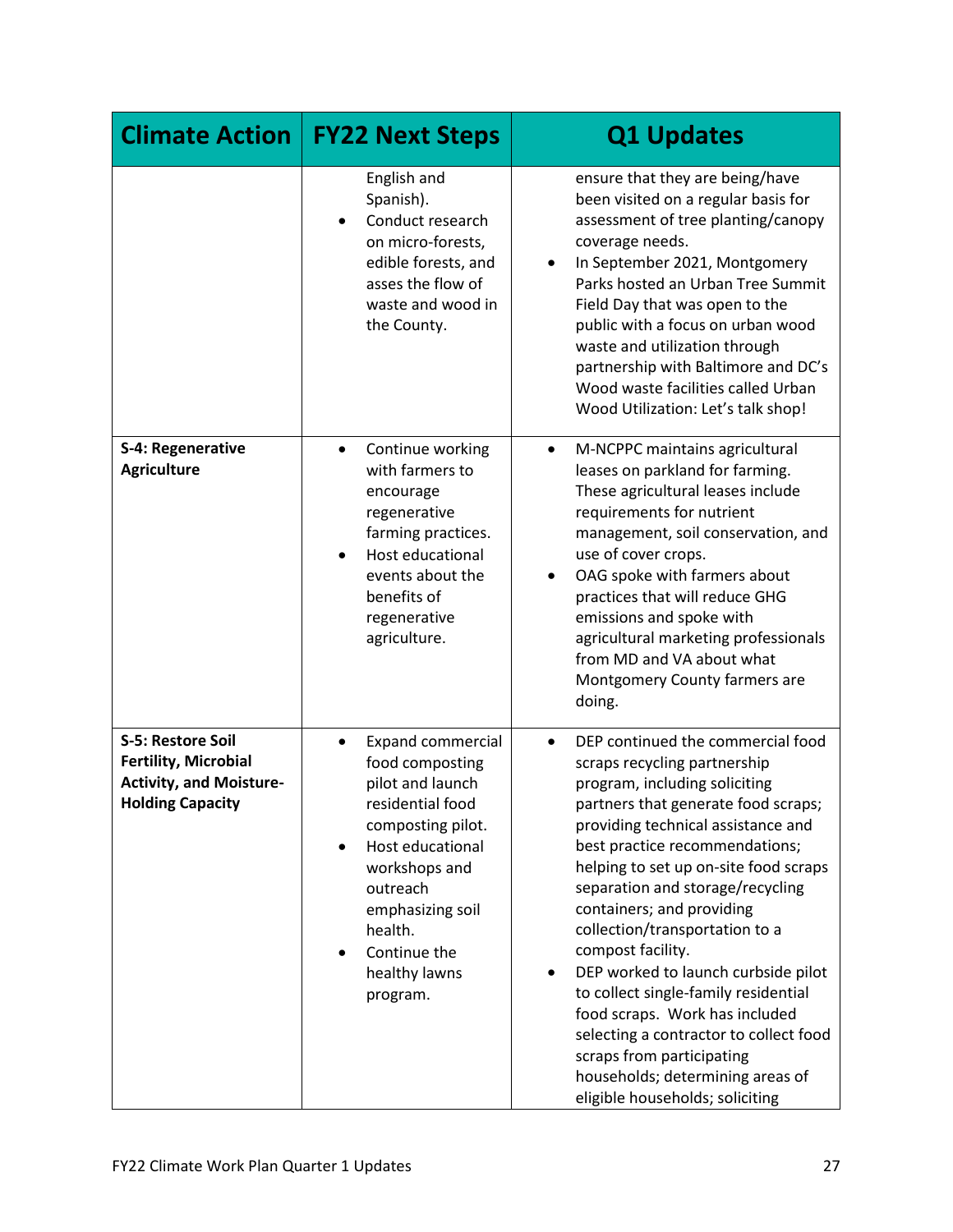| <b>Climate Action</b><br><b>FY22 Next Steps</b> | <b>Q1 Updates</b>                                                                                                                                                                                                                                                                                                                                                                                                                                                                                                                                                                                                                                                                                                                                                                                                                                                                                                                                                                                                                                                                                                                                                                                                                                                                                                                                                                                                          |
|-------------------------------------------------|----------------------------------------------------------------------------------------------------------------------------------------------------------------------------------------------------------------------------------------------------------------------------------------------------------------------------------------------------------------------------------------------------------------------------------------------------------------------------------------------------------------------------------------------------------------------------------------------------------------------------------------------------------------------------------------------------------------------------------------------------------------------------------------------------------------------------------------------------------------------------------------------------------------------------------------------------------------------------------------------------------------------------------------------------------------------------------------------------------------------------------------------------------------------------------------------------------------------------------------------------------------------------------------------------------------------------------------------------------------------------------------------------------------------------|
|                                                 | participation of eligible households;<br>developing and producing<br>educational materials; securing<br>recycling carts, kitchen counter<br>caddies, and compostable liners for<br>1,700 participating households.<br>DEP continued outreach and<br>education on the benefits of<br>grasscycling and composting.<br>DEP developed educational<br>materials and training sessions on<br>using rodent-proof compost bins to<br>include food scraps in backyard<br>composting efforts.<br>DEP procured quantities of two<br>types of rodent-proof compost bins<br>for testing and evaluation by<br>volunteer residents: one static<br>compost bin model and one dual-<br>chamber tumbler compost bin<br>model. DEP secured almost 500<br>volunteer residents to participate in<br>this study.<br>DEP continued to conduct<br>educational workshops and training<br>for backyard composting of yard<br>trim and trainings on backyard<br>composting of food scraps using<br>rodent-proof compost bins.<br>DEP continued to provide compost<br>bins to residents either directly or<br>via 22 partner distribution locations,<br>to encourage managing of yard trim<br>and food scraps at the source and<br>create compost for use to improve<br>soil health.<br>The DEP Healthy Lawns Program<br>continued outreach to property<br>owners and retail businesses.<br>OAG worked with the Compost<br>Crew on Compost Outposts to |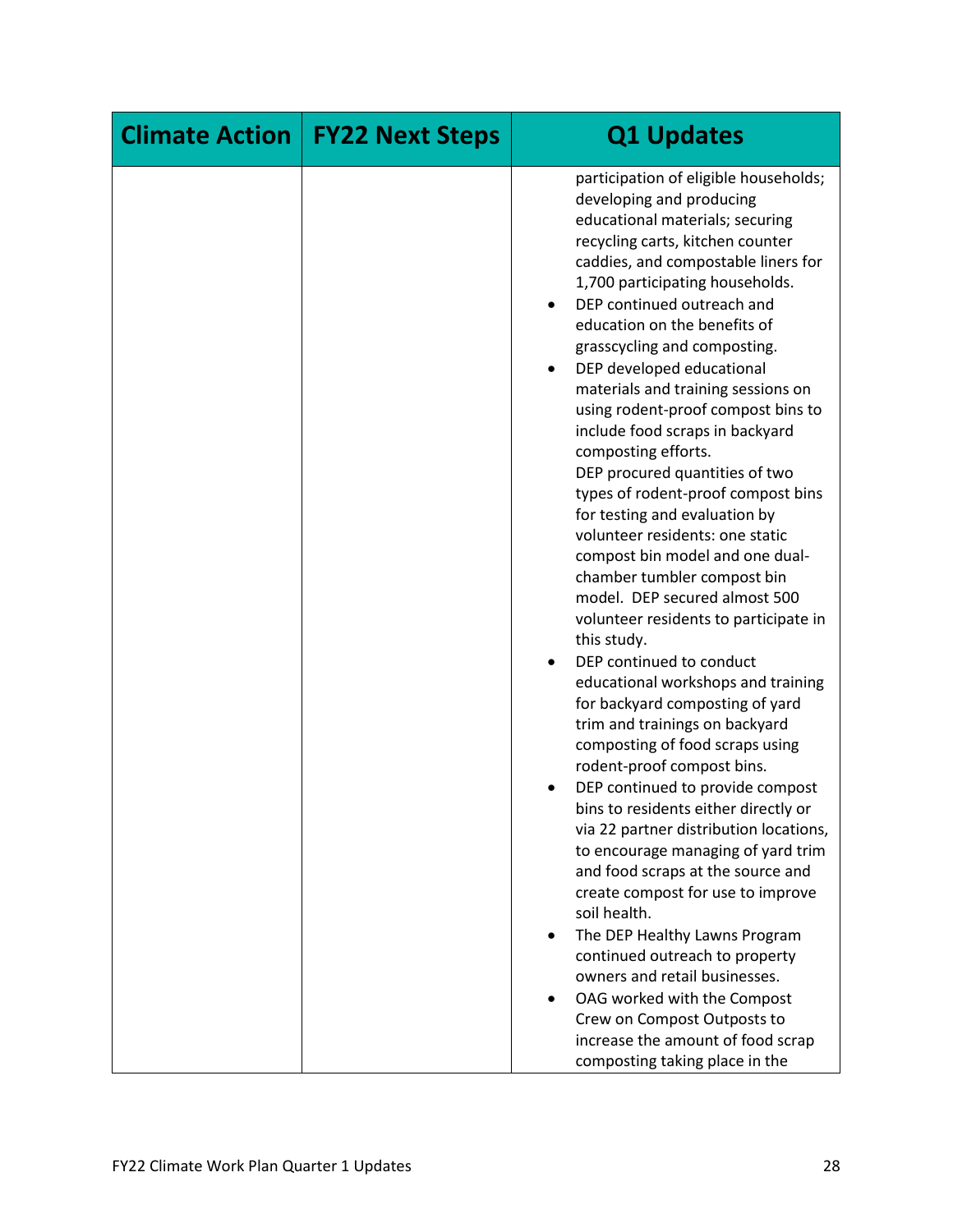| <b>Climate Action</b>                                         | <b>FY22 Next Steps</b>                               | <b>Q1 Updates</b>                                                                                                                                                                                                                                       |
|---------------------------------------------------------------|------------------------------------------------------|---------------------------------------------------------------------------------------------------------------------------------------------------------------------------------------------------------------------------------------------------------|
|                                                               |                                                      | County taking advantage of ZTA 20-<br>04.                                                                                                                                                                                                               |
| S-6: Whole-System<br><b>Carbon Management</b><br>and Planning | Conduct research<br>$\bullet$<br>on available tools. | DEP held discussions with the Trust<br>$\bullet$<br>for Public Land and Urban<br>Drawdown Initiative to determine<br>the cost of licensing the Decision<br>Support Tool which would have<br>particular applicability to the master<br>planning process. |



| <b>Climate Action</b>                                    | <b>FY22 Next Steps</b>                                                                                                                                                                                                                                                                                                                  | <b>Q1 Updates</b>                                                                                                                                                                        |
|----------------------------------------------------------|-----------------------------------------------------------------------------------------------------------------------------------------------------------------------------------------------------------------------------------------------------------------------------------------------------------------------------------------|------------------------------------------------------------------------------------------------------------------------------------------------------------------------------------------|
| A-1: Water<br><b>Infrastructure</b><br><b>Resilience</b> | Develop WSSC service-<br>$\bullet$<br>area-wide future<br>conditions flood zone<br>and use this to screen<br>all WSSC horizontal<br>assets, for the 100-<br>year storm event<br>projected for 2065.<br>Finalize WSSC Climate<br>$\bullet$<br>Change design<br>guidelines by citing<br>Design Flood<br>Elevations for critical<br>sites. | WSSC completed these efforts in<br>June 2021. The WSSC climate<br>change design guidelines are<br>being incorporated into<br><b>Engineering &amp; Construction</b><br>design guidelines. |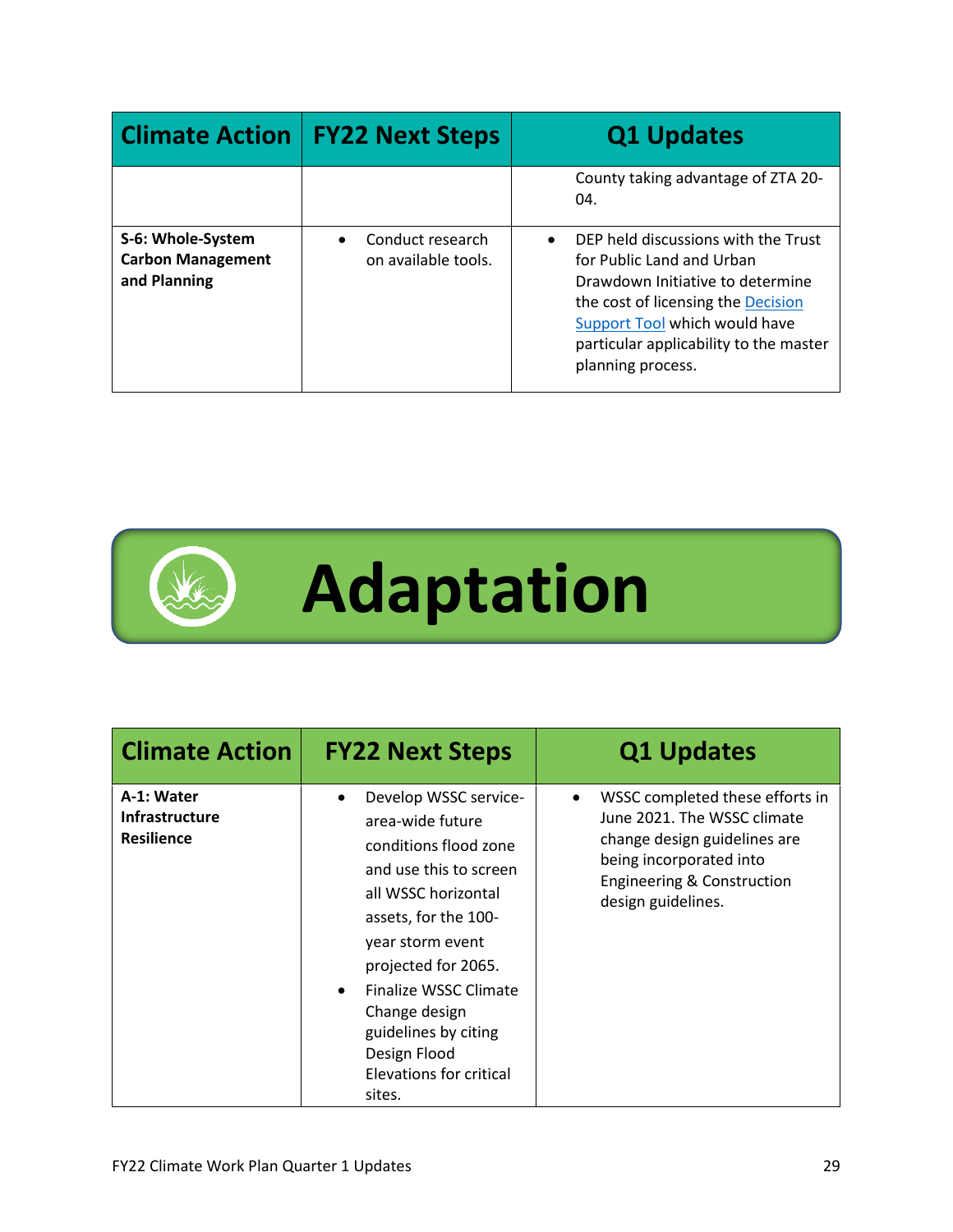| <b>Climate Action</b>                                                               | <b>FY22 Next Steps</b>                                                                                                                                                                                                                                                                                                                     | <b>Q1 Updates</b>                                                                                                                                                                                                                                                                                                                                                                                                                                                   |
|-------------------------------------------------------------------------------------|--------------------------------------------------------------------------------------------------------------------------------------------------------------------------------------------------------------------------------------------------------------------------------------------------------------------------------------------|---------------------------------------------------------------------------------------------------------------------------------------------------------------------------------------------------------------------------------------------------------------------------------------------------------------------------------------------------------------------------------------------------------------------------------------------------------------------|
| A-2: Repair and<br><b>Enhancement of</b><br>Stormwater<br><b>Conveyance Systems</b> | Complete WSSC<br>$\bullet$<br>Calendar Year 2021<br>GHG inventory and<br>update the WSSC GHG<br>Action Plan.<br>Implement CIP work<br>٠<br>program for repairs.<br>Conduct flood plain<br>study before resizing<br>culverts.                                                                                                               | MCODT completed Design,<br>Permitting and Property<br>Acquisition for the Hidden Valley<br>Culvert.<br>MCDOT started construction of<br>the Clarksburg Road Culvert.<br>MCDOT started design of Crabbs<br>Branch Culvert, Peach Leaf Court<br>Culvert, and Crystal Rock Drive<br>Culvert, and completed design of<br>the Pooks Hill Road Culvert<br>Rehabilitation.<br>MCDOT completed construction<br>of Blunt Road South Culvert and<br>the Turkey Branch Parkway |
|                                                                                     |                                                                                                                                                                                                                                                                                                                                            | Culvert Replacement.<br>MCDOT conducted maintenance<br>of storm and ditches<br>countywide.<br>Completed a Flood Plain Study<br>for the Clarksburg Road Culvert<br>and initiated Flood Plain Studies<br>for the Wightman Road Culvert<br>and for the Tucker Lane Culvert.                                                                                                                                                                                            |
| A-3: Temperature<br><b>Monitoring and Alerts</b>                                    | Apply for NOAA urban<br>$\bullet$<br>heat mapping grant.<br>Conduct a campaign to<br>$\bullet$<br>spread the word about<br>Alert Montgomery and<br>how to sign up.<br>Explore options to<br>$\bullet$<br>expand Alert<br>Montgomery<br>messaging, focusing on<br>underserved<br>communities.<br>Update the County's<br>extreme temperature | OEMHS paired with other<br>$\bullet$<br>County departments to provide<br>Alert Montgomery information<br>at their outreach and tabling<br>events.<br>OEMHS is working to identify<br>target areas for Alert<br>Montgomery focused outreach.<br>The Fall 2021 update of the<br><b>OEMHS Extreme Temperature</b><br>Plan is underway. Update will be<br>completed in October.                                                                                         |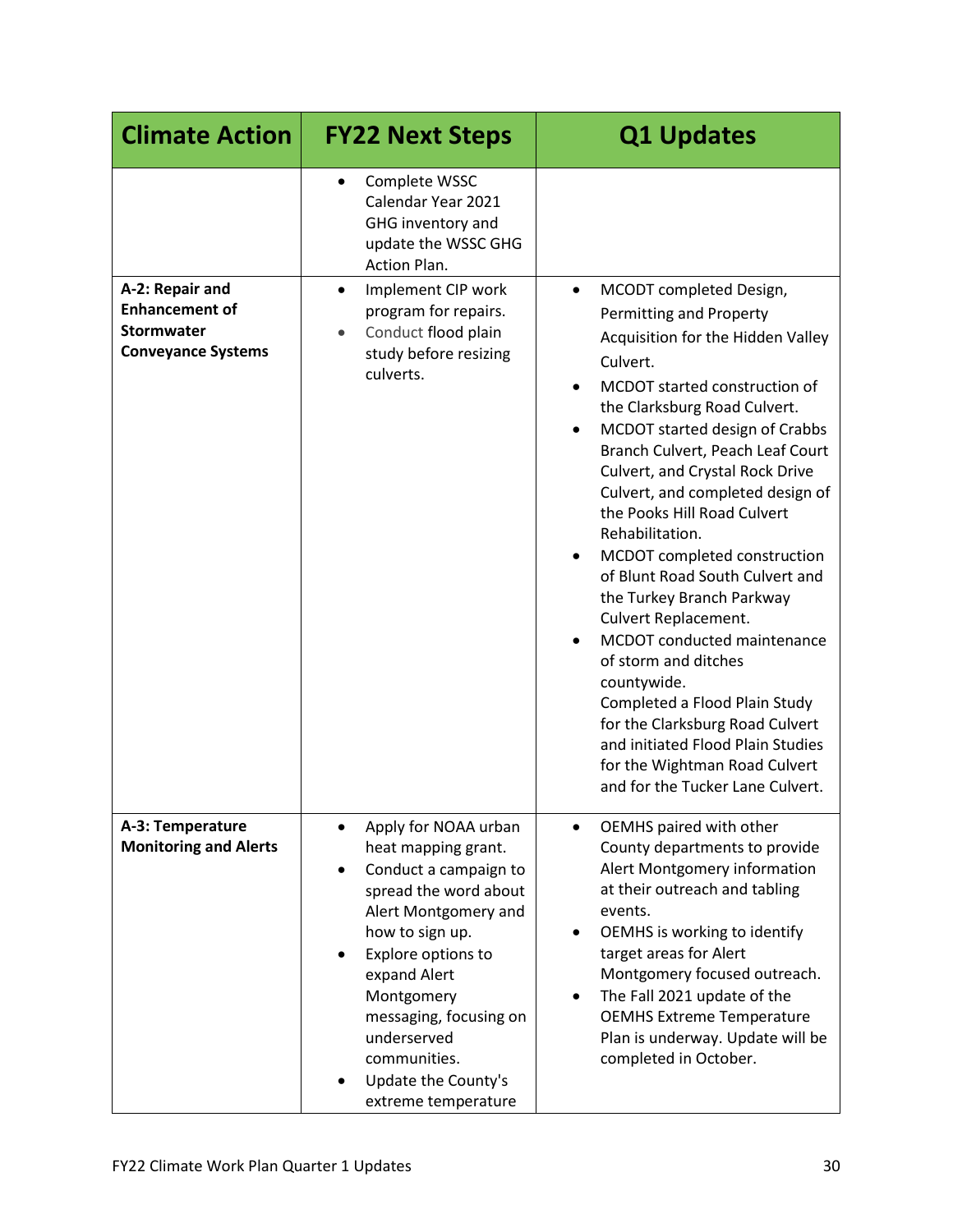| <b>Climate Action</b>                                                    | <b>FY22 Next Steps</b>                                                                                                                                                                                                                                                                                                                                                                                                                                                               | <b>Q1 Updates</b>                                                                                                                                                                                                                                                                                                                                                                                                                    |
|--------------------------------------------------------------------------|--------------------------------------------------------------------------------------------------------------------------------------------------------------------------------------------------------------------------------------------------------------------------------------------------------------------------------------------------------------------------------------------------------------------------------------------------------------------------------------|--------------------------------------------------------------------------------------------------------------------------------------------------------------------------------------------------------------------------------------------------------------------------------------------------------------------------------------------------------------------------------------------------------------------------------------|
|                                                                          | plan to include a<br>climate change lens;<br>determine ways to<br>send messages to<br>broader sectors of the<br>County.                                                                                                                                                                                                                                                                                                                                                              |                                                                                                                                                                                                                                                                                                                                                                                                                                      |
| A-4: Extreme Weather<br><b>Energy Efficiency</b><br><b>Building Code</b> | Explore options for<br>$\bullet$<br>adopting resiliency<br>ready language into<br>the building codes.                                                                                                                                                                                                                                                                                                                                                                                | Currently no codes directly<br>$\bullet$<br>correlate to resiliency but the<br>increased efficiency in the 2021<br><b>IECC puts Montgomery County</b><br>on a path to better extreme<br>weather resiliency through<br>envelope, onsite solar, and<br>potential onsite storage. The<br>2018 International Green<br>Construction Code, adopted in<br>September 2021, also enforces<br>increased efficiencies and onsite<br>generation. |
| A-6: Green/Cool/PV<br><b>Roof and Pavement</b><br>Code                   | Continue to improve<br>$\bullet$<br>the energy and green<br>building codes through<br>adoption and<br>amendments. The<br><b>International Green</b><br><b>Construction Code</b><br>would cover<br>commercial buildings;<br>there is already a<br>requirement for<br>certain aspects of<br>green roofs for<br>commercial projects,<br>and both the energy<br>code and green code<br>have elements for<br>reflectivity/cool roofs<br>(white roof or concrete<br>in place of blacktop). | The 2018 International Green<br>$\bullet$<br>Construction Code was adopted<br>in September 2021.<br>DPS is exploring specific<br>amendments to the 2021 codes<br>to require solar reflective index<br>(SRI) requirements for roofing<br>materials.                                                                                                                                                                                   |
| A-7: Green Public<br><b>Spaces</b>                                       | <b>Implement Green</b><br>$\bullet$<br>Streets projects.                                                                                                                                                                                                                                                                                                                                                                                                                             | DEP is in the process of<br>$\bullet$<br>identifying projects to fulfill<br>future Municipal Separate Storm<br>Sewer System (MS4) permit<br>requirements and it anticipates                                                                                                                                                                                                                                                          |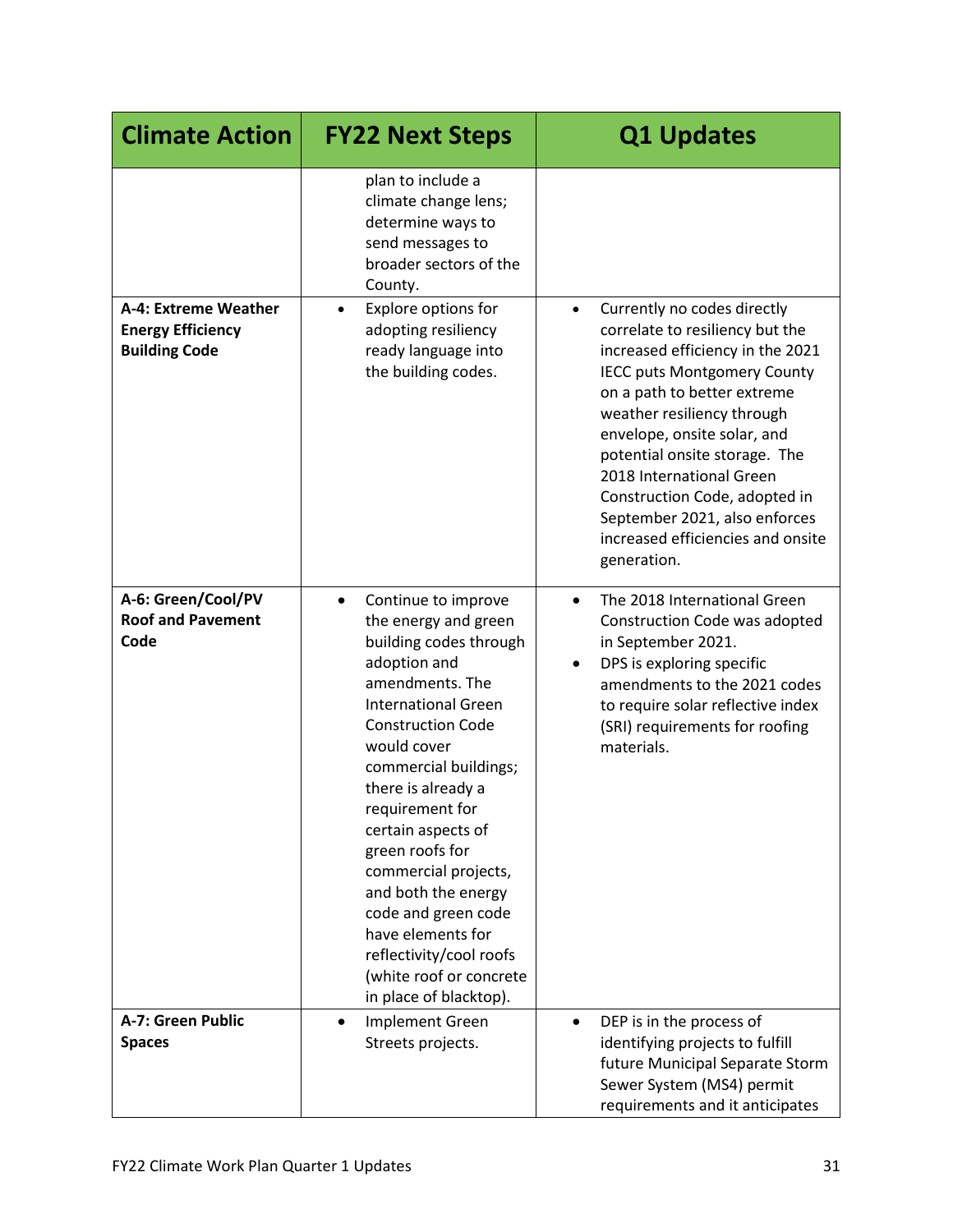| <b>Climate Action</b>                                                          | <b>FY22 Next Steps</b>                                                                                                                                                                                                                                                                                                                                                                                                                                                                                               | <b>Q1 Updates</b>                                                                                                                                                                                                                                                                                                                                                                                                                                                                                                                                                                                                                                                                                                                                                                                                                                                                                                                                                                                                                                                                                          |
|--------------------------------------------------------------------------------|----------------------------------------------------------------------------------------------------------------------------------------------------------------------------------------------------------------------------------------------------------------------------------------------------------------------------------------------------------------------------------------------------------------------------------------------------------------------------------------------------------------------|------------------------------------------------------------------------------------------------------------------------------------------------------------------------------------------------------------------------------------------------------------------------------------------------------------------------------------------------------------------------------------------------------------------------------------------------------------------------------------------------------------------------------------------------------------------------------------------------------------------------------------------------------------------------------------------------------------------------------------------------------------------------------------------------------------------------------------------------------------------------------------------------------------------------------------------------------------------------------------------------------------------------------------------------------------------------------------------------------------|
|                                                                                |                                                                                                                                                                                                                                                                                                                                                                                                                                                                                                                      | that Green Streets projects will<br>be part of that portfolio.                                                                                                                                                                                                                                                                                                                                                                                                                                                                                                                                                                                                                                                                                                                                                                                                                                                                                                                                                                                                                                             |
| A-8: Harden Emergency<br><b>Shelters and Install</b><br><b>Resilience Hubs</b> | Complete the Scotland<br>$\bullet$<br><b>Community Center</b><br>resilience hub and<br>solar installation.                                                                                                                                                                                                                                                                                                                                                                                                           | The Scotland Recreation Center<br>resilience hub has completed<br>Design Phase; Construction<br>Phase is expected to be<br>completed Fall 2021. See also E-<br>4 above.                                                                                                                                                                                                                                                                                                                                                                                                                                                                                                                                                                                                                                                                                                                                                                                                                                                                                                                                    |
| A-10: Green<br>Infrastructure                                                  | <b>Expand the funding</b><br>$\bullet$<br>and staffing for<br>RainScapes program,<br>Tree Montgomery, and<br><b>Watershed Restoration</b><br>and Grant programs.<br>Explore options for<br>incorporating green<br>infrastructure into<br>building codes.<br>Implement CIP work<br>program for planning<br>and implementation of<br>water quality best<br>management and<br>stormwater<br>management projects.<br><b>Pursue Congressional</b><br>$\bullet$<br>earmarks to support<br>additional work in this<br>area. | DEP is currently in the process of<br>$\bullet$<br>interviewing candidates for a<br>new position for Tree<br>Montgomery approved in the<br>FY22 budget.<br>In the last year, DEP completed<br>restorative work on four<br>stormwater management ponds<br>(Briar Acres, Persimmon Tree,<br>Peachwood and Quail Valley).<br>DEP presently has Glenmont<br>Forest Green Streets in<br>construction.<br>DEP currently has nine<br>stormwater management Pond<br>Retrofit projects (Airpark,<br>Watkins Mill, Germantown Park,<br>Clearspring Manor, Plum Gar,<br>Longmead Crossing,<br>Williamsburg Village, Norbeck<br>Manor and Leisure World) and<br>three Stream Restoration<br>projects (Grosvenor Stream, Old<br>Farm Creek and Germantown<br>Park Stream).<br>Montgomery Parks is well-poised<br>to meet its 20% untreated<br>impervious restoration<br>requirement for its Phase II MS4<br>permit and continues to advance<br>meaningful stormwater best<br>management practice (BMP)<br>retrofit projects and alternative<br>BMP projects (prioritizing stream<br>restoration, outfall stabilization, |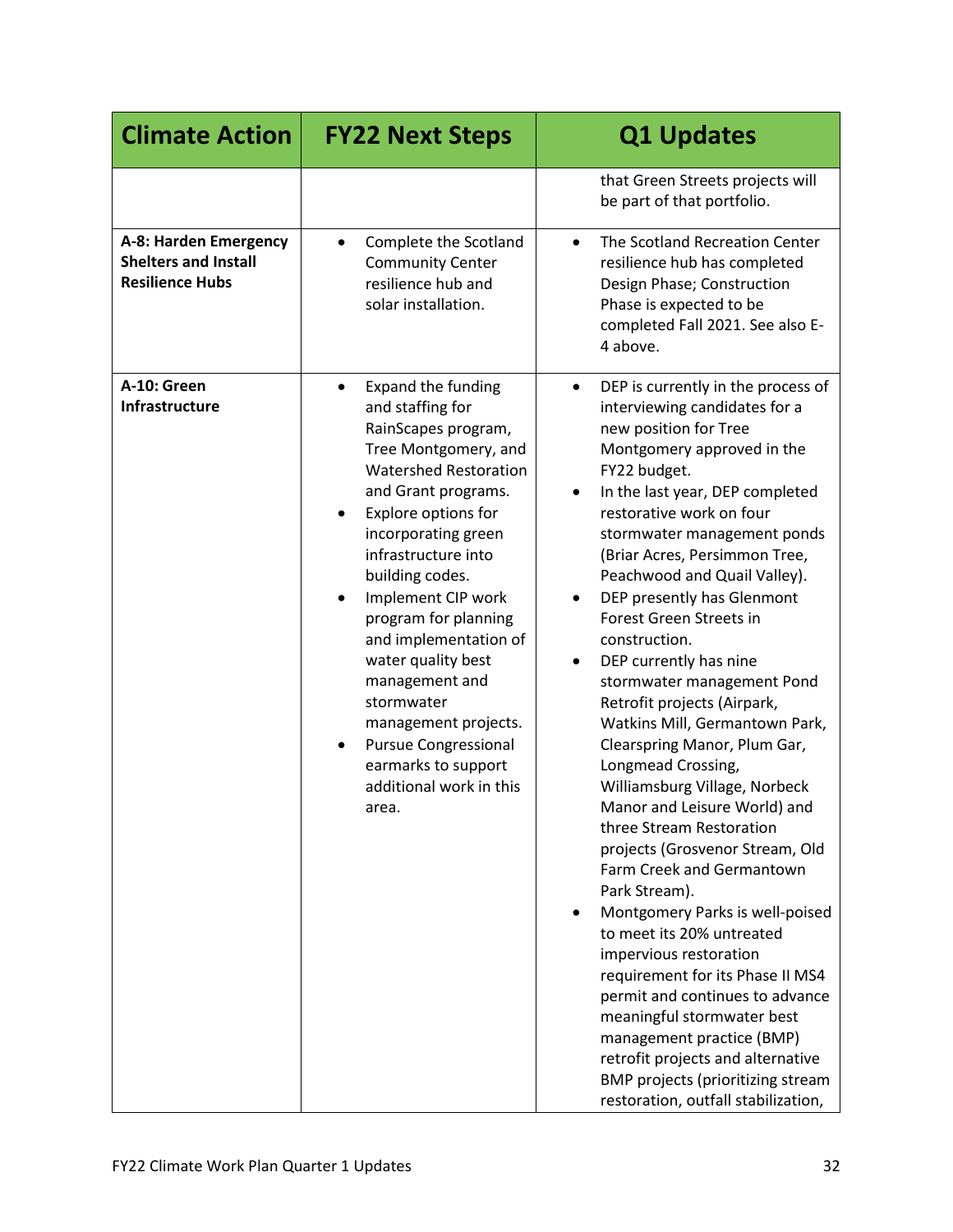| <b>Climate Action</b>                                                   | <b>FY22 Next Steps</b>                                                                                                                                                      | <b>Q1 Updates</b>                                                                                                                                                                                                                                                                                                                                                                                                                                                                               |
|-------------------------------------------------------------------------|-----------------------------------------------------------------------------------------------------------------------------------------------------------------------------|-------------------------------------------------------------------------------------------------------------------------------------------------------------------------------------------------------------------------------------------------------------------------------------------------------------------------------------------------------------------------------------------------------------------------------------------------------------------------------------------------|
|                                                                         |                                                                                                                                                                             | reforestation, and impervious<br>removal) 3 years into a 5-year<br>permit cycle.                                                                                                                                                                                                                                                                                                                                                                                                                |
| A-11: Climate Adapted<br><b>Development Standards</b>                   | <b>Explore options</b><br>$\bullet$<br>through the buildings<br>codes and investigate<br>examples being<br>implemented by other<br>municipalities.                          | DPS is in communications with<br>$\bullet$<br>neighboring jurisdictions, the<br>state energy administration, and<br>multiple national organizations<br>to better align with holistic goals<br>and utilize national expertise.                                                                                                                                                                                                                                                                   |
| A-13: Ban Stormwater<br><b>Management</b><br><b>Requirement Waivers</b> | Continue to push for<br>$\bullet$<br>full compliance with<br>requirements.<br>Examine what other<br>$\bullet$<br>jurisdictions in the<br>region are doing on<br>this issue. | DPS requires stormwater<br>$\bullet$<br>management (SWM) compliance<br>to the maximum extent<br>practicable and only grants<br>waivers when 100% compliance<br>cannot be achieved. Many<br>projects meet a large percentage<br>of SWM compliance, but if even<br>1% is not achievable and a<br>waiver is granted, the full fee-in-<br>lieu (not a portion thereof) is<br>required.<br>DPS is in the process of<br>contacting several Maryland<br>jurisdictions and the District of<br>Columbia. |
| A-14: Update<br><b>Floodplain Maps</b>                                  | Complete update of<br>$\bullet$<br>FEMA floodplain maps<br>by summer of 2023.<br>Conduct outreach<br>during flood<br>awareness month<br>(April).                            | DPS is cooperating with FEMA<br>who is the lead agency in<br>updating the Flood Insurance<br>Rate Maps. DPS routinely<br>updates GIS layers as new<br>floodplains at the local level are<br>mapped as part of its floodplain<br>study reviews.                                                                                                                                                                                                                                                  |
| A-15: Water Supply<br><b>Protection</b>                                 | Continue to work on<br>$\bullet$<br>special protection<br>areas requirements<br>that protect the<br>aquifer in the<br>Clarksburg area.<br>Work on ensuring<br>adequate      | M-NCPPC - Montgomery Parks<br>$\bullet$<br>has acquired over 18 acres of<br>designated property through the<br>Legacy Open Space program,<br>with an additional 362 acres of<br>conveyance pending approval of<br>the Creekside at Cabin Branch<br>and Ashford Woods                                                                                                                                                                                                                            |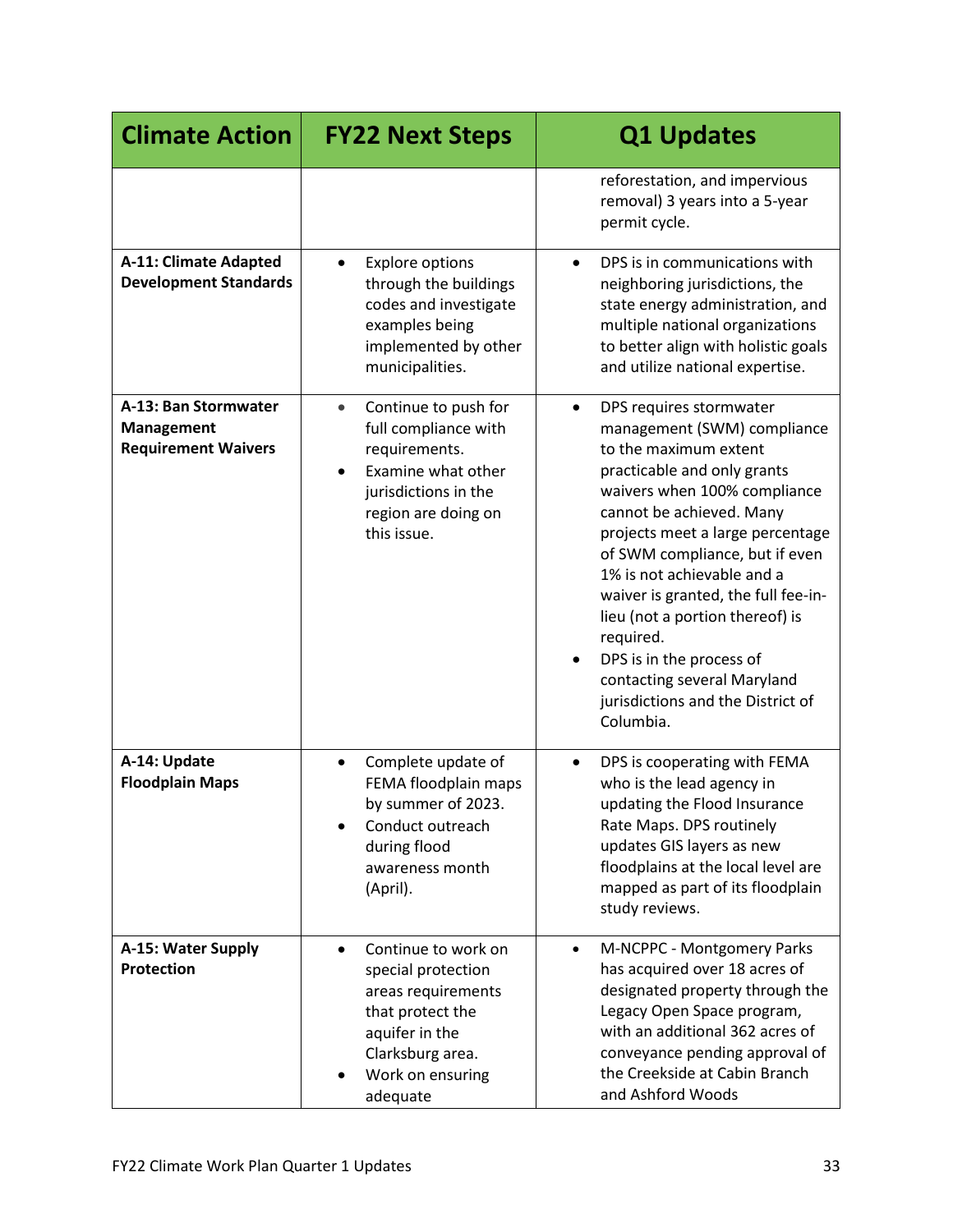| <b>Climate Action</b> | <b>FY22 Next Steps</b>                                                                                                                                                                                                                                                                                                                                                                                                                                                                                                                                                                                                                                                                                                                                                                                                                                                                                                                                | <b>Q1 Updates</b>                                                                                                                                                                                                                                                                                                                                                                                                                                                                                                                                                                                                                                                                                                                                                                                                                                                                                                                                                                                                                                                                                                                                                                                                                                                                                                                                                                                                                                                                |
|-----------------------|-------------------------------------------------------------------------------------------------------------------------------------------------------------------------------------------------------------------------------------------------------------------------------------------------------------------------------------------------------------------------------------------------------------------------------------------------------------------------------------------------------------------------------------------------------------------------------------------------------------------------------------------------------------------------------------------------------------------------------------------------------------------------------------------------------------------------------------------------------------------------------------------------------------------------------------------------------|----------------------------------------------------------------------------------------------------------------------------------------------------------------------------------------------------------------------------------------------------------------------------------------------------------------------------------------------------------------------------------------------------------------------------------------------------------------------------------------------------------------------------------------------------------------------------------------------------------------------------------------------------------------------------------------------------------------------------------------------------------------------------------------------------------------------------------------------------------------------------------------------------------------------------------------------------------------------------------------------------------------------------------------------------------------------------------------------------------------------------------------------------------------------------------------------------------------------------------------------------------------------------------------------------------------------------------------------------------------------------------------------------------------------------------------------------------------------------------|
|                       | implementation of the<br>Ten Mile Creek Special<br><b>Protection Area</b><br>Master plan.<br>Implement water<br>$\bullet$<br>quality best<br>management practices<br>and stormwater<br>management facilities<br>in areas where there is<br>no stormwater<br>controls or inadequate<br>stormwater controls.<br>Identify sites for<br>needed water quality<br>treatment and<br>stormwater<br>management facilities<br>for water supply<br>protection.<br>Implement stormwater<br>$\bullet$<br>management<br>inspection and<br>maintenance program.<br>Conduct water quality<br>$\bullet$<br>improvement activities<br>and projects, and<br>stream restoration and<br>protection activities to<br>incrementally improve<br>water quality in<br>streams that are<br>located in urban areas<br>of the County.<br>Conduct winter salt<br>$\bullet$<br>management activities<br>and expand pet waste<br>campaigns.<br>See related actions in<br>S-1 and S-5. | development plans. The<br>Department has provided<br>guidance and approval of a<br>required Conservation<br>Management Plan, for long-term<br>preservation and care of natural<br>landscape remaining within the<br>Creekside at Cabin Branch<br>development. This also included<br>review and approval of a Stream<br>and Wetland Restoration Plan to<br>remediate for past land use that<br>has degraded these resources<br>and the stormwater<br>management plan to ensure<br>regenerative groundwater<br>techniques are being applied.<br>Use of a foam stream machine is<br>$\bullet$<br>a new practice being utilized to<br>maintain Montgomery Parks'<br>sand/gravel filters stormwater<br>BMPs. This machine will help<br>with routine maintenance by<br>keeping weeds out of<br>sand/gravel filters without the<br>use of pesticides. The intention<br>is to expand this practice to<br>other facility types in the future.<br>The Grosvenor Tributary to Rock<br>Creek stream restoration is now<br>complete and the Stoneybrook<br>Tributary to Rock Creek stream<br>restoration construction is<br>underway by Montgomery<br>Parks.<br>Montgomery Parks' outfall<br>$\bullet$<br>restoration plans have<br>progressed at Wildwood Road<br>and Byeforde Road, both along<br>Beach Drive, and are nearing the<br>construction phase (expected fall<br>2021).<br>Montgomery Parks' stormwater<br>$\bullet$<br>retrofits of untreated impervious<br>areas are planned at |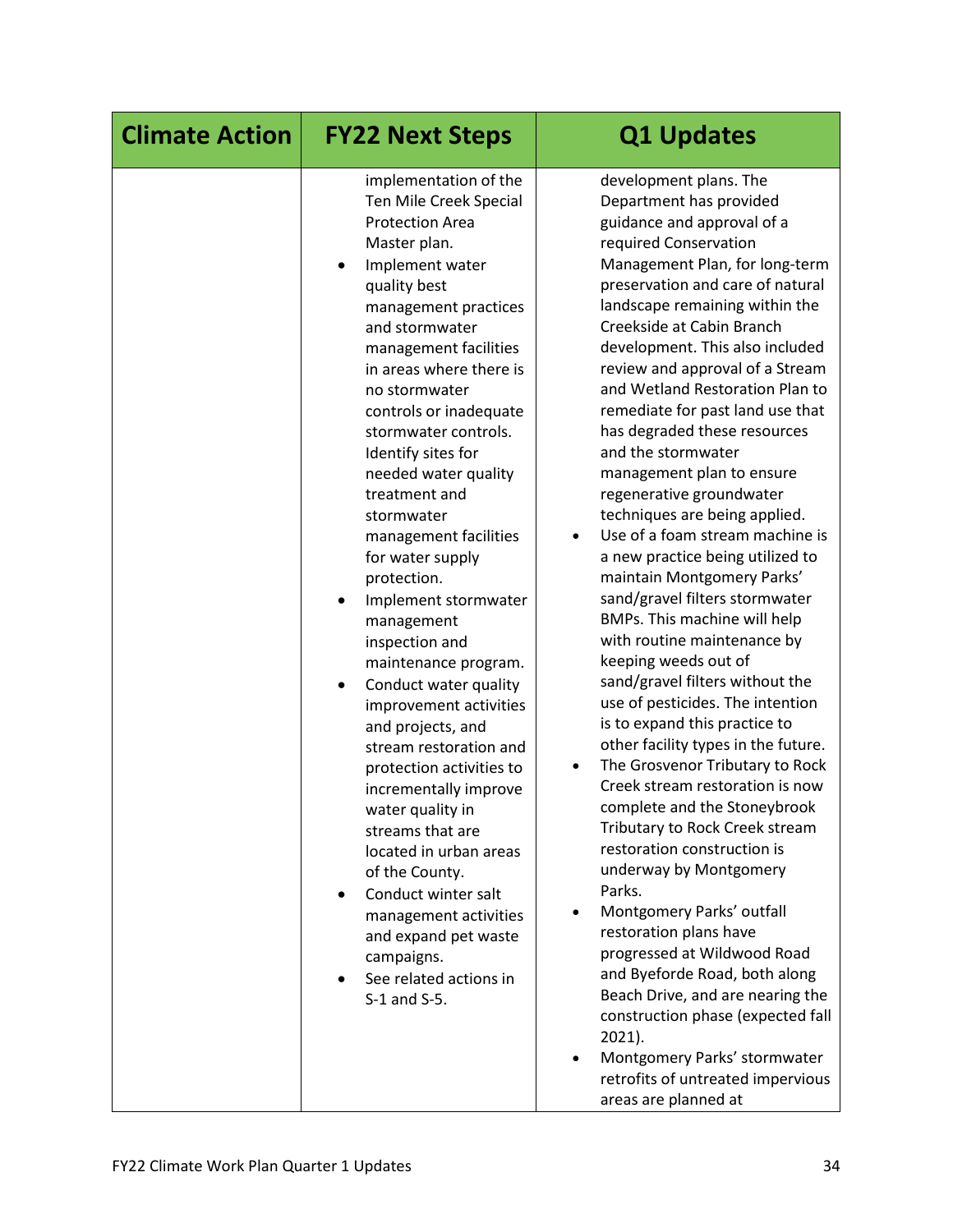| <b>Climate Action</b> | <b>FY22 Next Steps</b> | <b>Q1 Updates</b>                                                                                                                                                                                                                                                                                                                                                                                                                                                                                                                                                                                                                                                                                                                                                                                                                                                                                                                                                                                                                                                                                                                                                                                                                                                                                                                                                                                                                                               |
|-----------------------|------------------------|-----------------------------------------------------------------------------------------------------------------------------------------------------------------------------------------------------------------------------------------------------------------------------------------------------------------------------------------------------------------------------------------------------------------------------------------------------------------------------------------------------------------------------------------------------------------------------------------------------------------------------------------------------------------------------------------------------------------------------------------------------------------------------------------------------------------------------------------------------------------------------------------------------------------------------------------------------------------------------------------------------------------------------------------------------------------------------------------------------------------------------------------------------------------------------------------------------------------------------------------------------------------------------------------------------------------------------------------------------------------------------------------------------------------------------------------------------------------|
|                       |                        | Maplewood-Alta Vista Local<br>Park, Nolte Local Park,<br>Longwood Local Park, and<br>Colesville Local Park.<br>Montgomery Planning is working<br>on ensuring adequate<br>implementation of the 10 Mile<br>Creek Special Protection Area.<br>The Montgomery County<br>Planning Board approved an<br>update of the Environmental<br><b>Guidelines for Environmental</b><br>Management of Development in<br>Montgomery County to include a<br>new chapter that covers<br>environmental requirements for<br>development in the Ten Mile<br>Creek watershed, including<br>requirements specific to<br>implementing the 10 Mile Creek<br>Special Protection Area.<br>Montgomery Planning is<br>continuing to apply these<br>Guidelines and requirements to<br>all development review in the<br>Ten Mile Creek watershed.<br>The Planning Board approved<br>$\bullet$<br>the Creekside at Cabin Branch<br>and Ashford Woods Preliminary<br>and Site Plan applications.<br>Planning staff coordinated with<br>WSSC staff that monitor the<br>Little Seneca Lake as part of their<br>reviews. These applications<br>required a Stream and Wetland<br><b>Restoration Plan as</b><br>recommended by the Master<br>Plan. Portions of the streams on<br>these sites that were adversely<br>affected by previous land uses<br>will be restored.<br>DEP is targeting future<br>stormwater management pond<br>retrofit and environmental site<br>design (ESD) projects in areas |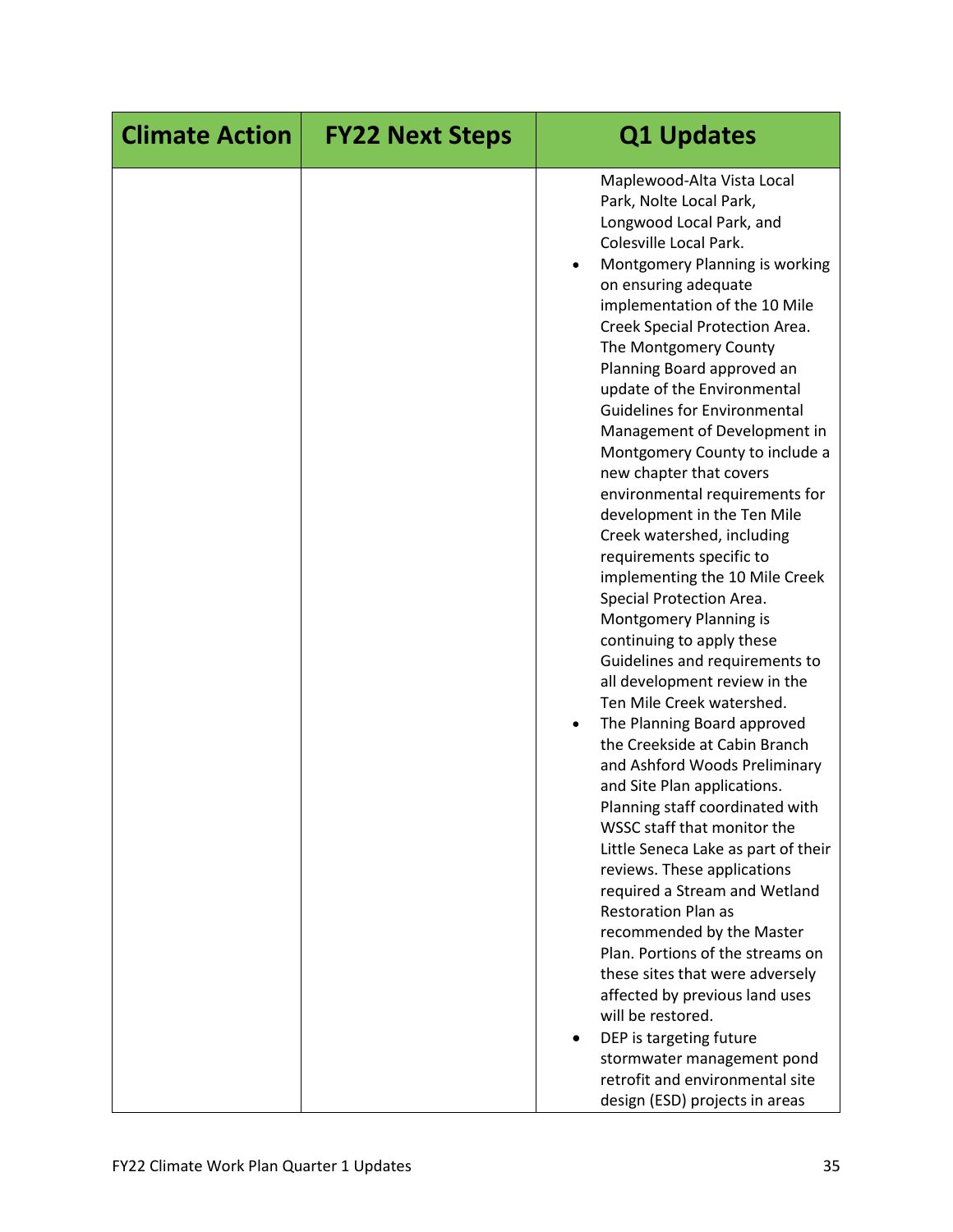| <b>Climate Action</b>                        | <b>FY22 Next Steps</b>                                                                                                                                                                                  | <b>Q1 Updates</b>                                                                                                                                                                                                                                                                                                                                                                                                                                                                                                                                                                                                                                           |
|----------------------------------------------|---------------------------------------------------------------------------------------------------------------------------------------------------------------------------------------------------------|-------------------------------------------------------------------------------------------------------------------------------------------------------------------------------------------------------------------------------------------------------------------------------------------------------------------------------------------------------------------------------------------------------------------------------------------------------------------------------------------------------------------------------------------------------------------------------------------------------------------------------------------------------------|
|                                              |                                                                                                                                                                                                         | with no current or inadequate<br>stormwater management. A site<br>suitability model and maps have<br>been developed to identify these<br>areas for future investment.<br>DEP is continuing to successfully<br>inspect and maintain over<br>18,000 stormwater management<br>facilities in the County.<br>DEP is working with DOT to<br>$\bullet$<br>incorporate salt wise campaign<br>into a November Salt press<br>event. DEP is also working with<br>a state delegate and OIR on state<br>legislation that would provide<br>voluntary certified applicator<br>training for salt applicators and<br>limited liability legislation.<br>Please also see A-10. |
| <b>A-16 Flood Rescue</b><br><b>Resources</b> | Implement grant<br>$\bullet$<br>project for piloting<br>roadway water<br>sensors.                                                                                                                       | No update.                                                                                                                                                                                                                                                                                                                                                                                                                                                                                                                                                                                                                                                  |
| A-17: On-Site Water<br><b>Reuse</b>          | Work with WSSC to<br>$\bullet$<br>establish jurisdictional<br>overlap to enforce<br>water efficiency and<br>auxiliary water<br>measures in the 2021<br><b>International Green</b><br>Construction Code. | DPS plans to explore county<br>legislation to enforce water<br>conservation as a method of<br>energy conservation.                                                                                                                                                                                                                                                                                                                                                                                                                                                                                                                                          |
| A-18: Expanded<br><b>Community Gardens</b>   | M-NCPPC-<br>$\bullet$<br>Department of Parks is<br>examining different<br>typologies and models<br>to suit different<br>communities and<br>increase the amount of<br>gardens in parkland.               | <b>MNCPPC - Montgomery Parks</b><br>$\bullet$<br>opened Nolte Community<br>Garden, the first garden of this<br>typology in the County. The<br>garden provides 19 accessible<br>gardening beds sitting atop of<br>the foundation of a demolished<br>Park Activity Building. This<br>garden addresses equity goals by<br>engaging seniors and food<br>insecure families in this part of<br>Silver Spring. In addition, this                                                                                                                                                                                                                                   |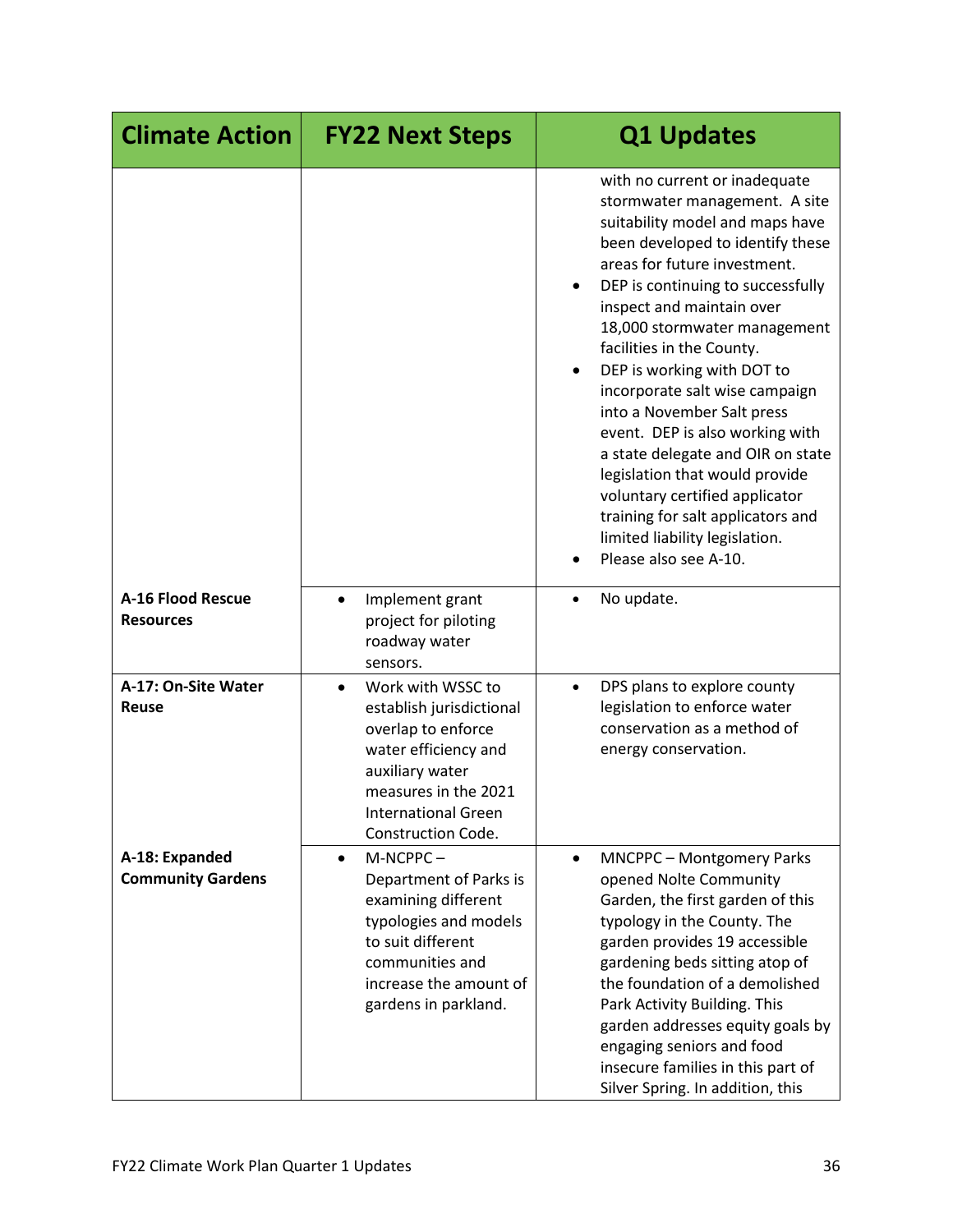| <b>Climate Action</b>                                                                                   | <b>FY22 Next Steps</b>                                                                       | <b>Q1 Updates</b>                                                                                                                                                                                                                                                                                                                                                                                                                                                                                                                                                                                                                                                                                                                                                  |
|---------------------------------------------------------------------------------------------------------|----------------------------------------------------------------------------------------------|--------------------------------------------------------------------------------------------------------------------------------------------------------------------------------------------------------------------------------------------------------------------------------------------------------------------------------------------------------------------------------------------------------------------------------------------------------------------------------------------------------------------------------------------------------------------------------------------------------------------------------------------------------------------------------------------------------------------------------------------------------------------|
|                                                                                                         |                                                                                              | garden has increased biological<br>diversity with the installation of<br>fruit and vegetable plants,<br>annuals, native plants,<br>wildflowers, etc. This brings the<br>program to 12 community<br>gardens across the county.<br>M-NCPPC - Montgomery Parks<br>has a 10-year plan in<br>development to examine<br>prioritization and timetables for<br>community garden projects<br>based on the most suitable<br>parkland sites. This study would<br>potentially add 8 new sites -<br>mixed typology gardens that<br>would add up to 250 community<br>garden plots to the program<br>over a 10-year period. M-NCPPC<br>- Montgomery Parks will need to<br>explore partnerships to continue<br>to grow and serve the residents<br>of the county with this program. |
| A-20: Study Potential<br>for Buildings in the<br><b>County to Flood and</b><br><b>Possible Remedies</b> | Enhance the County's<br>$\bullet$<br>hazard mitigation plan<br>to include climate<br>change. | OEMHS will integrate climate<br>change during the next update<br>to the Hazard Mitigation Plan in<br>2023.                                                                                                                                                                                                                                                                                                                                                                                                                                                                                                                                                                                                                                                         |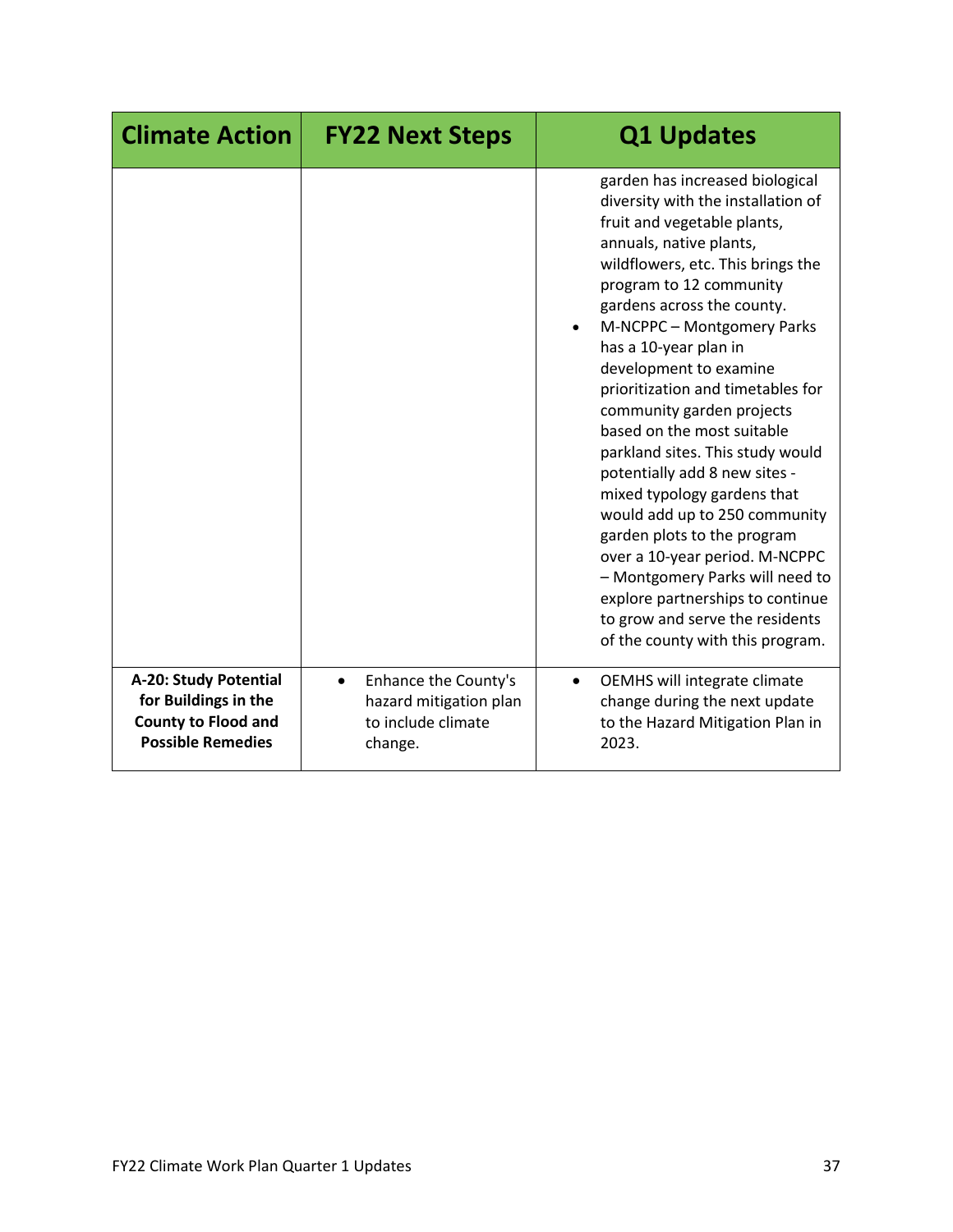

## **Governance**

| <b>Climate</b><br><b>Action</b>                                                                                                        | <b>FY22 Next Steps</b>                                                                                                                                                                                                                                                                                                                                                                                                                                                                                                                                                                                 | <b>Q1 Updates</b>                                                                                                                                                                                                                                                                                                                                                                                                                                                                                                                                                                                                                                                                                                                                                    |
|----------------------------------------------------------------------------------------------------------------------------------------|--------------------------------------------------------------------------------------------------------------------------------------------------------------------------------------------------------------------------------------------------------------------------------------------------------------------------------------------------------------------------------------------------------------------------------------------------------------------------------------------------------------------------------------------------------------------------------------------------------|----------------------------------------------------------------------------------------------------------------------------------------------------------------------------------------------------------------------------------------------------------------------------------------------------------------------------------------------------------------------------------------------------------------------------------------------------------------------------------------------------------------------------------------------------------------------------------------------------------------------------------------------------------------------------------------------------------------------------------------------------------------------|
| <b>G-1: Build awareness</b><br>among all<br><b>Montgomery County</b><br><b>Government staff</b><br>about climate<br>change             | Leverage departments'<br>$\bullet$<br>Climate Ambassadors to build<br>awareness.<br>Conduct staff educational<br>$\bullet$<br>sessions about climate<br>change.<br>Develop and define a<br>$\bullet$<br>comprehensive<br>communication and<br>education strategy.<br>Develop and launch a few<br>$\bullet$<br>simple short educational<br>videos/ messages.<br>Incorporate a<br>$\bullet$<br>training/workshop within one<br>of the quarterly Aspiring<br>Leader sessions.<br>Inform new MCG employees<br>$\bullet$<br>of the County's climate<br>initiatives at new employee<br>orientation sessions. | Secured support from the<br>$\bullet$<br><b>Association of Climate</b><br>Change Officers (through a<br>carve out in a State contract)<br>for two workshops focusing<br>on risk assessment for<br><b>Budget Analysts and</b><br>Administrators and working<br>collaboratively across<br>organizational lines for<br>departmental Climate<br>Ambassadors.<br>DEP deepened awareness<br>$\bullet$<br>among County staff about<br>access to the Urban<br><b>Sustainability Directors</b><br>Network membership<br>benefits (the County has<br>more members than any<br>other jurisdiction in the<br>country).<br>OHR and CEX drafted<br>$\bullet$<br>information about the<br>County's climate initiatives<br>for inclusion at new<br>employee orientation<br>sessions. |
| G-2: Establish a<br><b>Climate Change</b><br><b>Academy to</b><br>integrate Climate<br><b>Change Training into</b><br>the Professional | Brainstorm and survey<br>$\bullet$<br>departments to define and<br>shape professional<br>development needs.                                                                                                                                                                                                                                                                                                                                                                                                                                                                                            | DEP and OHR began<br>$\bullet$<br>developing the components<br>of a Climate Change<br>Academy, including drafting<br>a brief strategy document to<br>identify priority training<br>groups (e.g., OMB Budget                                                                                                                                                                                                                                                                                                                                                                                                                                                                                                                                                          |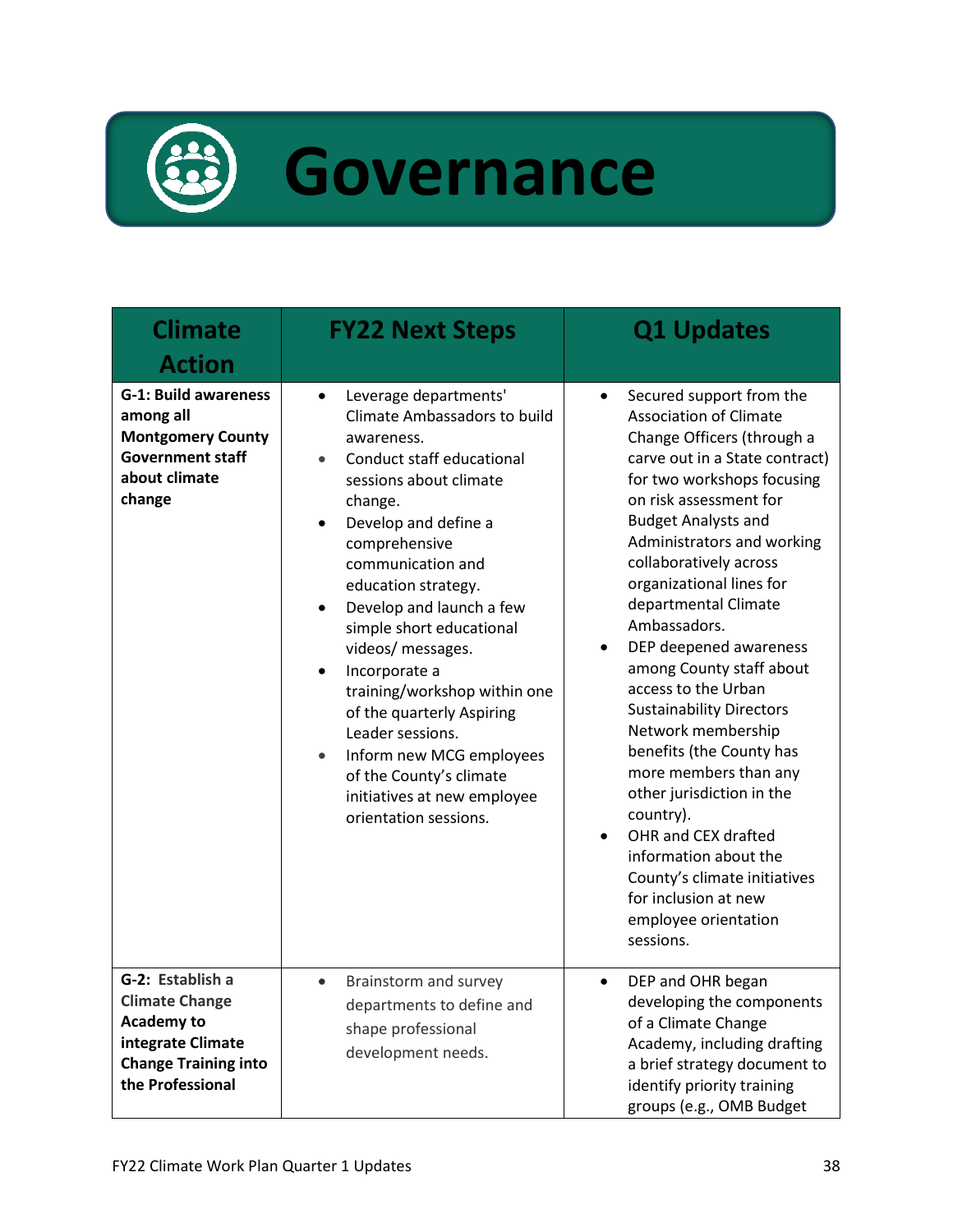| <b>Climate</b><br><b>Action</b>                                                                                                                                                                                                             | <b>FY22 Next Steps</b>                                                                                                                                                                                                                                                                                        | <b>Q1 Updates</b>                                                                                                                                                                                         |
|---------------------------------------------------------------------------------------------------------------------------------------------------------------------------------------------------------------------------------------------|---------------------------------------------------------------------------------------------------------------------------------------------------------------------------------------------------------------------------------------------------------------------------------------------------------------|-----------------------------------------------------------------------------------------------------------------------------------------------------------------------------------------------------------|
| Development of<br><b>MCG staff</b>                                                                                                                                                                                                          | Determine mandatory<br>$\bullet$<br>components of education and<br>training.                                                                                                                                                                                                                                  | Analysts/Budget<br>Administrators, Climate<br>Ambassadors and<br>Communication/<br>Engagement staff).                                                                                                     |
| G-3: Incorporate<br>climate<br>competencies into<br><b>Montgomery County</b><br>Government job<br>descriptions and<br><b>Performance Plans</b>                                                                                              | Begin review of job<br>$\bullet$<br>descriptions to incorporate<br>climate competencies in<br>positions that are climate-<br>relevant.<br>Create climate change<br>competency language.<br>Identify and prioritize with<br>$\bullet$<br>departments the key climate<br>change related job<br>classifications. | OHR researched best<br>$\bullet$<br>practices from other<br>jurisdictions for<br>incorporating climate<br>competencies into job<br>classifications.                                                       |
| G-4: Identify and<br>create new positions<br>that are needed for<br>the County<br>government to<br>prepare for and<br>respond to climate<br>hazards, implement<br>climate adaptation<br>measures, and<br>reduce greenhouse<br>gas emissions | Through the FY23 budget<br>$\bullet$<br>process, include proposals for<br>new climate positions as<br>needed.                                                                                                                                                                                                 | Climate-related budget<br>$\bullet$<br>proposals are under<br>development for the FY23<br>capital and operating budget<br>processes.                                                                      |
| G-5: Establish a<br>cross-departmental<br><b>Climate Innovation</b><br>Lab to develop, fund<br>and implement<br>climate and<br>resiliency initiatives                                                                                       | Launch climate innovation<br>accelerator cohort to support<br>the implementation of FY22<br>CAP projects.                                                                                                                                                                                                     | The Innovation Office<br>identified and prototyped<br>the climate storytelling<br>connection to the<br>Accelerator. The third round<br>of testing to be complete in<br>October 2021.                      |
| G-6: Designate<br><b>Climate</b><br><b>Ambassadors within</b><br>each County<br>department                                                                                                                                                  | Convene meetings/trainings<br>$\bullet$<br>with departments' Climate<br>Ambassadors and continue<br>the process of designating<br>ambassadors.                                                                                                                                                                | The OMB operating budget<br>$\bullet$<br>submission form includes a<br>question for departments to<br>identify at least one Climate<br>Ambassador.<br>As part of the development<br>of the Climate Change |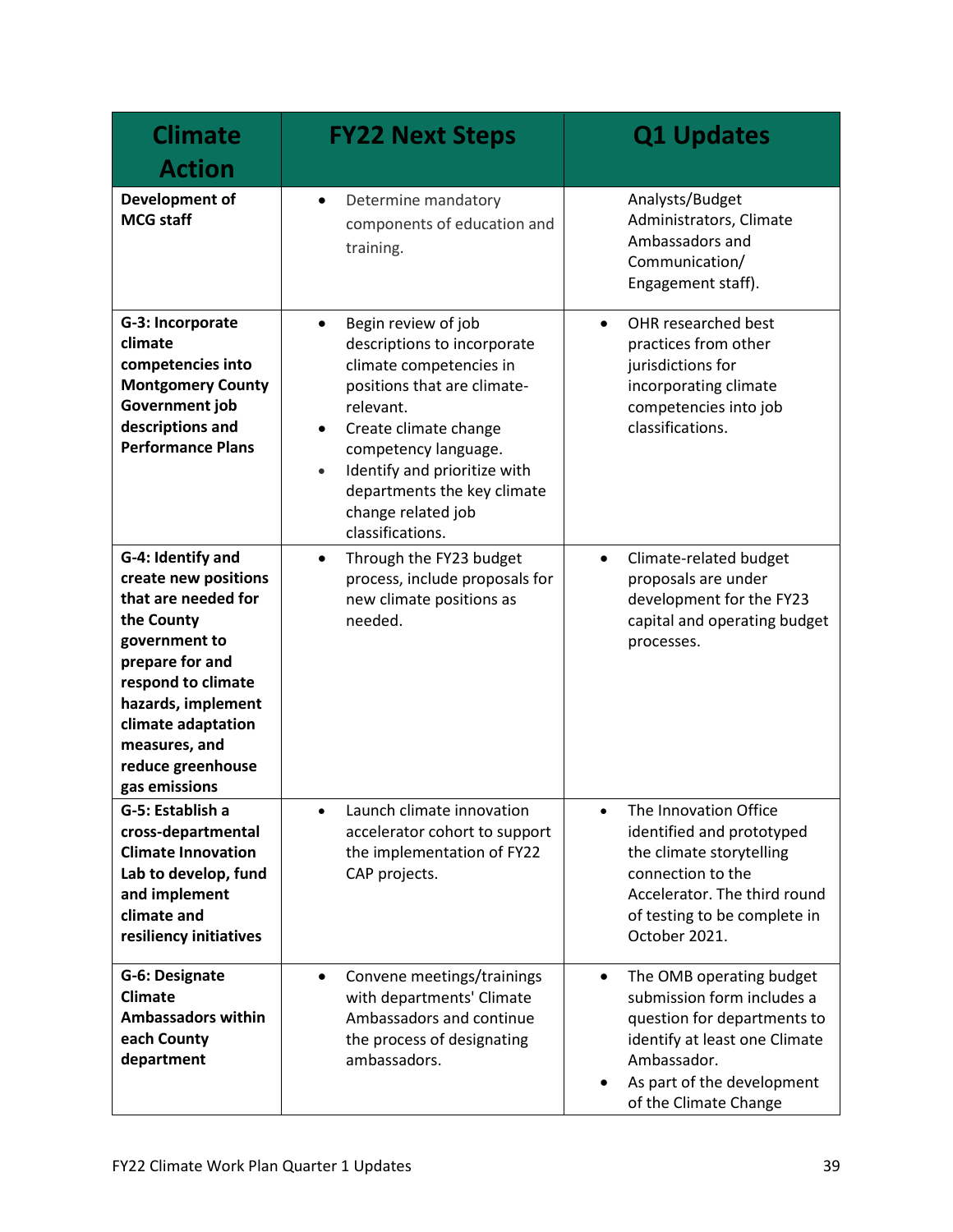| <b>Climate</b><br><b>Action</b>                                                                                                                                                                            | <b>FY22 Next Steps</b>                                                                                                                                                                                                                                                                                                                     | <b>Q1 Updates</b>                                                                                                                                                                                                                                                                                                                                                                                                                                                                                                                                                              |
|------------------------------------------------------------------------------------------------------------------------------------------------------------------------------------------------------------|--------------------------------------------------------------------------------------------------------------------------------------------------------------------------------------------------------------------------------------------------------------------------------------------------------------------------------------------|--------------------------------------------------------------------------------------------------------------------------------------------------------------------------------------------------------------------------------------------------------------------------------------------------------------------------------------------------------------------------------------------------------------------------------------------------------------------------------------------------------------------------------------------------------------------------------|
|                                                                                                                                                                                                            | Share information about<br>$\bullet$<br>departments' energy usage<br>with ambassadors.                                                                                                                                                                                                                                                     | Academy, training modules<br>tailored to department<br>Climate Ambassadors will be<br>developed. See G-2 for<br>more information.                                                                                                                                                                                                                                                                                                                                                                                                                                              |
| G-7: Evaluate and<br>update county<br>planning, policy, and<br>operations activities<br>to account for the<br>risks of climate<br>change impacts and<br>prioritize the needs<br>of vulnerable<br>residents | Update the County's hazard<br>$\bullet$<br>mitigation plan and<br>potentially the critical<br>infrastructure plan to account<br>for climate change.<br>Conduct extreme weather-<br>$\bullet$<br>based planning exercises and<br>trainings.<br>Coordinate Thrive-CAP<br>$\bullet$<br>implementation through<br>recurring check-in meetings. | OEMHS will integrate climate<br>$\bullet$<br>change during the next<br>update to the Hazard<br>Mitigation Plan in 2023.<br>OEMHS is planning a<br>٠<br>Functional Exercise with all<br>County emergency response<br>agencies and community<br>partners for April 2022.<br>Planning is underway.<br>Thrive Montgomery 2050 is<br>$\bullet$<br>currently undergoing County<br>Council review. Final<br>approval is anticipated in<br>late 2021. Meetings to<br>coordinate Thrive<br>Montgomery 2050 and CAP<br>implementation will begin<br>after the final plan is<br>approved. |
| G-8: Evaluate and<br>update county<br>planning, policy, and<br>operations activities<br>to reduce<br>greenhouse gases                                                                                      | See related activities in B-7,<br>$T-5, T-6.$                                                                                                                                                                                                                                                                                              |                                                                                                                                                                                                                                                                                                                                                                                                                                                                                                                                                                                |
| G-9: Incorporate<br>climate<br>considerations into<br>the County's<br>budgeting processes                                                                                                                  | Participate in Cost of Carbon<br>$\bullet$<br>study with the University of<br>Virginia, Environmental<br>Finance Center, and Rotunda<br>Solutions, and incorporate<br>findings into the FY23 budget<br>development process.                                                                                                                | The Cost of Carbon study is<br>$\bullet$<br>on-going; it will provide<br>recommendations to the<br>County on methodologies<br>and metrics to assess the<br>GHG reduction impacts of<br>capital projects.<br>OMB, DEP, and CEX worked<br>to include a set of climate                                                                                                                                                                                                                                                                                                            |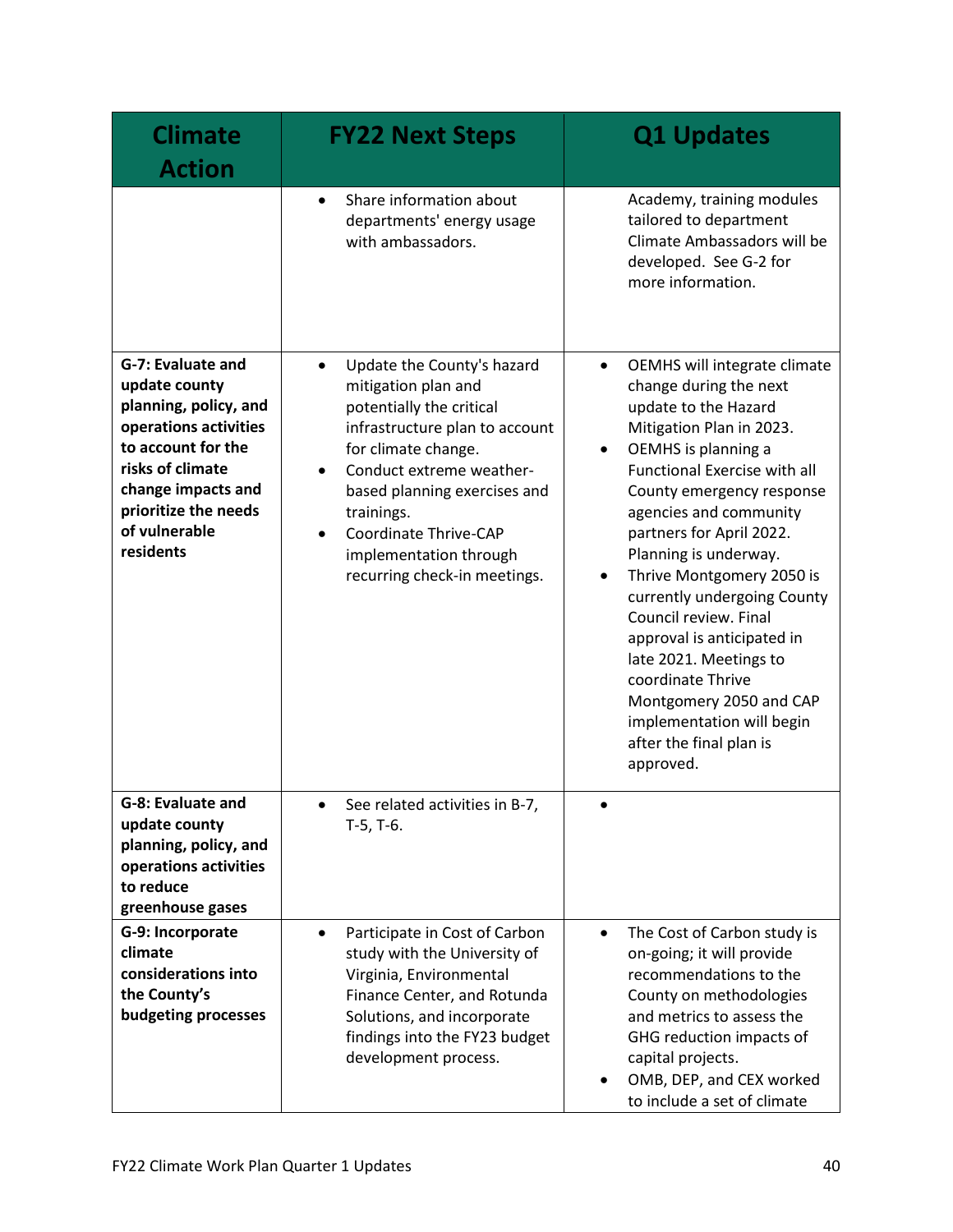| <b>Climate</b><br><b>Action</b>                                                                                                                                      | <b>FY22 Next Steps</b>                                                                                                                                                                                                                                                                                                                                                                                                                                                                                                                                                                                 | <b>Q1 Updates</b>                                                                                                                                                                                                                                                                                                                                                                                                                                                                                                                                                                                                        |
|----------------------------------------------------------------------------------------------------------------------------------------------------------------------|--------------------------------------------------------------------------------------------------------------------------------------------------------------------------------------------------------------------------------------------------------------------------------------------------------------------------------------------------------------------------------------------------------------------------------------------------------------------------------------------------------------------------------------------------------------------------------------------------------|--------------------------------------------------------------------------------------------------------------------------------------------------------------------------------------------------------------------------------------------------------------------------------------------------------------------------------------------------------------------------------------------------------------------------------------------------------------------------------------------------------------------------------------------------------------------------------------------------------------------------|
|                                                                                                                                                                      |                                                                                                                                                                                                                                                                                                                                                                                                                                                                                                                                                                                                        | change questions to be<br>addressed by departments<br>during operating budget<br>submissions and is<br>developing similar questions<br>and an evaluative framework<br>for CIP budget submissions.                                                                                                                                                                                                                                                                                                                                                                                                                        |
| G-10: Develop<br>financing strategies<br>for implementing<br>climate actions and<br>incorporate climate<br>considerations into<br><b>County finance</b><br>practices | Introduce legislation<br>$\bullet$<br>to expand the role of the<br>Green Bank to also serve as<br>the County's Resilience<br>Authority in order to help<br>finance projects focused on<br>addressing the impacts of<br>climate change, including<br>flooding and other resilience<br>activities.<br>Introduce legislation to<br>$\bullet$<br>expand the scope of the<br><b>Commercial Property</b><br><b>Assessed Clean Energy</b><br>program.<br>Coordinate with the<br>$\bullet$<br>Montgomery County Green<br>Bank Board of Directors and<br>staff on development of<br>financing strategies ideas. | DEP and Finance developed<br>$\bullet$<br>amendments to expand the<br>scope of the C-PACE<br>program, which was<br>transmitted to the County<br>Council for review and<br>adoption in late October<br>2021.<br>Amendments to the<br>Montgomery County Green<br>Bank's enabling legislation to<br>allow the Bank to engage in<br>climate resilience activities<br>have been drafted and will<br>be sent to the County<br>Council in Fall 2021.<br>The Green Bank launched<br>$\bullet$<br>the FY23-26 strategic<br>planning process to build on<br>concepts and programs in<br>alignment with the Climate<br>Action Plan. |
| G-11: Develop<br>climate, energy,<br>health and racial<br>equity metrics and a<br>data-driven<br>assessment and<br>reporting process                                 | Develop climate metrics with<br>$\bullet$<br>an emphasis on climate<br>equity metrics.<br>Update the climate webpage<br>$\bullet$<br>to display a dashboard of<br>action status updates.<br>Engage community advisory<br>groups in the development of<br>metrics.                                                                                                                                                                                                                                                                                                                                      | The Climate Team developed<br>$\bullet$<br>a climate equity metrics<br>reference guide for County<br>departments to use during<br>the development and<br>implementation of climate<br>policies and programs;<br>convened a meeting with<br>community members to<br>gather feedback on the<br>general approach.<br>The Climate, Energy, and Air<br>٠<br><b>Quality Advisory Committee</b>                                                                                                                                                                                                                                 |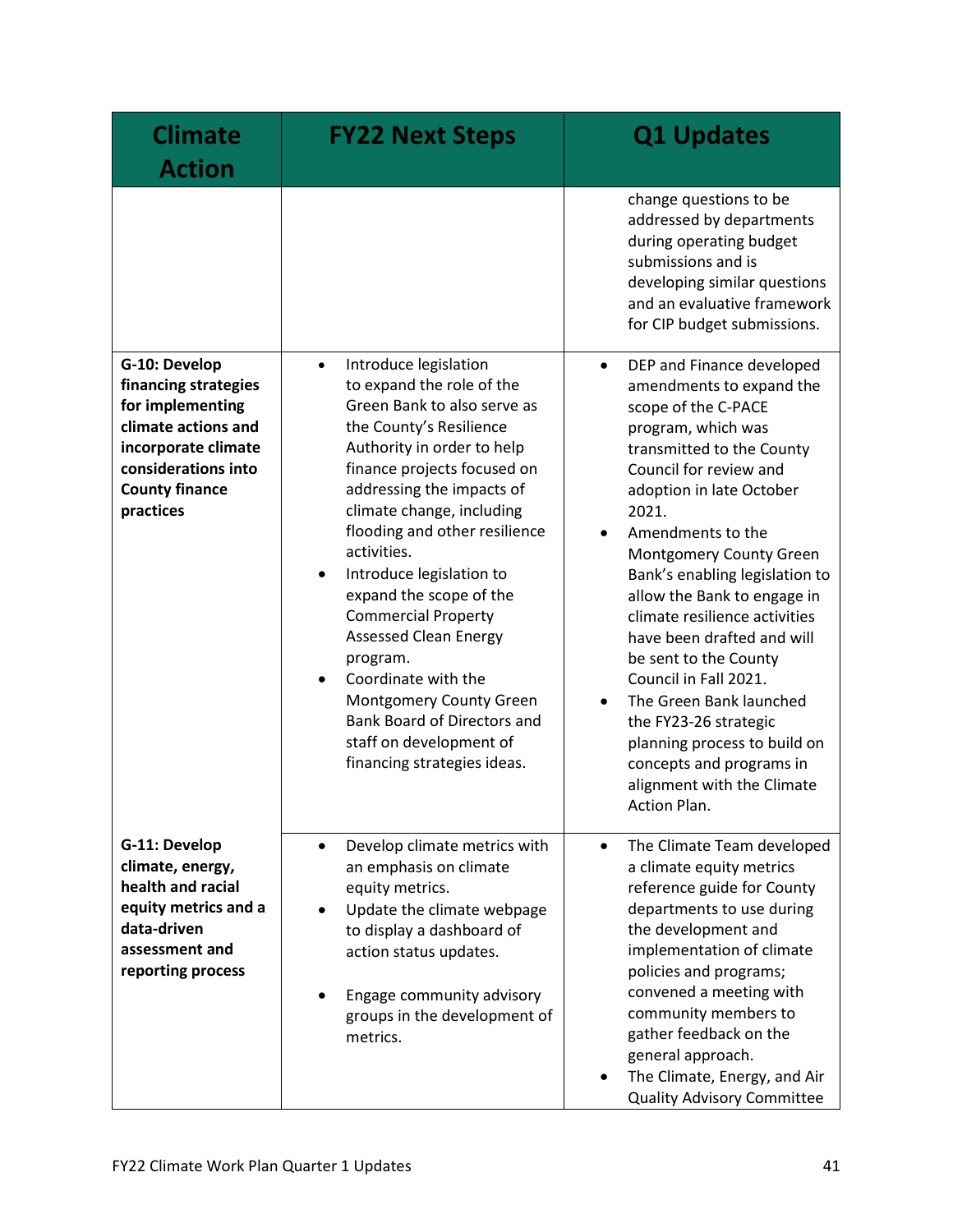| <b>Climate</b><br><b>Action</b>                                                                                                                            | <b>FY22 Next Steps</b>                                                                                                                                                                                                                                        | <b>Q1 Updates</b>                                                                                                                                                                                                                                                                                                                                                                             |
|------------------------------------------------------------------------------------------------------------------------------------------------------------|---------------------------------------------------------------------------------------------------------------------------------------------------------------------------------------------------------------------------------------------------------------|-----------------------------------------------------------------------------------------------------------------------------------------------------------------------------------------------------------------------------------------------------------------------------------------------------------------------------------------------------------------------------------------------|
|                                                                                                                                                            |                                                                                                                                                                                                                                                               | (CEAQAC) developed a<br>comprehensive first draft of<br>climate metrics for the<br>Climate Team's review.                                                                                                                                                                                                                                                                                     |
| <b>G-12: Formalize the</b><br><b>Climate Leadership</b><br>Team to guide the<br>implementation of<br>climate plan actions                                  | Expand the membership of<br>$\bullet$<br>the Climate Leadership Team<br>and include<br>communications/engagement<br>staff.<br>Draft an Executive Order to<br>$\bullet$<br>formalize its role.                                                                 | Membership of the Climate<br>$\bullet$<br>Leadership Team was<br>expanded to also include<br>representatives from the<br><b>Housing Opportunities</b><br>Commission, Office of<br>Innovation, Department of<br>Health and Human Services,<br>and Office of Human<br>Resources.<br>Drafting of the Executive<br>$\bullet$<br>Order to establish the<br>Climate Leadership Team is<br>underway. |
| G-13: Update the<br><b>County's teleworking</b><br>and transit benefit<br>policies to encourage<br><b>MCG staff to reduce</b><br>vehicle miles<br>traveled | Finalize the County's new<br>$\bullet$<br>teleworking policy and<br>develop procedures as<br>required.<br>Eliminate inefficiencies<br>$\bullet$<br>generated by the County's<br>vehicle use policies, through<br>the Zero Emissions fleet<br>transition plan. | The County's new<br>$\bullet$<br>teleworking policy was<br>finalized and rolled out in<br>October 2021.<br>See T-6 for information on<br>$\bullet$<br>the Zero Emissions fleet<br>transition plan.                                                                                                                                                                                            |
| <b>G-15: Consolidate</b><br>County climate data                                                                                                            | Host a "data retreat" with<br>$\bullet$<br>County departments to<br>develop a comprehensive list<br>of climate data for publicly<br>displaying.                                                                                                               | CountyStat and the Climate<br>$\bullet$<br>Change Officer are<br>conducting preliminary<br>planning for the "data<br>retreat." A climate data<br>survey will go out to<br>departments in Q2, and the<br>climate data retreat is<br>anticipated to take place in<br>Q3.                                                                                                                        |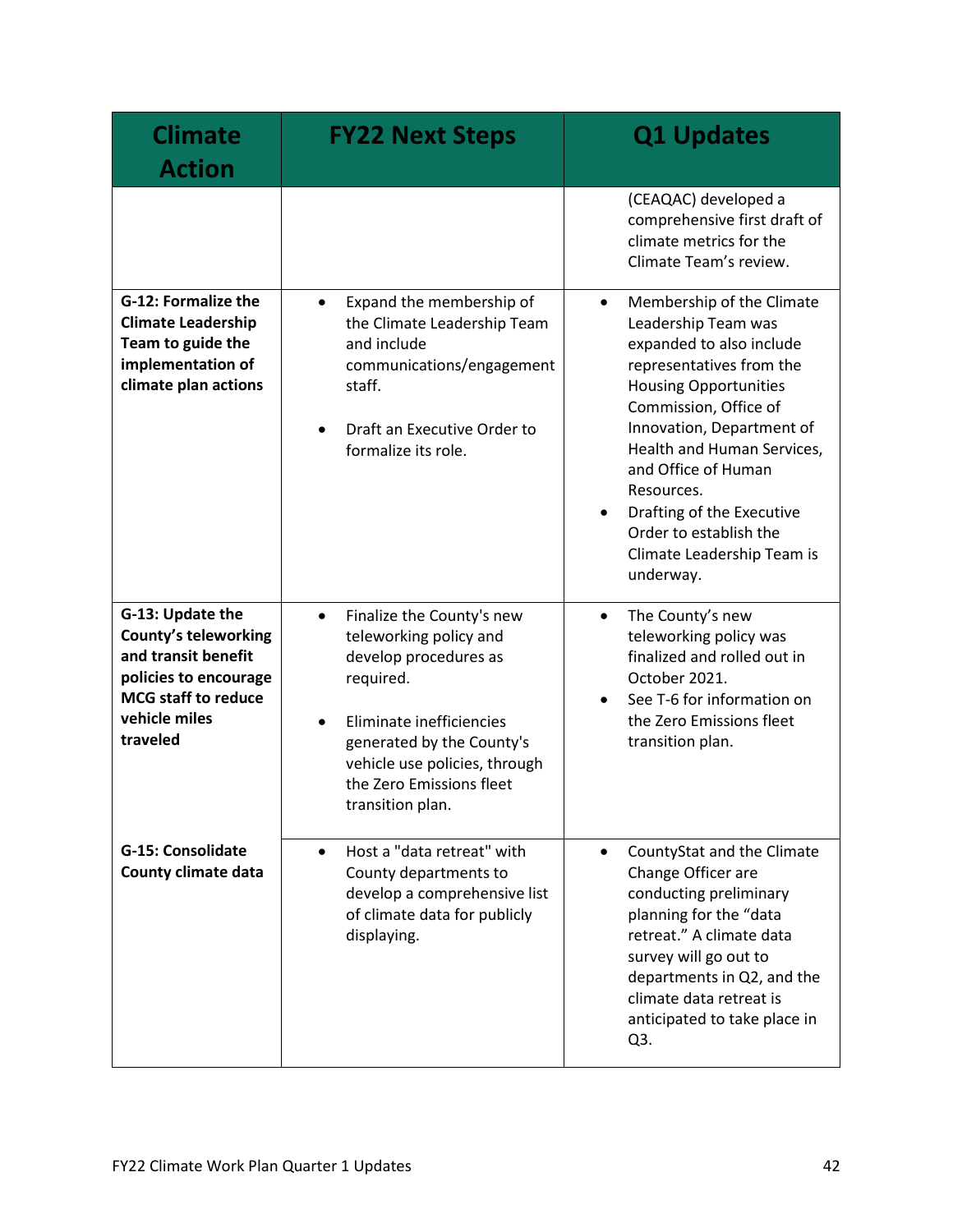| <b>Climate</b><br><b>Action</b>                                | <b>FY22 Next Steps</b>                                                                                    | <b>Q1 Updates</b>                                                                                                                                      |
|----------------------------------------------------------------|-----------------------------------------------------------------------------------------------------------|--------------------------------------------------------------------------------------------------------------------------------------------------------|
| G-16: Conduct<br>climate vulnerability<br>detailed assessments | Implement US Department of<br>٠<br>Defense resilience grant of<br>NSA Bethesda facility (Walter<br>Reed). | A contractor has been<br>$\bullet$<br>selected and work is<br>underway to support the<br>County in implementing the<br><b>US Department of Defense</b> |
|                                                                | See G-7 for related activities.<br>$\bullet$                                                              | resilience grant.<br>$\bullet$                                                                                                                         |

 **Public Engagement, Partnerships, and Education**

| <b>Climate</b><br><b>Action</b>                                                                                                                                                                  | <b>FY22 Next Steps</b>                                                                                                                                                                                                                                     | <b>Q1 Updates</b>                                                                                                                                                                                                                                                                                                                                                                                                                                                                                                                                |
|--------------------------------------------------------------------------------------------------------------------------------------------------------------------------------------------------|------------------------------------------------------------------------------------------------------------------------------------------------------------------------------------------------------------------------------------------------------------|--------------------------------------------------------------------------------------------------------------------------------------------------------------------------------------------------------------------------------------------------------------------------------------------------------------------------------------------------------------------------------------------------------------------------------------------------------------------------------------------------------------------------------------------------|
| P-1: Undertake<br>vigorous public<br>outreach campaign<br>aimed at empowering<br>the public with<br>information on how to<br>reduce emissions and<br>adapt to the impacts<br>from climate change | Conduct expanded<br>٠<br>public outreach<br>activities on climate<br>change.<br>Launch the Climate<br>$\bullet$<br><b>Stories Ambassadors</b><br>program with a focus<br>on amplifying the<br>voices and<br>perspectives of<br>underserved<br>communities. | DEP is working with One<br>$\bullet$<br>Montgomery Green to<br>disseminate invite for meeting<br>with founder of the Empowerment<br>Institute to learn more about the<br>Cool Block program.<br>The DEP Climate Engagement<br>$\bullet$<br>position approved in the FY22<br>budget is currently advertised.<br>DEP is organizing climate<br>$\bullet$<br>storytelling workshops,<br>facilitated by Climate Stories<br>Project, in which community<br>members develop, articulate,<br>record, and share their own<br>climate story-their personal |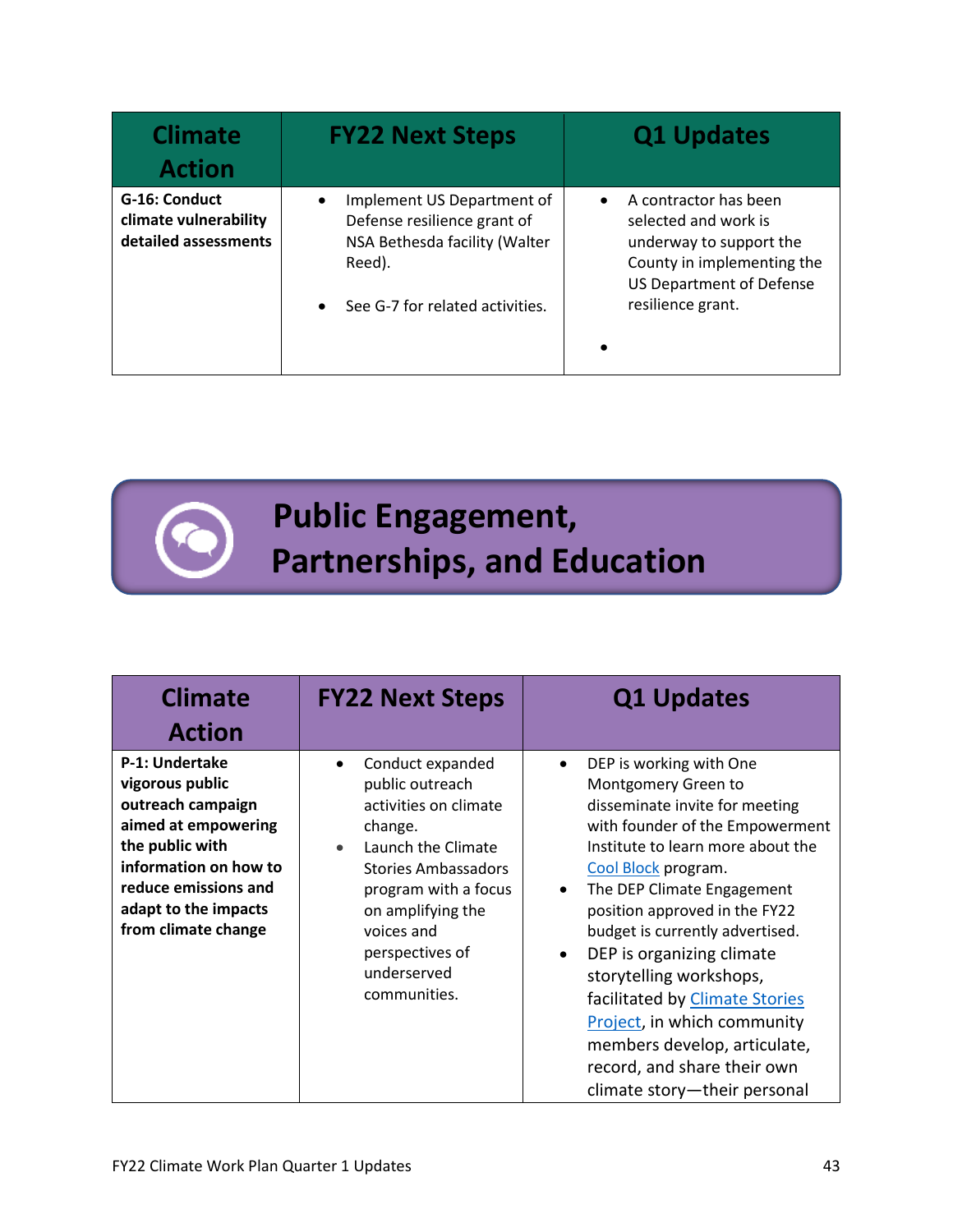| <b>Climate</b><br><b>Action</b>                                                                  | <b>FY22 Next Steps</b>                                                                                                                                                  | <b>Q1 Updates</b>                                                                                                                                                                                                                                                                                                                                                                                                                                             |
|--------------------------------------------------------------------------------------------------|-------------------------------------------------------------------------------------------------------------------------------------------------------------------------|---------------------------------------------------------------------------------------------------------------------------------------------------------------------------------------------------------------------------------------------------------------------------------------------------------------------------------------------------------------------------------------------------------------------------------------------------------------|
|                                                                                                  |                                                                                                                                                                         | and community relationship<br>with climate change. This<br>project is related to the<br>Community Justice Academy as<br>its focus is on amplifying the<br>voices of under-represented<br>and frontline community<br>members. Community based<br>partners include the African<br>American Health Program,<br>Latino Health Initiative,<br>Community Advocacy Institute,<br>African Affairs Advisory Group,<br>Caribbean American Advisory<br>Group and others. |
| P-2: Conduct an<br>outreach campaign that<br>uses evidence-based<br>communications<br>strategies | Use evidence-based<br>$\bullet$<br>communications<br>strategies in tandem<br>with P-1 and P-3.                                                                          | DEP is exploring training<br>$\bullet$<br>opportunities for County<br>communications and engagement<br>staff.                                                                                                                                                                                                                                                                                                                                                 |
| P-3: Form a Climate<br><b>Change Communication</b><br><b>Coalition</b>                           | Launch the climate<br>$\bullet$<br>change<br>communications<br>coalition.<br>Coordinate<br>department-level<br>climate<br>communications.                               | The kick-off meeting of the climate<br>$\bullet$<br>change communications coalition<br>is scheduled in November with 13<br>staff members from seven<br>departments/agencies.                                                                                                                                                                                                                                                                                  |
| <b>P-4: Enhance County</b><br>websites to focus more<br>sharply on climate<br>change             | Add links to County<br>$\bullet$<br>climate initiatives to<br>the County<br>homepage, related<br>department<br>homepages, and<br>other high traffic<br>County webpages. | A refresh of the County's climate<br>$\bullet$<br>webpage is currently under<br>development.                                                                                                                                                                                                                                                                                                                                                                  |
| P-5: Establish a<br><b>Community Justice</b><br>Academy in which<br><b>Graduating Community</b>  | Hire consultant to<br>$\bullet$<br>assist with designing<br>the academy.                                                                                                | DEP is working with various<br>$\bullet$<br>County staff and the MORE<br>Network on implementation;<br>contracted with Justice Alchemy to                                                                                                                                                                                                                                                                                                                     |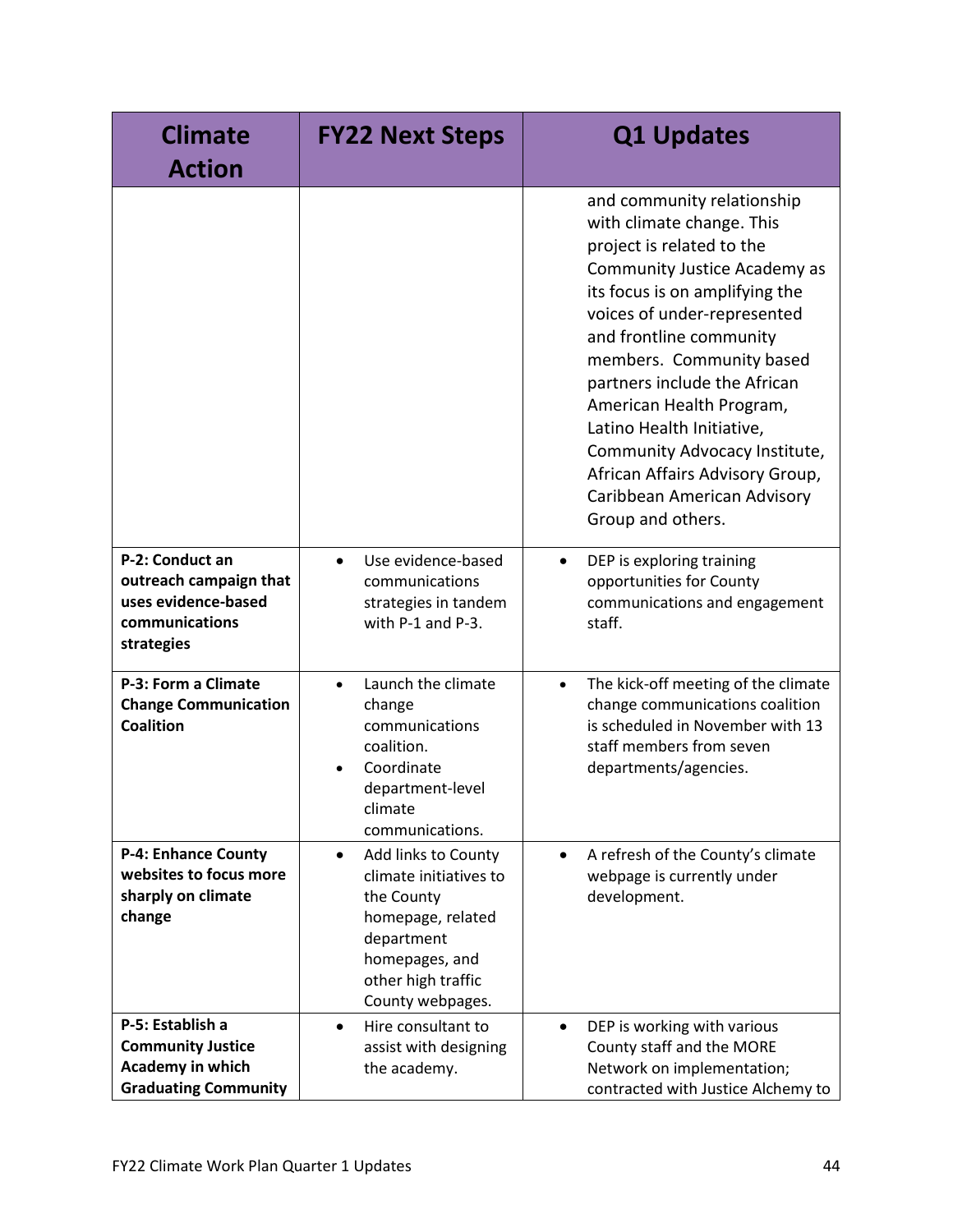| <b>Climate</b>                                                                                                                                                                                                                      | <b>FY22 Next Steps</b>                                                                                                                                                                                                                                  | <b>Q1 Updates</b>                                                                                                                                                                                                                                                                                                                                                                    |
|-------------------------------------------------------------------------------------------------------------------------------------------------------------------------------------------------------------------------------------|---------------------------------------------------------------------------------------------------------------------------------------------------------------------------------------------------------------------------------------------------------|--------------------------------------------------------------------------------------------------------------------------------------------------------------------------------------------------------------------------------------------------------------------------------------------------------------------------------------------------------------------------------------|
| <b>Action</b>                                                                                                                                                                                                                       |                                                                                                                                                                                                                                                         |                                                                                                                                                                                                                                                                                                                                                                                      |
| <b>Ambassadors</b><br><b>Representing their</b><br><b>Neighbors Conceive</b><br>and Co-create<br>Integrated Health,<br><b>Equity and Quality-of-</b><br><b>Life Solutions Directly</b><br><b>Applicable to</b><br>their Communities | Identify grant<br>$\bullet$<br>funding to support<br>academy start-up in<br>late FY22.<br>Collaborate with<br>$\bullet$<br>community-based<br>organizations on<br>program design and<br>delivery.                                                       | guide efforts; developed draft<br>purpose statement and refining<br>criteria for steering group<br>members; invited prospective<br>funder into discussions; Climate<br>Engagement position currently<br>being advertised will help lead this<br>effort.                                                                                                                              |
| P-6: Use the Climate<br><b>Energy and Air Quality</b><br><b>Advisory Committee as</b><br>a resource to advise the<br><b>County on performance</b><br>metrics and plan<br>implementation                                             | Support the<br>$\bullet$<br>development of<br>metrics.<br>See related activities<br>in G-11.                                                                                                                                                            | The Climate, Energy, and Air<br>$\bullet$<br><b>Quality Advisory Committee</b><br>(CEAQAC) developed a<br>comprehensive first draft of<br>climate metrics for the Climate<br>Team's review.                                                                                                                                                                                          |
| P-7: Facilitate ongoing<br>input from community<br>members on the CAP's<br>implementation                                                                                                                                           | Participate in<br>$\bullet$<br>community meetings<br>about the Climate<br>Action Plan.<br><b>Conduct CAP</b><br>$\bullet$<br>roadshows in<br>community locations<br>to meet people<br>where they are.<br>See related activities<br>$\bullet$<br>in P-5. | The Climate Team discussed the<br>$\bullet$<br>Climate Action Plan and plan<br>implementation at a variety of<br>community events and venues and<br>met with interested community<br>members to identify partnership<br>opportunities.                                                                                                                                               |
| P-8: Support the efforts<br>of community<br>organizations,<br>businesses, and<br>associations that<br>promote and<br>operationalize<br>equitable climate<br>action                                                                  | Provide this support<br>$\bullet$<br>through two new<br>outreach and<br>partnerships<br>positions at DEP and<br>leveraging staff<br>capacity in other<br>departments.                                                                                   | The Climate Team discussed the<br>$\bullet$<br>Climate Action Plan and plan<br>implementation at a variety of<br>community events and venues and<br>met with interested community<br>members to identify partnership<br>opportunities.<br>DEP will begin interviewing<br>candidates in Q2 for a new<br>position to support climate<br>communications approved in the<br>FY22 budget. |
| P-9: Engage County<br>artists through public<br>art installations to raise                                                                                                                                                          | Publicly display the<br>$\bullet$<br>climate change art<br>contest winning                                                                                                                                                                              | The climate change art contest<br>$\bullet$<br>winning entries are now on display                                                                                                                                                                                                                                                                                                    |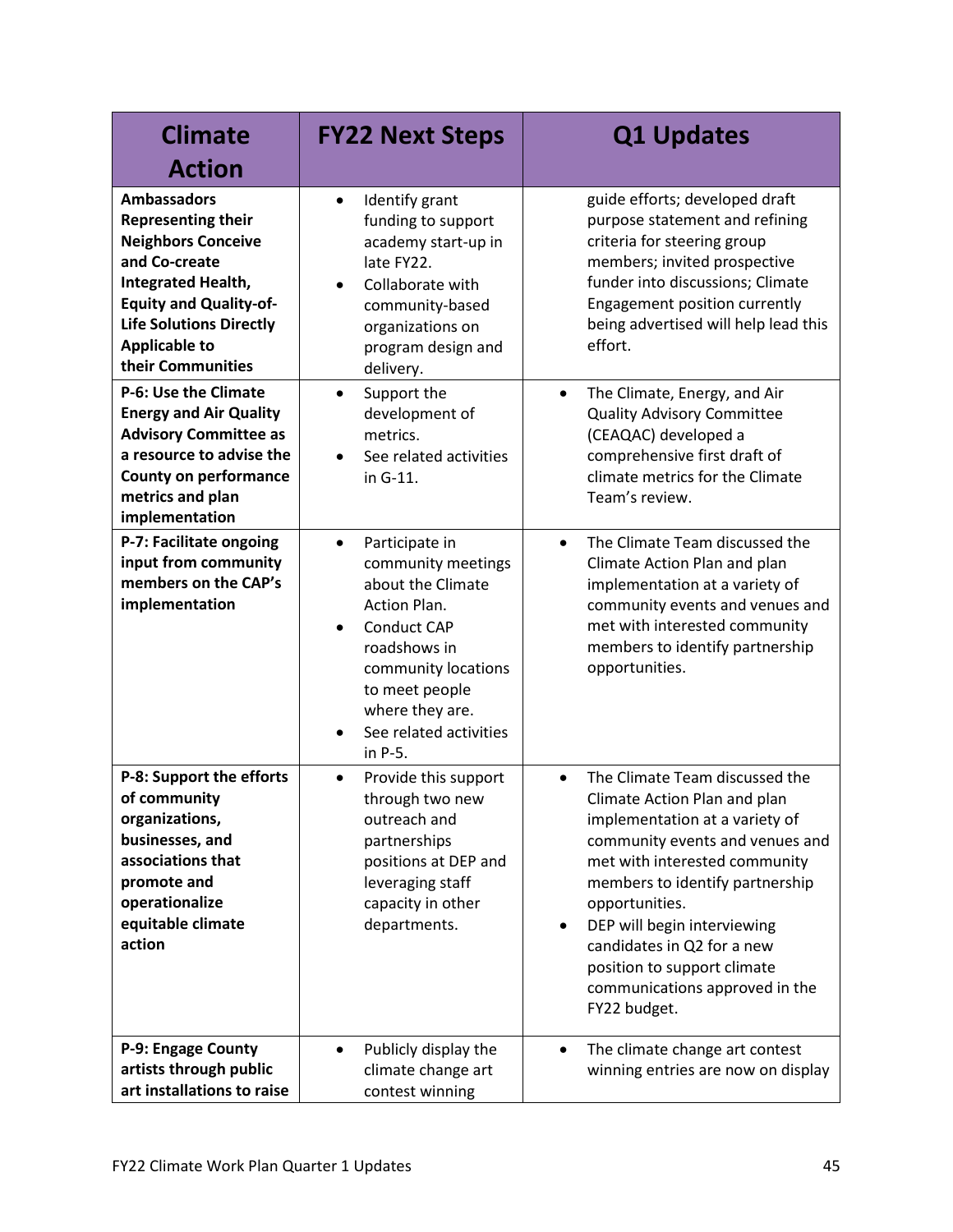| <b>Climate</b>                                                                                                                                                                                                                                                                                         | <b>FY22 Next Steps</b>                                                                                                                                                                                                                                                                                | <b>Q1 Updates</b>                                                                                                                                                                                                                                                                      |
|--------------------------------------------------------------------------------------------------------------------------------------------------------------------------------------------------------------------------------------------------------------------------------------------------------|-------------------------------------------------------------------------------------------------------------------------------------------------------------------------------------------------------------------------------------------------------------------------------------------------------|----------------------------------------------------------------------------------------------------------------------------------------------------------------------------------------------------------------------------------------------------------------------------------------|
| <b>Action</b>                                                                                                                                                                                                                                                                                          |                                                                                                                                                                                                                                                                                                       |                                                                                                                                                                                                                                                                                        |
| awareness, discussion<br>and action on climate<br>change                                                                                                                                                                                                                                               | entries in the virtual<br>information room<br>and other venues.                                                                                                                                                                                                                                       | in the Climate Action Plan virtual<br>information room.                                                                                                                                                                                                                                |
| P-10: Establish a<br>statewide coalition of<br>local governments and<br>youth groups focused<br>on advancing ambitious<br>state climate policy by<br>collectively advocating<br>their positions before<br>the state legislature,<br><b>Public Services</b><br>Commission, and the<br>utility companies | Host strategic<br>$\bullet$<br>planning sessions<br>with other local MD<br>jurisdictions to plan<br>advocacy actions for<br>the upcoming<br><b>General Assembly</b><br>session.                                                                                                                       | The Climate Change Officer<br>$\bullet$<br>established a Steering Committee<br>comprised of nine MD<br>jurisdictions; participants created<br>a draft peer learning approach to<br>building the Coalition.                                                                             |
| P-11: Establish<br>partnerships with<br>federal agencies<br>located within the<br>County's boundaries on<br><b>GHG mitigation and</b><br>climate resiliency<br>efforts                                                                                                                                 | Implement<br>$\bullet$<br>Department of<br>Defense resilience<br>grant for NSA<br>Bethesda facility<br>(Walter Reed).<br>Collaborate with the<br>$\bullet$<br>National Institute of<br>Standards and<br>Technology to install<br>a GHG monitoring<br>station at a County-<br>owned site.              | See update on the US Department<br>$\bullet$<br>of Defense grant in G-16.                                                                                                                                                                                                              |
| P-12: Advocate for the<br>continued integration<br>of climate change<br>education into the<br>existing school<br>curriculum                                                                                                                                                                            | Elevate climate<br>$\bullet$<br>change content<br>where it already<br>exists in the K-12<br>MCPS curriculum.<br>Create formal MOU<br>$\bullet$<br>to establish<br>County/MCPS<br>relationship for<br>climate change<br>education and<br>training. Identify<br>County and MCPS<br>lead teams to ensure | MCPS reports that work is well<br>$\bullet$<br>underway in science to identify the<br>myriad climate connections in the<br>current curriculum and highlight<br>that content. A draft of climate<br>connections will be ready to share<br>with related MCPS departments in<br>November. |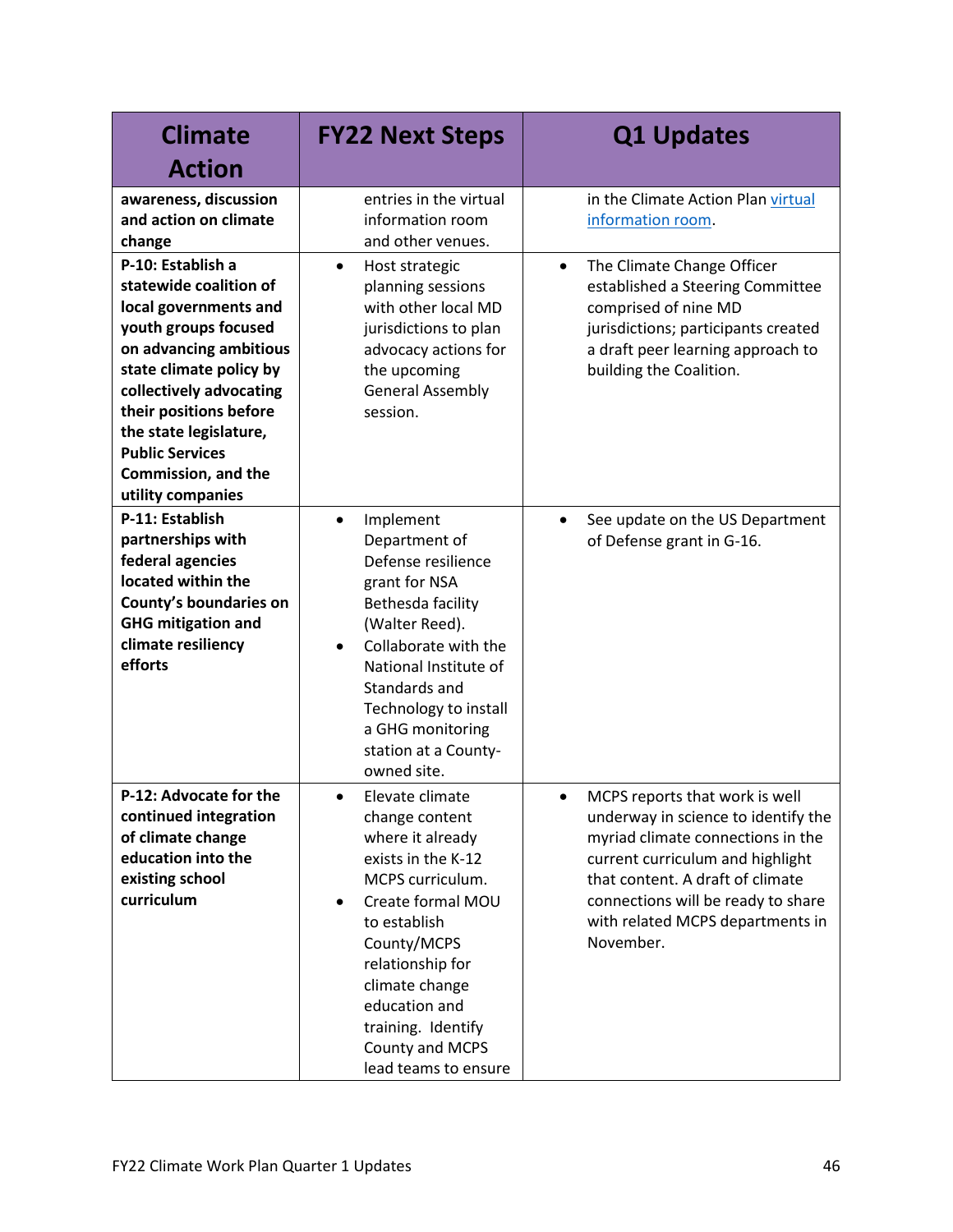| <b>Climate</b><br><b>Action</b>                                                                                                                               | <b>FY22 Next Steps</b>                                                                                                                                                                                                                                                                                                                                                                     | <b>Q1 Updates</b>                                                                                                                                                                                                                                                                                                                                                                                                                                                                                                                                                                                                                                                                                                                                           |
|---------------------------------------------------------------------------------------------------------------------------------------------------------------|--------------------------------------------------------------------------------------------------------------------------------------------------------------------------------------------------------------------------------------------------------------------------------------------------------------------------------------------------------------------------------------------|-------------------------------------------------------------------------------------------------------------------------------------------------------------------------------------------------------------------------------------------------------------------------------------------------------------------------------------------------------------------------------------------------------------------------------------------------------------------------------------------------------------------------------------------------------------------------------------------------------------------------------------------------------------------------------------------------------------------------------------------------------------|
|                                                                                                                                                               | flow of support and<br>collaboration.                                                                                                                                                                                                                                                                                                                                                      |                                                                                                                                                                                                                                                                                                                                                                                                                                                                                                                                                                                                                                                                                                                                                             |
| P-13: Develop a<br>standardized climate<br>change curriculum<br>across public schools<br>and recommend the<br>same for private<br>schools and home<br>schools | Continue<br>$\bullet$<br>implementation of<br>the environmental<br>literacy curriculum<br>which embeds<br>climate change.<br>Identify curriculum<br>areas where<br>additional climate<br>change content could<br>be created and<br>integrated, including<br>environmental<br>justice.<br>Promote climate<br>change resources<br>developed by<br>students, such as<br>https://climatedu.org | As part of the review of the<br>$\bullet$<br>current MCPS science curriculum,<br>areas are being identified to<br>embed additional climate change<br>content. The social studies office is<br>focusing on a new elementary<br>curriculum and embedding<br>instruction that addresses the<br>MSDE environmental literacy<br>standards including climate<br>change education. Also see P-12.<br>The MCPS Division of Sustainability<br>$\bullet$<br>and Compliance website is under<br>review to add section that includes<br><b>Resources for Students.</b>                                                                                                                                                                                                  |
| P-14: Provide<br>professional<br>development for<br>educators on climate<br>change topics                                                                     | Continue providing<br>$\bullet$<br>and expand on<br>professional training<br>for MCPS staff on<br>sustainability and on<br>climate change<br>curriculum lessons.<br>Conduct climate<br>$\bullet$<br>change symposiums<br>for MCPS students<br>and staff.<br>Increase the comfort<br>$\bullet$<br>level of educators to<br>answer questions<br>about climate<br>change.                     | The combined MCPS offices of<br>$\bullet$<br>Sustainability and Compliance,<br><b>Outdoor Environmental Education</b><br>Programs, and Science provided<br>in-depth professional learning to<br>introduce the Montgomery County<br>Climate Action Plan including the<br>work of MCPS to address climate<br>change adaptations, technology,<br>and curriculum. Over 100 teachers<br>and staff participated.<br>The first MCPS climate change<br>$\bullet$<br>symposium occurred in May 2021<br>with 140 participants of which 60%<br>were students. Another climate<br>change symposium is planned for<br>later this fall, and a student<br>created summit will be held in<br>February 2022.<br>An MCPS Fall Symposium on<br>"Reduce-Reuse Recycle" is being |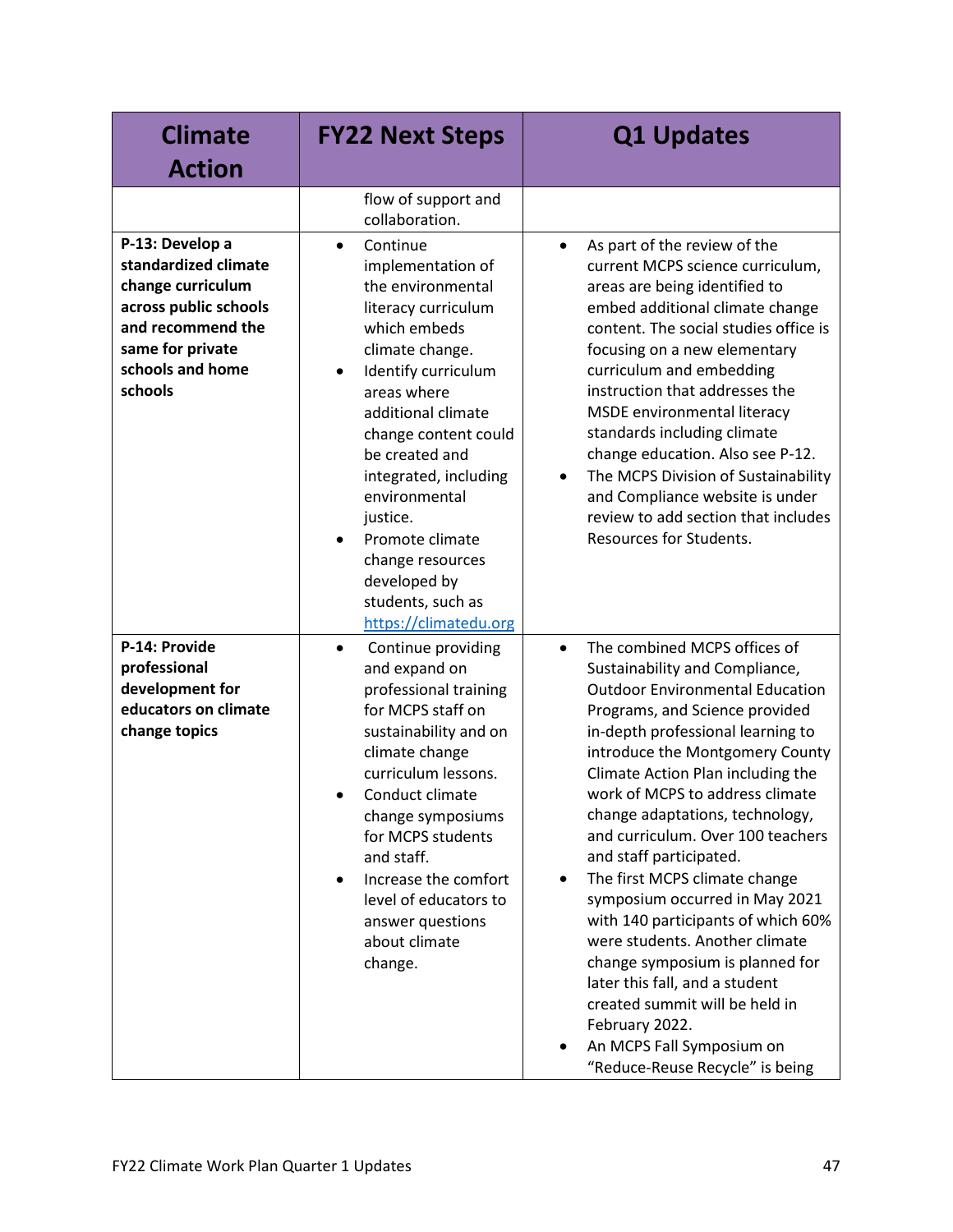| <b>Climate</b><br><b>Action</b>                                                                                                                         | <b>FY22 Next Steps</b>                                                                                                                                                                                                                                                                                                                                                                                                                                   | <b>Q1 Updates</b>                                                                                                                                                                                                                                                                                                                                                                                                                                                                                                                                          |
|---------------------------------------------------------------------------------------------------------------------------------------------------------|----------------------------------------------------------------------------------------------------------------------------------------------------------------------------------------------------------------------------------------------------------------------------------------------------------------------------------------------------------------------------------------------------------------------------------------------------------|------------------------------------------------------------------------------------------------------------------------------------------------------------------------------------------------------------------------------------------------------------------------------------------------------------------------------------------------------------------------------------------------------------------------------------------------------------------------------------------------------------------------------------------------------------|
|                                                                                                                                                         |                                                                                                                                                                                                                                                                                                                                                                                                                                                          | planned for week of November 15<br>(America Recycles Day).<br>Virtual MD Green School support<br>sessions to be held Fall 2021 to<br>assist Green Team Leaders in<br>certifying/recertifying as Green<br>Schools.                                                                                                                                                                                                                                                                                                                                          |
| P-15: Use school<br>gardens or other<br>outdoor learning<br>facilities as a jumping<br>off point to address a<br>multitude of climate<br>related topics | Continue to<br>$\bullet$<br>encourage MCPS<br>schools to build and<br>use school gardens<br>for instruction.<br>Continue to advocate<br>for garden<br>coordinators (both<br>volunteers and paid<br>positions) at MCPS<br>schools to assist with<br>garden building and<br>maintenance.<br><b>Support MCPS</b><br>schools with creating<br>and using outdoor<br>learning spaces while<br>integrating the use of<br>outdoor spaces into<br>the curriculum. | MCPS collaborated with the<br>$\bullet$<br>Montgomery County Council of<br>PTAs to develop a Voluntary<br><b>Guidance Document on Increasing</b><br>the Use of Outdoor Spaces.                                                                                                                                                                                                                                                                                                                                                                             |
| P-16: Develop<br>increased opportunities<br>for students to<br>participate in climate<br>change learning<br>experiences outside of<br>the classroom     | Host a Youth Climate<br>$\bullet$<br>Summit in<br>Winter/Spring 2022<br>for MCPS students.<br>Identify<br>$\bullet$<br>opportunities for<br>extracurricular<br>activities and Student<br>Service Learning<br>(SSL), including local<br>projects at students'<br>schools.<br>Increase student<br>$\bullet$<br>opportunities for<br>exposure to careers<br>in the green industry                                                                           | The MCPS Youth Climate Summit<br>$\bullet$<br>is being planned by students<br>through the science office in order<br>to create an avenue for students<br>to join the climate movement<br>through education and action in<br>our local community.<br>All MCPS Grade 6 students are<br>$\bullet$<br>learning about Green Careers in a<br>60-minute lesson (developed by<br>Audubon Naturalist Society) as<br>part of the "Outdoor Ed" program.<br>In addition, all Grade 6 students<br>participate in an environmental<br>SSL which can be done at school or |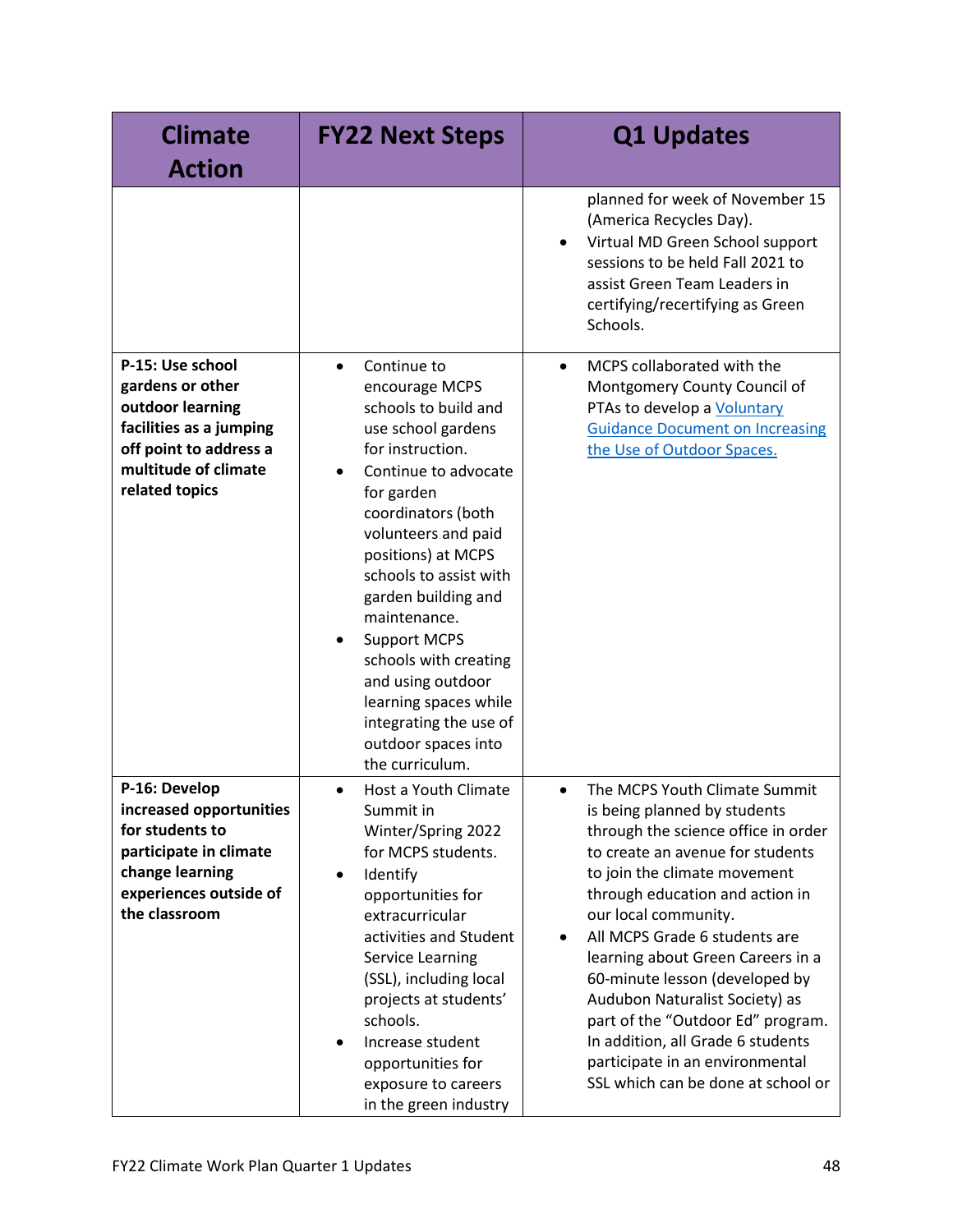| <b>Climate</b><br><b>Action</b>                                                                     | <b>FY22 Next Steps</b>                                                                                                                                                                                                                                                                                                                                               | <b>Q1 Updates</b>                                                                                                                                                                                                                                                                                                                                                                                                                                                                                                                                                                                                                                                                                                                             |
|-----------------------------------------------------------------------------------------------------|----------------------------------------------------------------------------------------------------------------------------------------------------------------------------------------------------------------------------------------------------------------------------------------------------------------------------------------------------------------------|-----------------------------------------------------------------------------------------------------------------------------------------------------------------------------------------------------------------------------------------------------------------------------------------------------------------------------------------------------------------------------------------------------------------------------------------------------------------------------------------------------------------------------------------------------------------------------------------------------------------------------------------------------------------------------------------------------------------------------------------------|
|                                                                                                     | and knowledge of<br>the pathways to get<br>there, including<br>internship<br>opportunities and<br>hands-on<br>experiences with<br>organizations<br>working on climate<br>change.<br>Partner with M-<br>$\bullet$<br>NCPPC - Department<br>of Parks nature<br>centers as important<br>venues for providing<br>climate change<br>learning experiences<br>for students. | at home with links to other<br>opportunities.<br>MCPS is developing guidance to<br>help students find SSL projects to<br>be posted to the MCPS Division of<br>Sustainability and Compliance web<br>page.<br>MCPS is publicizing sustainability<br>$\bullet$<br>and climate opportunities for<br>secondary students via a monthly<br>email newsletter.<br>High school interns are working all<br>$\bullet$<br>year with the MCPS Outdoor<br>Environmental Education Program.<br>The MCPS Division of Sustainability<br>and Compliance plans to host 1-2<br>student HS interns. Other<br>organizations desiring to host high<br>school internships should contact<br>Shawn Krasa, Supervisor, Work<br>Based Learning.                           |
| P-17: Develop<br>sustainability goals for<br>schools to reach and<br>provide incentives to<br>do so | Increase the number<br>$\bullet$<br>of MCPS schools<br>certified as Maryland<br>Green Schools, with a<br>focus on middle<br>schools.<br>Identify ways to<br>provide stipends for<br>leaders of Green<br>Schools programs.                                                                                                                                            | Standardized MCPS primary and<br>$\bullet$<br>secondary school templates have<br>been developed to simplify the<br>Green School application process.<br>Professional development is<br>planned to support Green School<br>Team leaders with the task.<br>MCPS is identifying barriers to<br>participation and ways they can be<br>resolved. MCPS is taking steps to<br>procure stipends for Green School<br>Team Leaders and is partnering<br>with MCCPTA and DEP on<br>expanding resources and<br>facilitators.<br>MCPS has initiated an effort to<br>$\bullet$<br>transform the existing MCPS<br>Energy Conservation Policy into a<br>new Sustainability Policy, utilizing<br>a Sustainability Stakeholder<br>Engagement Group, and various |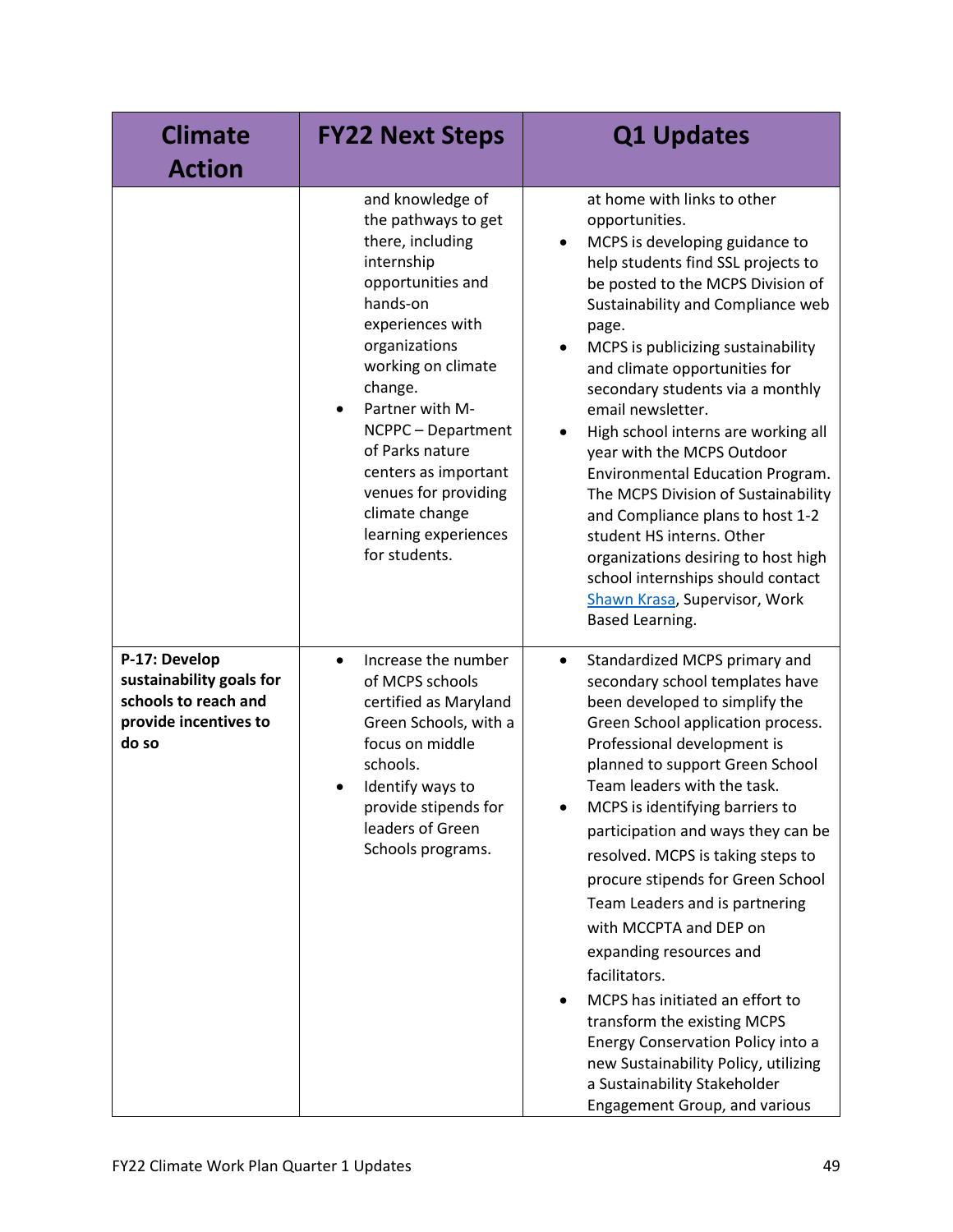| <b>Climate</b><br><b>Action</b>                                                                                                | <b>FY22 Next Steps</b>                                                                                                                                                                                                                                                                                                                                                                                                                                        | <b>Q1 Updates</b>                                                                                                                                                                                                                                                                                                                                                                                                                                                                                |
|--------------------------------------------------------------------------------------------------------------------------------|---------------------------------------------------------------------------------------------------------------------------------------------------------------------------------------------------------------------------------------------------------------------------------------------------------------------------------------------------------------------------------------------------------------------------------------------------------------|--------------------------------------------------------------------------------------------------------------------------------------------------------------------------------------------------------------------------------------------------------------------------------------------------------------------------------------------------------------------------------------------------------------------------------------------------------------------------------------------------|
|                                                                                                                                |                                                                                                                                                                                                                                                                                                                                                                                                                                                               | Board subcommittees. Final action<br>is expected by the Board of<br>Education in May 2022.                                                                                                                                                                                                                                                                                                                                                                                                       |
| P-18: Encourage<br>climate change action<br>at home                                                                            | Expand the MCPS<br>$\bullet$<br>Community<br>Resources webpage<br>with information on<br>what students and<br>families can do at<br>home to tackle<br>climate change.<br>Promote energy<br>$\bullet$<br>awareness during<br><b>Energy Action Month</b><br>in October.<br><b>Partner with Parent</b><br><b>Teacher Associations</b><br>(PTA) to use School<br>STEM nights as<br>opportunities to talk<br>to parents about<br>climate change<br>action at home. | The MCPS Division of Sustainability<br>$\bullet$<br>and Compliance website site now<br>hosts a Community Resources<br>page, and staff are working on<br>expanding partnerships.<br>The Montgomery County Council<br>$\bullet$<br>of PTAs hosted a Zoom meeting<br>featuring Montgomery Energy<br><b>Connection during Energy Action</b><br>Month, attended by<br>representatives from PTA school-<br>based leadership to share actions<br>households can take to reduce<br>energy use and costs. |
| P-19: Establish cross-<br>departmental<br>partnership to facilitate<br>implementation of<br>climate goals at County<br>schools | Establish a mission<br>$\bullet$<br>statement for this<br>group. Determine<br>department/agency<br>participant list and<br>begin convening<br>meetings.                                                                                                                                                                                                                                                                                                       | The Co-location Directors'<br>$\bullet$<br>Oversight Committee that focuses<br>on facilities co-location was<br>proposed as a potential host for<br>this concept; to be explored<br>further in December meeting.                                                                                                                                                                                                                                                                                 |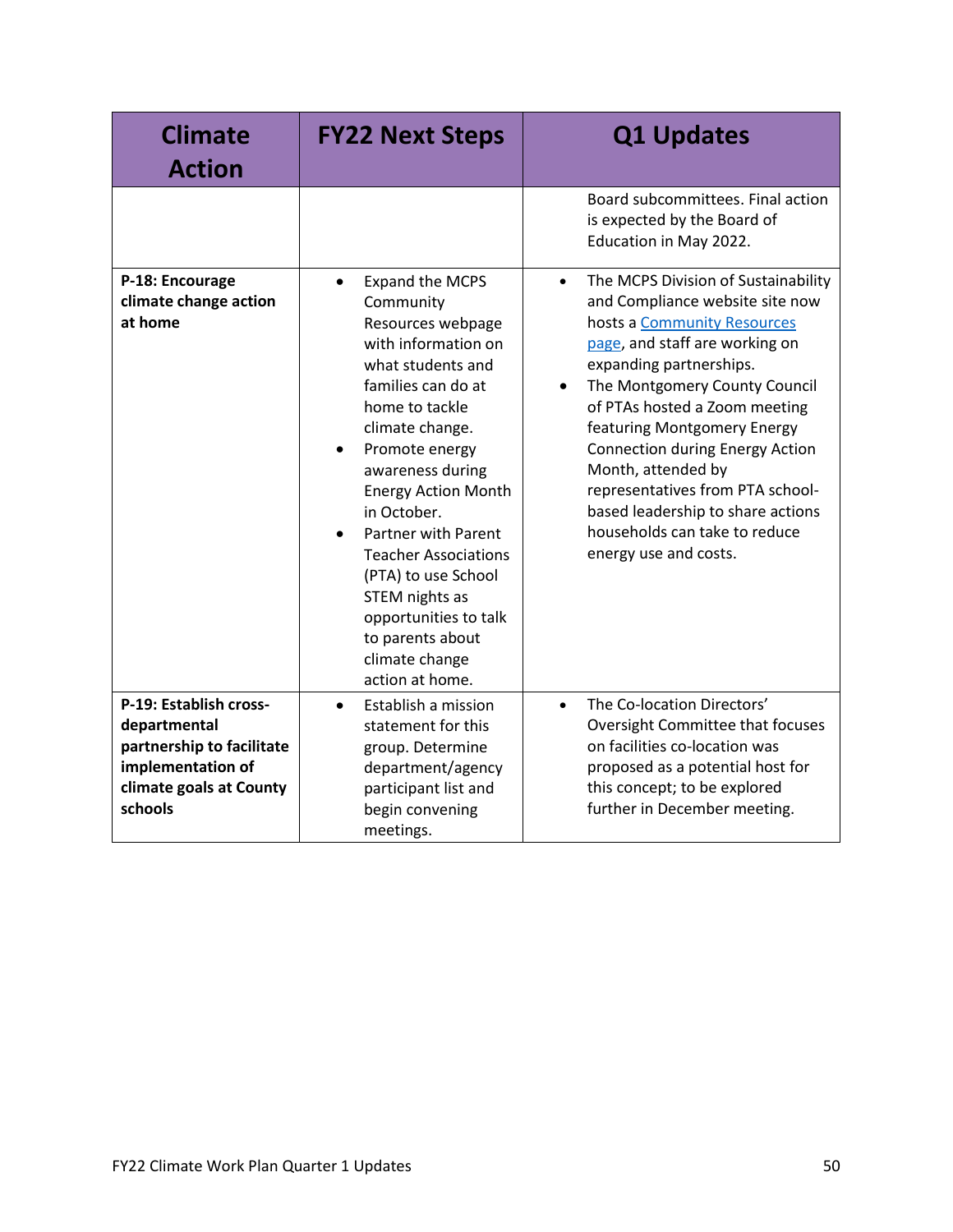### **Internal Economic Development**

| <b>Climate Action</b>                             | <b>FY22 Next Steps</b>                                                                                                                                                                                                                                                                                                                                                                                                                                                                                                                                                                                                                                    | <b>Q1 Updates</b>                                                                                                                                                                                                                                                                                                                                                                                                                                                                                                                                                                                      |
|---------------------------------------------------|-----------------------------------------------------------------------------------------------------------------------------------------------------------------------------------------------------------------------------------------------------------------------------------------------------------------------------------------------------------------------------------------------------------------------------------------------------------------------------------------------------------------------------------------------------------------------------------------------------------------------------------------------------------|--------------------------------------------------------------------------------------------------------------------------------------------------------------------------------------------------------------------------------------------------------------------------------------------------------------------------------------------------------------------------------------------------------------------------------------------------------------------------------------------------------------------------------------------------------------------------------------------------------|
| <b>Sustainable Economic</b><br><b>Development</b> | Complete the Sustainable<br>$\bullet$<br><b>Economic Development</b><br>Plan, an economic inclusion<br>strategy based on the CAP,<br>including the identification<br>of actions with high-job<br>creation potential and<br>career pathways for<br>underrepresented and<br>historically marginalized<br>people.<br>Complete analysis of<br>opportunities to transition<br>"legacy businesses" (those<br>that contribute to<br>community stability and<br>identity) into worker-<br>owned coops, particularly<br>those with the greatest<br>potential to advance racial<br>equity and contribute to<br>the County's resiliency and<br>climate change goals. | DEP contracted with three<br>consultants: Emerald Cities<br>Collaborative, Inclusive<br>Economics, and Health Care<br>Without Harm to undertake<br>the sustainable economic<br>development study, which is<br>currently underway. DEP<br>convened a stakeholder<br>group to provide relevant<br>analyses and be interviewed<br>by the contractors. Final<br>analysis will be presented in<br>December 2021Preliminary.<br>analysis of opportunities to<br>transition "legacy<br>businesses" has been<br>completed by Project<br>Equity; consultant will<br>present final analysis in<br>December 2021. |